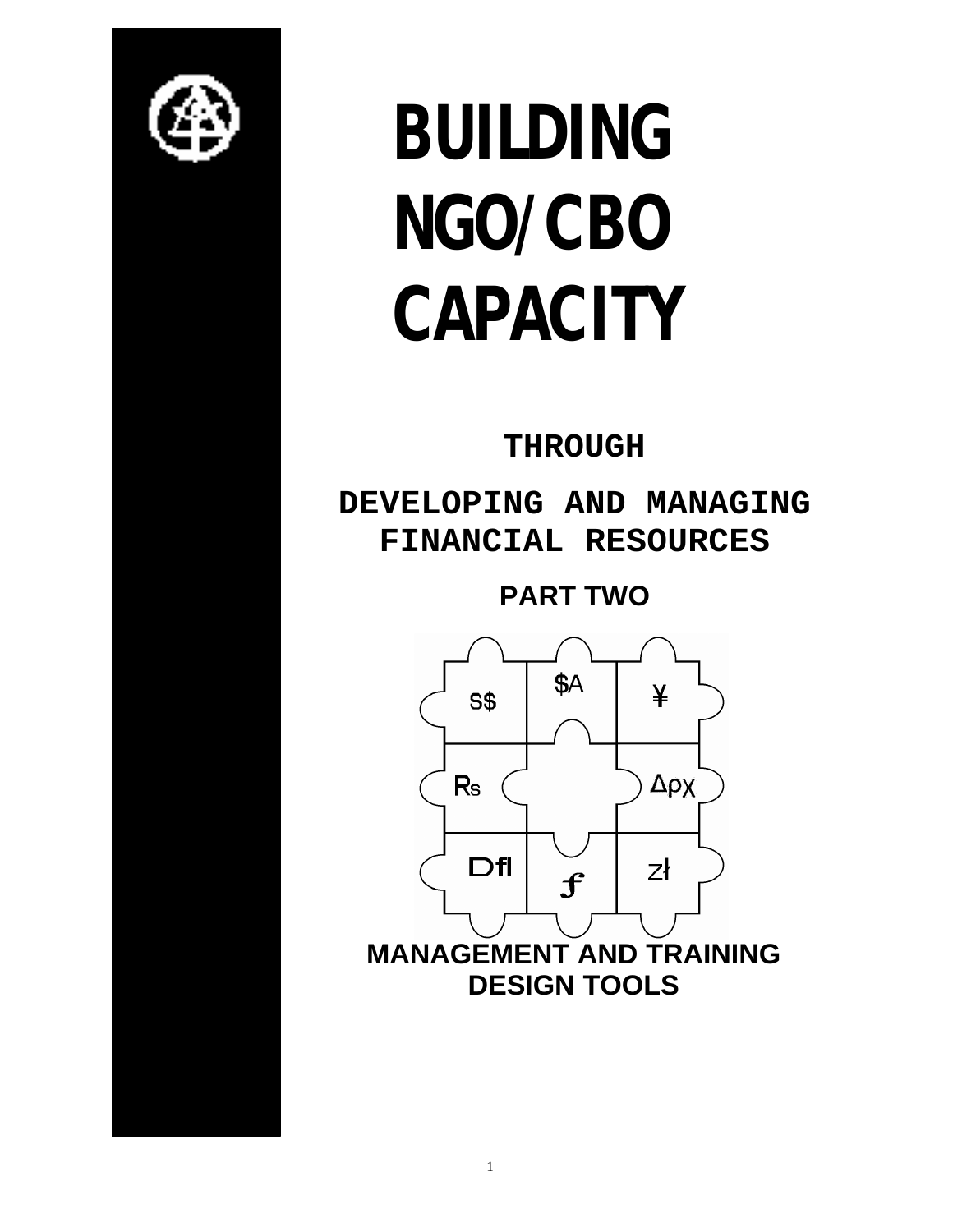## **INTRODUCTION**

The following tools are designed to provide ideas for two different audiences. The first are those individuals who would like to conduct various kinds of training experiences to help others who are involved in managing NGOs or CBOs increase their knowledge and skills about Developing and Managing Financial Resources. The second potential users are managers and supervisors currently working in NGOs and CBOs who want to improve the state and operation of their organisation's financial systems and practices. This second group may want to work through some of the exercises alone to enhance their knowledge and skills in a particular area of interest and concern. Or, they might want to use them as a management team exercise to stimulate thinking and action about how they currently manage human resources within their organisation. For example, the *Financial Management Assessment and Planning Worksheets* could be used to conduct a management team review of their current systems and practices. The worksheets are designed to help managers move from greater awareness about how they currently operate to the next step of a planned change process, doing something about it. The basic outline, entitled *Your NGO/CBO Business Plan*, is designed to provide a structure for writing a business plan based in large part on what was learned in the *Assessment* process.

Both of these management tools can also be used in workshops for NGO/CBO leaders and staff. With each of these tools, we have included some ideas about how to use them in a training environment. The other exercises in this part of the manual are primarily directed toward trainers. Nevertheless, creative managers may find them useful as well. We encourage each of you, whatever your role or motivation, to explore the training materials that are included in the other manuals in this series for NGO/CBO leaders and staff for ideas. You might start with *Building Bridges through Participatory Planning.* Many of the exercises in that particular manual are applicable to a wide range of learning needs and opportunities.

Whatever your motivation or goal, we encourage you to use these tools in whatever way might be most effective in meeting your individual needs, those of your trainees, or those of your organisation. Don't hesitate to be creative in your application of these tools. If it's a role-play, you might want to rewrite the roles to be more congruent with your situation. If it's an action planning process, mould it to meet the specific needs of your participants. If the instructions are too complicated, an inherent weakness of those who write these manuals, make them simpler or redesign them so they work for you and your audience.

#### *Tool templates*

Here is a thought or two about the format or template we've used to construct these tools. We assume that most of those who will be using them have experience as a trainer. Consequently, the instructions are less detailed than you might find in similar manuals. The training objectives have been dubbed as *learning objectives*, obviously a personal choice of words. In addition, they may be written somewhat differently than how you were taught to write *objectives* or how you actually write them when designing a training event. From our perspective, we urge you to write objective statements in whatever way works best for you and your participants. The approach we use is based on what we think is reasonable to be done in a training session, in other words, to increase knowledge, to improve skills, to change attitudes, or to result in an action of some kind, i.e., development of an action plan. The time requirements we give are "guess-timates" at best. Finally, the *Process* components describe how you might use the tool to achieve your learning objective.

One more note of caution as you delve into this toolbox. The order in which the tools are presented is probably not the sequence you will want to use them when designing a training workshop. For example, Tools 1 and 2 mentioned earlier are designed primarily as management tools and secondarily as materials to use in training workshops. Nevertheless, we have prefaced each of these tools with training design ideas.

As we mentioned in the very beginning of this manual, we like to think of your engagement with these materials as a *voyage of discovery*. Among other things, this means getting off the main path we have created to explore byways. And on occasion you may want to use the tools to build your own path. Whatever you plan to do, enjoy your voyage of discovery.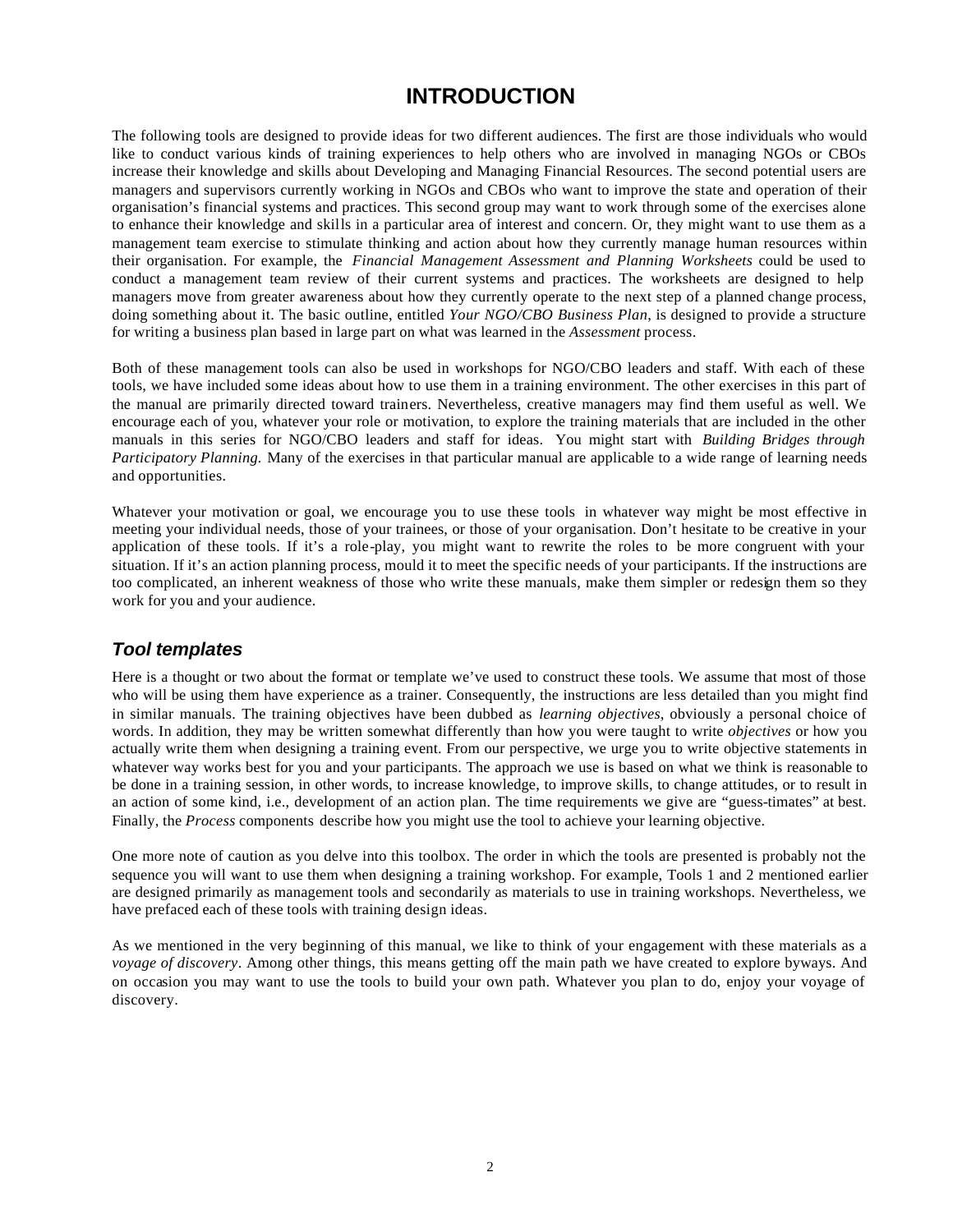# **TABLE OF CONTENTS**

| <b>INTRODUCTION</b> | Tool templates   |                                                                                                                                                                                                                                           | $\overline{c}$<br>$\overline{c}$  |
|---------------------|------------------|-------------------------------------------------------------------------------------------------------------------------------------------------------------------------------------------------------------------------------------------|-----------------------------------|
| <b>Tool 1</b>       | Tool 1A          | Assessing your financial management systems and procedures<br>Financial management assessment worksheets<br>Financial records and reporting<br>Financial administration<br>Cash receipts<br>Purchasing<br>Property control and management | 4<br>6<br>6<br>7<br>9<br>10<br>12 |
|                     | Tool 1B          | Planning financial management improvements                                                                                                                                                                                                | 14                                |
| <b>Tool 2</b>       | Tool 2A          | Assessing your organisation's strength, integrity and areas for potential improvement<br>Suggested outline for a business plan                                                                                                            | 16<br>22                          |
| <b>Tool 3</b>       | Tool 3A          | The importance of financial records and reporting the consequences<br>Financial records effectiveness assessment and planning worksheet                                                                                                   | 24<br>25                          |
| Tool 4              | Tool 4A          | Preparing the annual budget<br>My organisation's current budgeting process                                                                                                                                                                | 27<br>28                          |
| Tool 5              |                  | <b>Preparing cash flow budgets</b>                                                                                                                                                                                                        | 29                                |
| Tool 6              | Tool 6A          | <b>Financial administration training</b><br>Sample survey questionnaire                                                                                                                                                                   | 31<br>31                          |
| <b>Tool 7</b>       | Revenue estimate | Managing the auditing process<br>Financial worksheets for your consideration<br>Form D - Program budget request<br>Form E - Supporting – Personnel<br>Form F - Supporting – Change in service requests                                    | 32                                |

*Travel Advisory* Tools 1 and 2 are primarily directed to managers and secondarily to trainers to use in working with NGO and CBO managers. This is not to discourage trainers from using them in working with the NGO community of organisations but merely to once again reiterate the focus that was taken on these tools.

Starting with Tool 3, the scenario changes. The rest of the tools are directed to trainers and intended for use in more structured learning environments, i.e., workshops and seminars. However, if you are a manager of an NGO or CBO, these tools are not off limits. We encourage you to use them in your self-directed learning endeavours and to think about how you might use them in providing development opportunities for your staff and board members.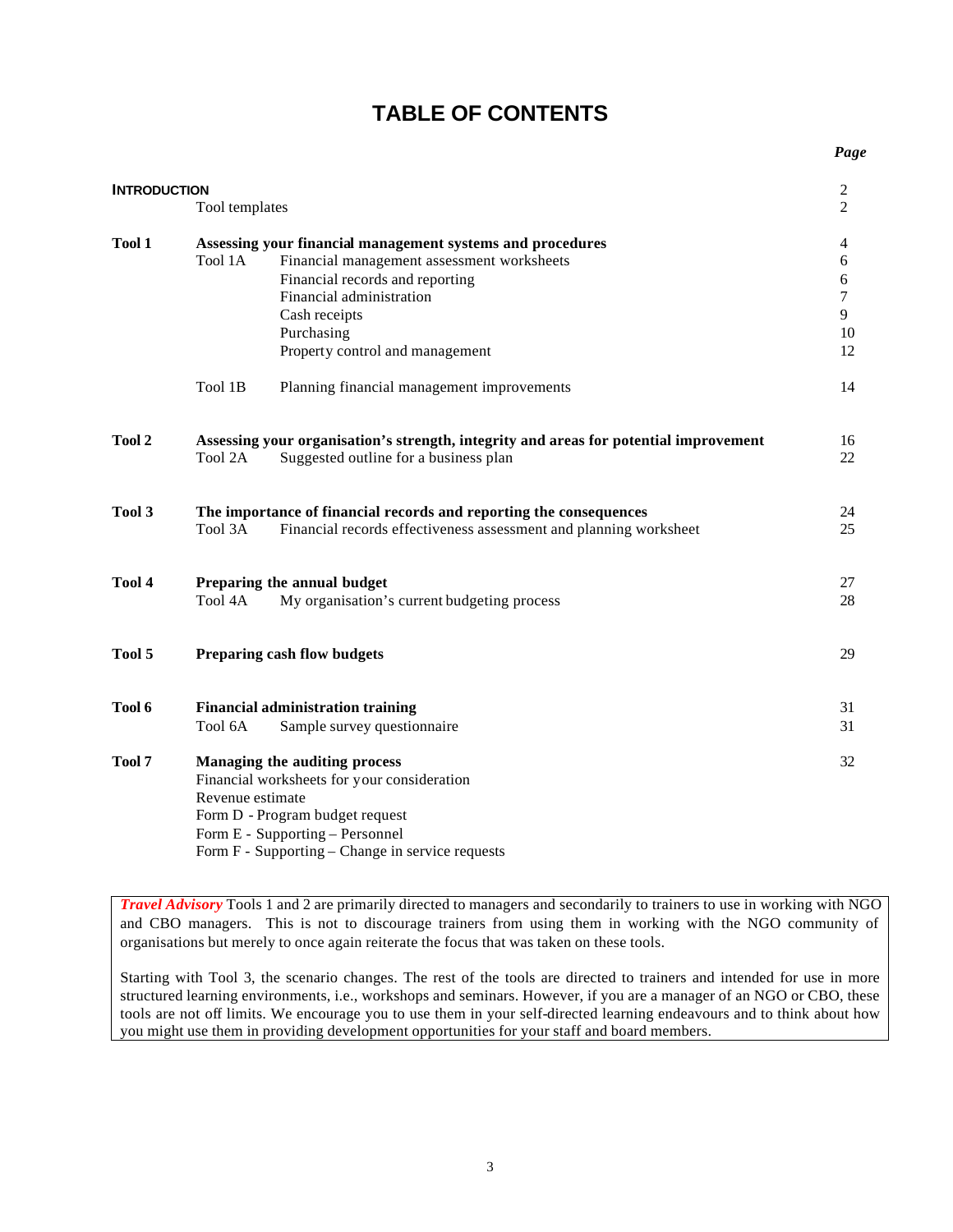## **ASSESSING YOUR FINANCIAL MANAGEMENT SYSTEMS AND PROCEDURES**

*Travel Advisory* This tool is designed to help managers and others conduct a thorough check-up of their financial system and operating procedures. If you have ever watched an airline pilot conduct a pre-flight check on an aircraft, you can appreciate the thoroughness of this checklist. It contains over one hundred different questions, many of which may not apply to your organisation. Even if some of the items on the checklist are not applicable to your current financial process, they provide an excellent overview of what you might need in the future as your organisation grows or takes on more financial responsibilities.

Checklists are only as good as the actions they stimulate. Referring to the pilot and the pre-flight check, if he or she finds something wrong, they not only make a note of it but in most cases will have the deficiency fixed before taking off. While an assessment of your financial system isn't quite in the same "if it can't be fixed, we don't fly" category of urgency, it is not uncommon for NGOs and CBOs to financially crash when they ignore the principles and practices of sound and responsible fiscal management.

While this assessment tool is more oriented towards the manager, this doesn't preclude its use as a training exercise. For those who want to use it in a training setting, we encourage you to seek out an experienced financial specialist to help you unless, of course, this is your field of expertise. It can get to be a bit complicated for those without a strong financial management background. Now that you have decided to use this tool in your training, consider the following ideas.

#### **Learning objective**

To increase participant knowledge in financial systems and procedures and skills in assessing organisational practices.

#### **Participants**

If you plan to have participants actually assess their own organisation's financial systems and procedures, and we applaud such a move, you might want to limit those attending to managers who are willing to discuss how they operate financially with others. Given such willingness, this can be a valuable learning experience as they share with each other their current practices and areas for improvement.

#### **Time required**

Plan on at least one half a day.

#### *Process*

**Pre-workshop assignment:** Ask each participant to bring to the workshop all the financial management policies, procedures and forms already in use in their organisation including a copy of the most recent budget. In your preworkshop instructions, indicate that they will be using these materials to assess their organisation's financial management practices and to share them with other participants.

#### **Suggested workshop design**

- 1. After introductions, housekeeping functions, and workshop objectives, although not necessarily in this order, have a financial management specialist preferably from a successful NGO conduct a guided discussion that covers all the major categories of questions that are covered in the assessment tool. The discussion will be greatly enhanced by presenting a large graphic showing how the various components link to others. This graphic can be drawn during the discussion with all participants participating in one way or another.
- 2. Follow this discussion by handing out copies of the assessment tool and ask each individual to complete it. If more than one person has come from the same organisation, ask them to complete it as a team. Encourage those who have questions about any of the items on the checklist to ask quietly for assistance. This self-assessment part of the exercise should take from 30-45 minutes.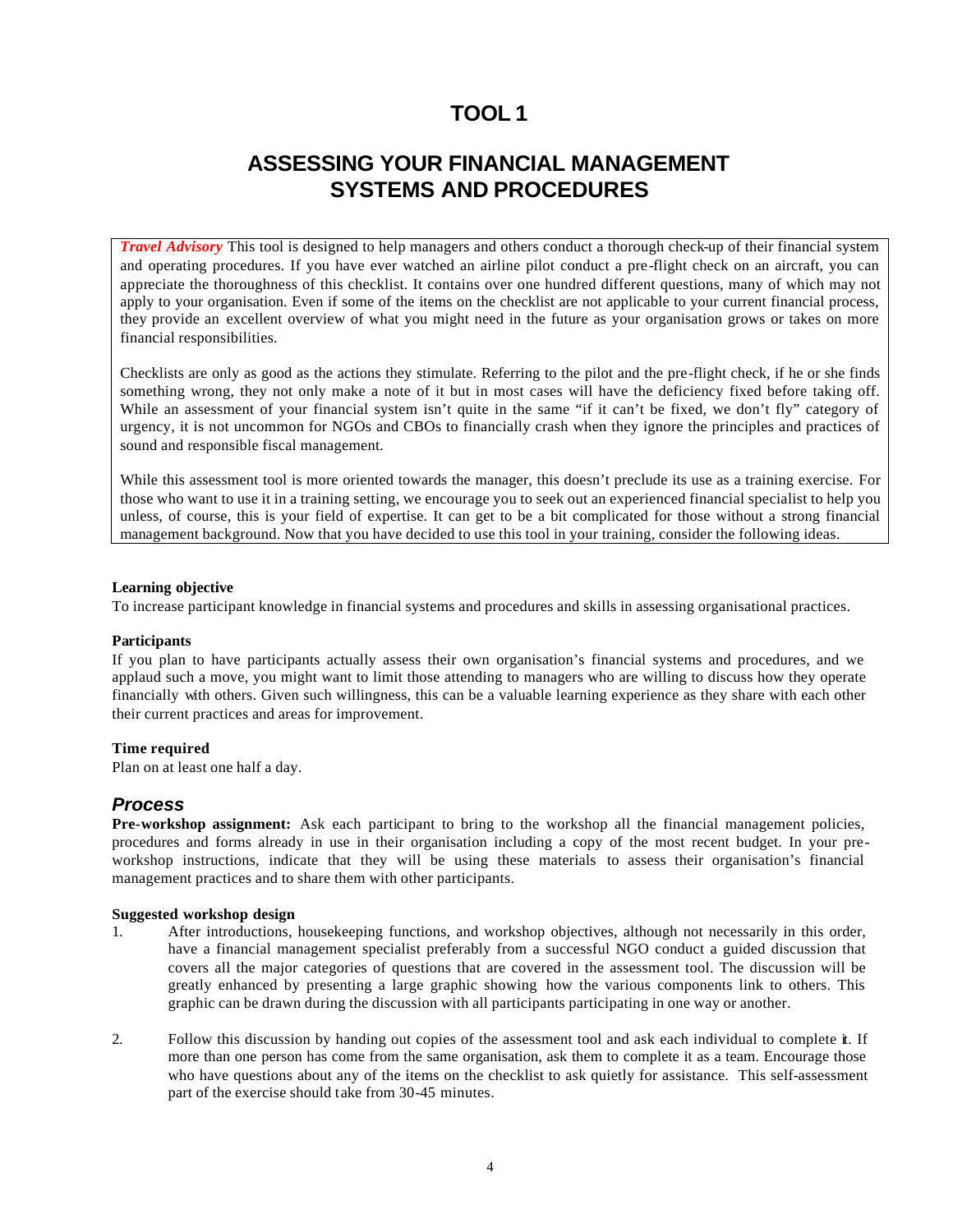- 3. Convene participants to discuss their reactions to the exercise and the areas where they had the most difficulty in either understanding the questions or deciding if what they are doing is adequate.
- 4. Ask participants to self select into teams of 2-3 persons. Ask individuals in each team to complete an action plan on ways to improve their organisation's financial systems and procedures and to share it with others on the team. The intent is to provide opportunities for participants to get help from each other on how to complete their plan.
- 5. Close the workshop by having participants relate a few of the more significant changes they plan to make in their financial management system when they return home.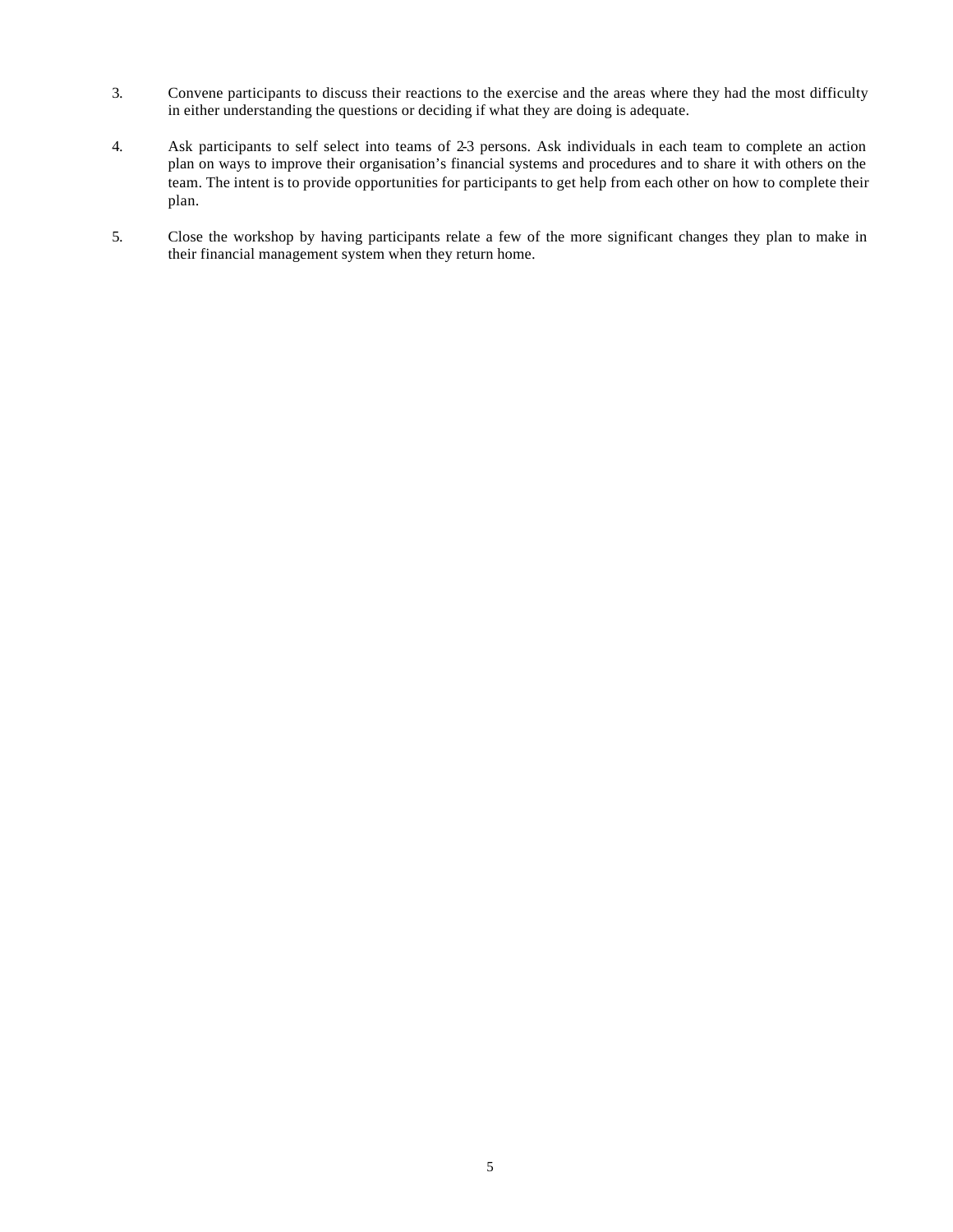# **TOOL 1A**

# **FINANCIAL MANAGEMENT ASSESSMENT WORKSHEETS**

The following worksheets ask a series of questions about your NGO's financial management system and procedures that mirror the text of Book One in this manual. They are designed to help you conduct a hands-on tour of all aspects of NGO financial management and to determine the kinds of actions that need to be taken to improve your overall operating system and specific procedures. Some of the questions that are asked may not be relevant to your organisation's needs. In these cases, we suggest you merely skip them and move to the next query. When the questionnaire is completed, you should have a more complete view of your financial system and some ideas about how to improve it based on a set of accepted financial management norms.

## *Financial records and reporting*

#### **General ledger (journal)**

|                                                                                                                           | <b>Yes</b> | N <sub>0</sub> | <b>Action Needed</b> |
|---------------------------------------------------------------------------------------------------------------------------|------------|----------------|----------------------|
| Is a separate, self-balancing ledger maintained for each fund as<br>defined by general accounting and auditing standards? |            |                |                      |
| Is there a written chart of accounts?                                                                                     |            |                |                      |
| Is a written journal entry form prepared for all postings to the ledgers?                                                 |            |                |                      |
| Does a responsible official approve journal entries before posting?                                                       |            |                |                      |
| Is there an adequate audit trail from the ledger to the source<br>documents?                                              |            |                |                      |
| Are the ledgers adequately safeguarded from fire, theft, etc.?                                                            |            |                |                      |
| Are all funds accounted for in compliance with:                                                                           |            |                |                      |
| Generally accepted accounting and auditing standards?                                                                     |            |                |                      |
| Local or national laws?<br>$\bullet$                                                                                      |            |                |                      |
| Funding agency requirements?                                                                                              |            |                |                      |
| Are the checking accounts maintained in compliance with the<br>appropriate state law, grant contract, etc?                |            |                |                      |
| Is the budget data entered in the general ledger?                                                                         |            |                |                      |
| Are all the general ledgers audited annually?                                                                             |            |                |                      |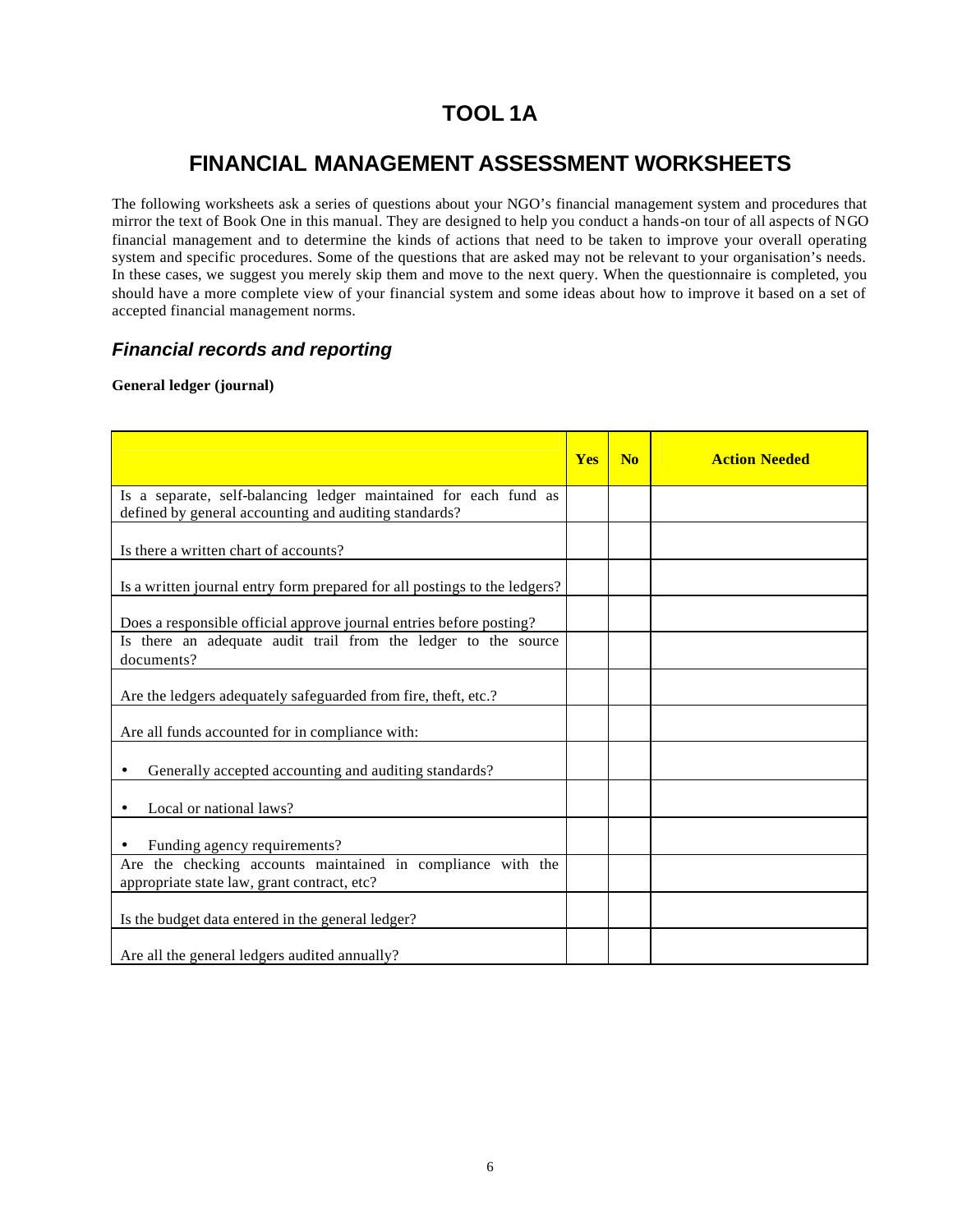## **Reports**

|                                                                                                                                                     | <b>Yes</b> | No | <b>Action Needed</b> |
|-----------------------------------------------------------------------------------------------------------------------------------------------------|------------|----|----------------------|
| Are monthly financial reports of actual expenses distributed for each<br>program(s)?                                                                |            |    |                      |
| Are the reports timely?                                                                                                                             |            |    |                      |
| Are the reports accurate?                                                                                                                           |            |    |                      |
| Are the reports useful and meaningful?                                                                                                              |            |    |                      |
| Do the reports indicate precisely where the program stands relative to<br>the budget?                                                               |            |    |                      |
| If your program(s) receives grant or contract funds, do you prepare<br>periodic and separate statements of the status of each grant or<br>contract? |            |    |                      |

## *Financial administration*

## **Billing for services**

|                                                                                                                                            | <b>Yes</b> | N <sub>0</sub> | <b>Action Needed</b> |
|--------------------------------------------------------------------------------------------------------------------------------------------|------------|----------------|----------------------|
| Are invoices prepared promptly?                                                                                                            |            |                |                      |
| Are invoices prepared accurately?                                                                                                          |            |                |                      |
| Does the system generate a receivable sub-ledger for each customer?                                                                        |            |                |                      |
| Are there adequate safeguards to assure all customers will be<br>invoiced?                                                                 |            |                |                      |
| If the average number of invoices per month is over 500, is a<br>customer name and address list maintained mechanically or on<br>computer? |            |                |                      |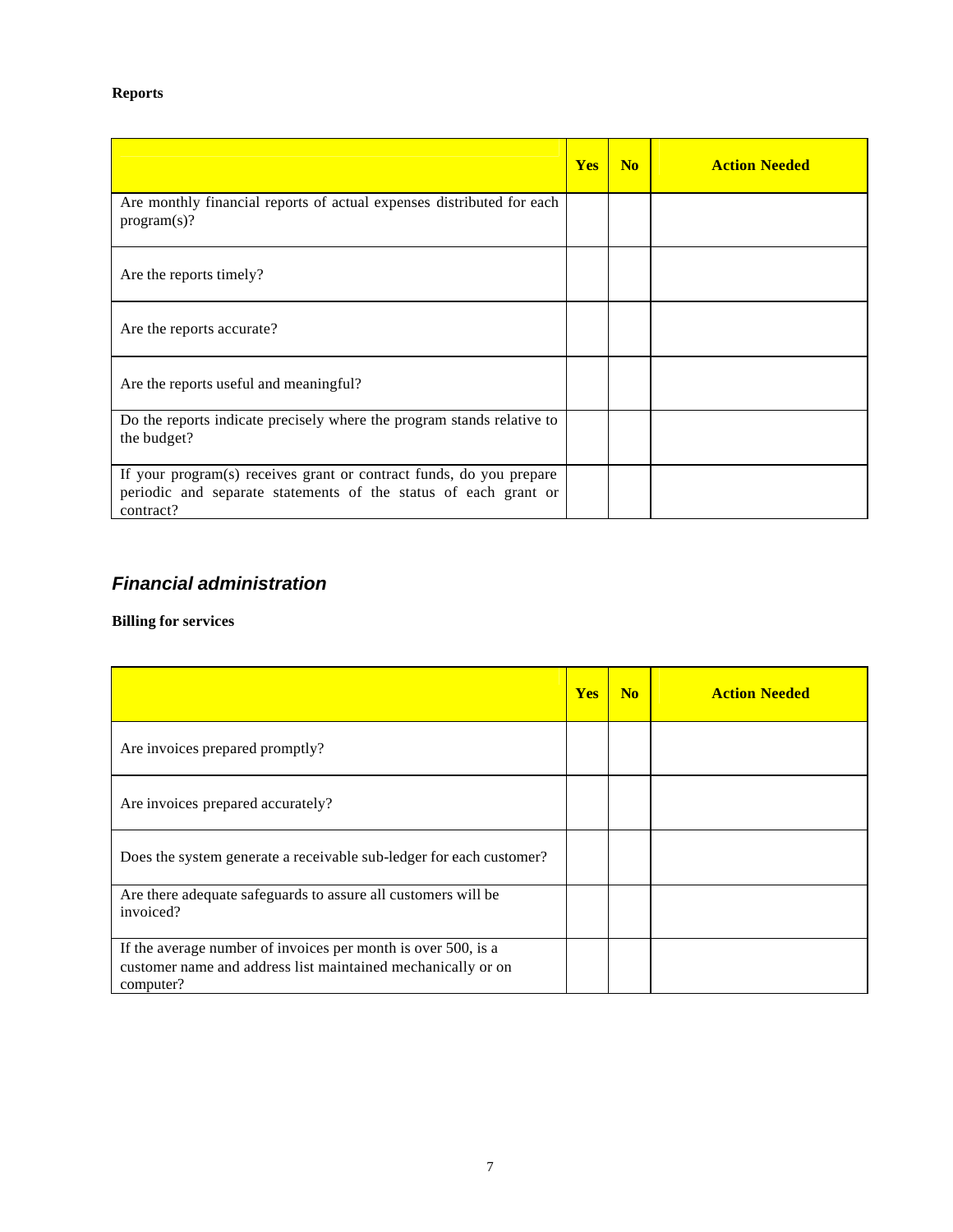#### **Disbursements**

|                                                                                           | <b>Yes</b> | N <sub>0</sub> | <b>Action Needed</b> |
|-------------------------------------------------------------------------------------------|------------|----------------|----------------------|
| Are invoices generally paid on time?                                                      |            |                |                      |
| Are errors in processing invoices, i.e., wrong amounts paid or wrong<br>accounts charged? |            |                |                      |
| Are the accounting procedures flexible enough to handle specific<br>problems?             |            |                |                      |

## **Payroll**

|                                                 | <b>Yes</b> | N <sub>0</sub> | <b>Action Needed</b> |
|-------------------------------------------------|------------|----------------|----------------------|
| Are pay cheques distributed on schedule?        |            |                |                      |
| Are there errors on employee pay or deductions? |            |                |                      |

## **Supplies and materials inventory**

|                                                                                                | <b>Yes</b> | N <sub>0</sub> | <b>Action Needed</b> |
|------------------------------------------------------------------------------------------------|------------|----------------|----------------------|
| Is the inventory adequately protected from theft and misuse?                                   |            |                |                      |
| Are stock outages kept to a minimum?                                                           |            |                |                      |
| Are excessive amounts of specific inventory items rare?                                        |            |                |                      |
| Are ongoing inventory records maintained?                                                      |            |                |                      |
| Is the inventory periodically counted and adjustments made to the<br>book and ongoing records? |            |                |                      |
| Is a reasonable degree of control maintained over stationery and other<br>supplies?            |            |                |                      |
| Is there adequate management information on:                                                   |            |                |                      |
| Inventory status?<br>٠                                                                         |            |                |                      |
| Turnover of items?                                                                             |            |                |                      |
| Value of inventory?                                                                            |            |                |                      |
| Obsolescence?                                                                                  |            |                |                      |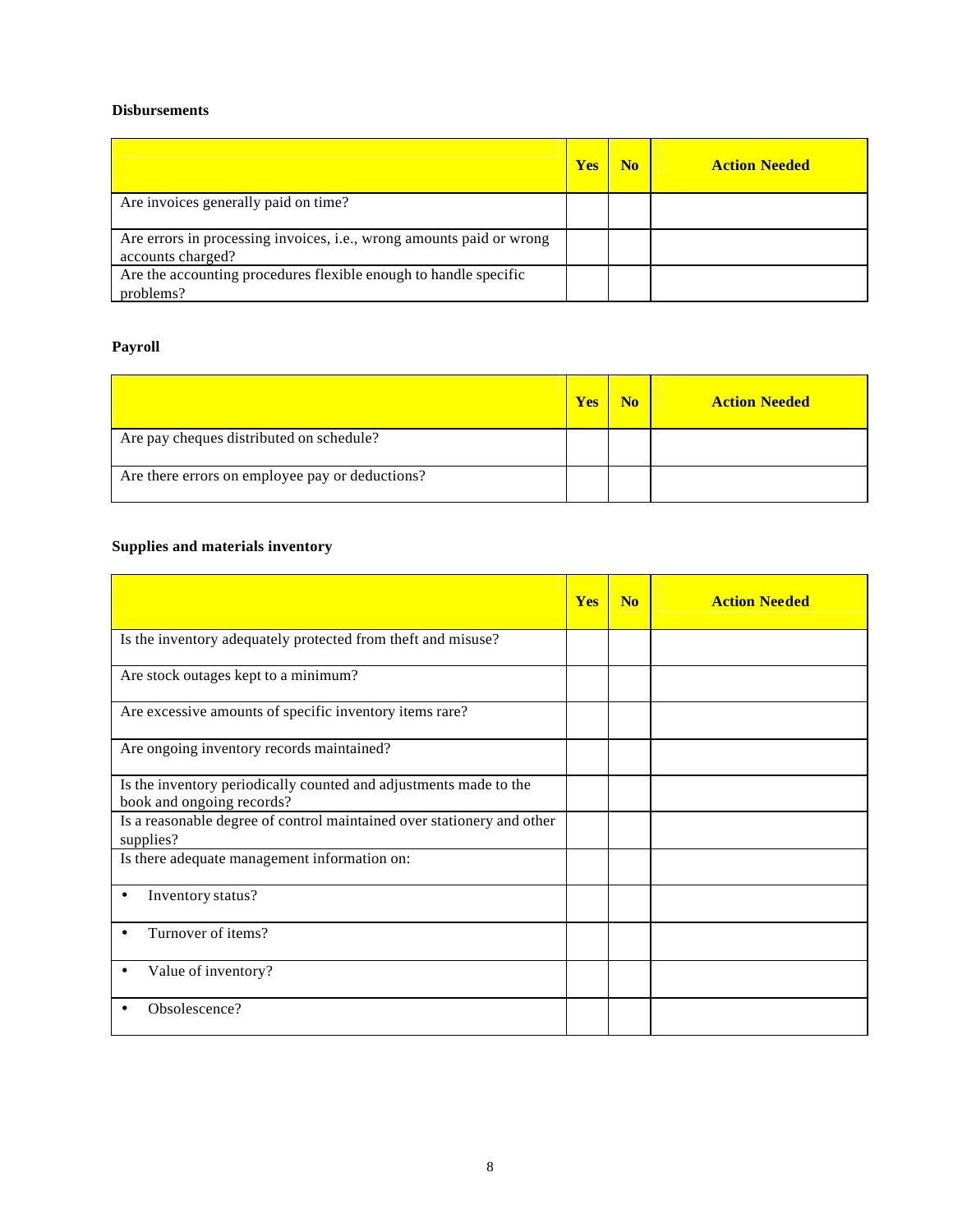## *Cash receipts*

|                                                                                                                                                                                       | <b>Yes</b> | N <sub>0</sub> | <b>Action Needed</b> |
|---------------------------------------------------------------------------------------------------------------------------------------------------------------------------------------|------------|----------------|----------------------|
| Are there written policies and procedures covering cash receipts?                                                                                                                     |            |                |                      |
| If cash, such as fees for service, is collected by a person other than the<br>cashier, are there adequate safeguards to assure that all cash collected<br>is received by the cashier? |            |                |                      |
| Is appropriate action taken to collect from past due accounts?                                                                                                                        |            |                |                      |
| Does the system adhere to the central government statutes?                                                                                                                            |            |                |                      |
| Are there adequate procedures for over-the-counter receipts including<br>pre-numbered cash receipt forms?                                                                             |            |                |                      |
| Is there a periodic reconciliation of cash subsidiary ledgers with the<br>general ledger accounts?                                                                                    |            |                |                      |
| Is there an effective system to identify the proper account to apply the<br>cash received?                                                                                            |            |                |                      |
| Is there a written statement identifying collection responsibilities?                                                                                                                 |            |                |                      |
| Does someone open the mail other than the cashier or accounts<br>receivable bookkeeper?                                                                                               |            |                |                      |
| Is a record of the money and checks received prepared by the person<br>opening the mail?                                                                                              |            |                |                      |
| If so, is this record given to someone other than the cashier for<br>independent verification of the amount recorded?                                                                 |            |                |                      |
| Is this record compared with the cash receipts book regularly?                                                                                                                        |            |                |                      |
| Do cash registers or other mechanical devices record receipts?                                                                                                                        |            |                |                      |
| If so, are the machine totals checked independently by the accounting<br>program?                                                                                                     |            |                |                      |
| Are sales books or receipt books used?                                                                                                                                                |            |                |                      |
| Are the slips or receipts pre-numbered?                                                                                                                                               |            |                |                      |
| Are the daily totals and numerical sequence checked independently by<br>the accounting program?                                                                                       |            |                |                      |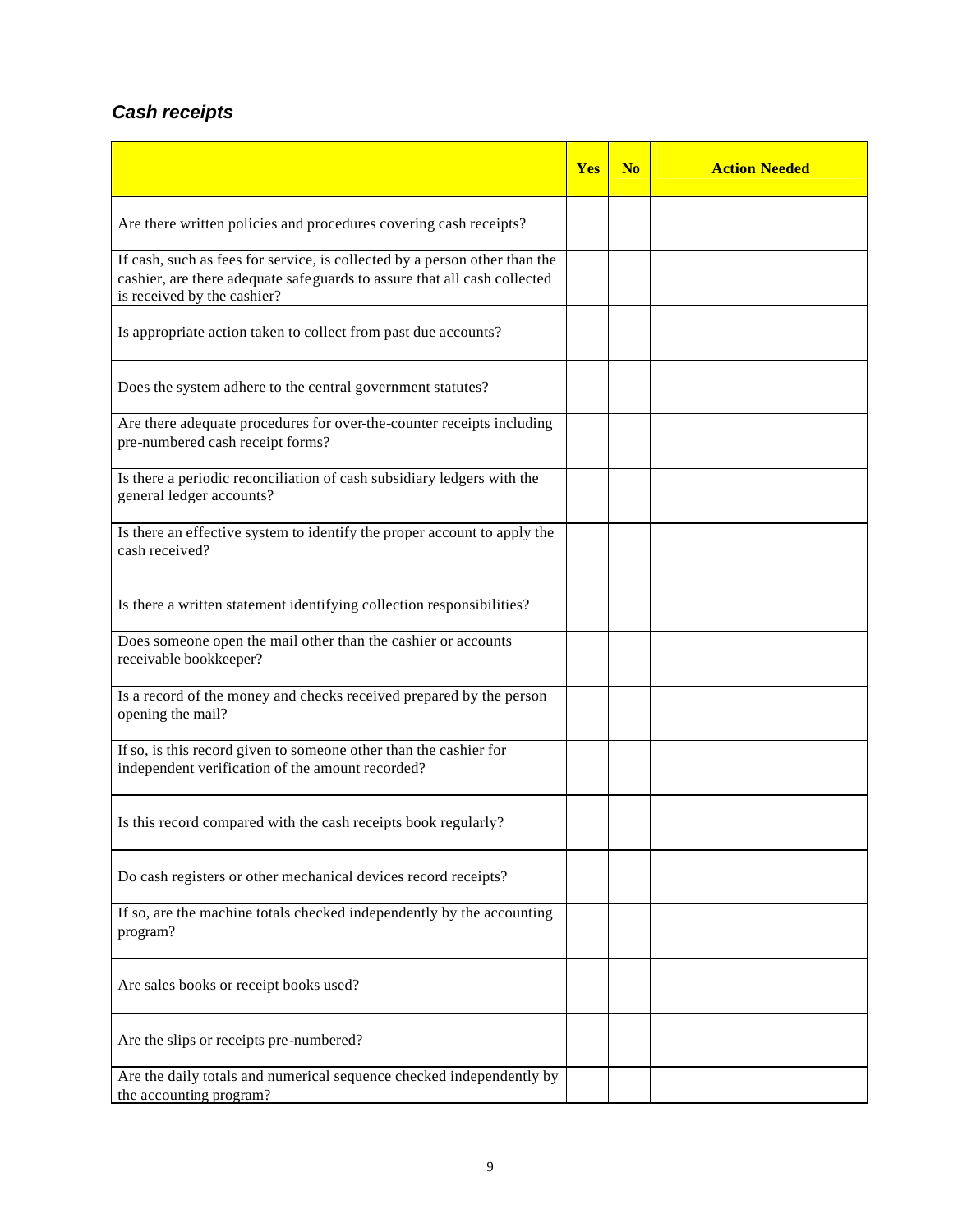| Are unused receipt books safeguarded?                                                                                                                                      |  |  |
|----------------------------------------------------------------------------------------------------------------------------------------------------------------------------|--|--|
| If neither of the above methods, cash register or receipt book, is in use,<br>is some other adequate system of control in force?                                           |  |  |
| Are each day's receipts deposited in the bank intact and without delay?                                                                                                    |  |  |
| Does someone other than the cashier or accounts receivable<br>bookkeeper take the deposits to the bank?                                                                    |  |  |
| Does an employee who is not from the cashier's program post the<br>general ledger?                                                                                         |  |  |
| Is the office routine so arranged that the cashier is denied access to the<br>accounts receivable ledgers and monthly statements?                                          |  |  |
| Are rents, dividends, interest, and similar revenues adequately<br>controlled in such a manner that their non-receipt would be readily<br>noted and promptly investigated? |  |  |
| Is the cashier responsible for the cash receipts from the time they are<br>received until they are sent to the bank?                                                       |  |  |
| Are proper physical safeguards such as safes, vaults and facilities<br>employed to protect cash and cash transactions?                                                     |  |  |

# *Purchasing*

|                                                                                                                     | <b>Yes</b> | N <sub>0</sub> | <b>Action Needed</b> |
|---------------------------------------------------------------------------------------------------------------------|------------|----------------|----------------------|
| Are purchase orders prepared promptly?                                                                              |            |                |                      |
| Do those responsible for purchasing generally locate vendors with the<br>most favourable prices and terms?          |            |                |                      |
| Have those responsible for purchasing demonstrated economies and<br>savings resulting from their buying procedures? |            |                |                      |
| Is there a formal list of personnel authorised to approve purchase<br>requisitions?                                 |            |                |                      |
| Are major items purchased covered by complete specifications?                                                       |            |                |                      |
| When practical, are quantity purchases utilised to achieve per unit<br>savings?                                     |            |                |                      |
| Is there periodic evaluation of major vendors' performance?                                                         |            |                |                      |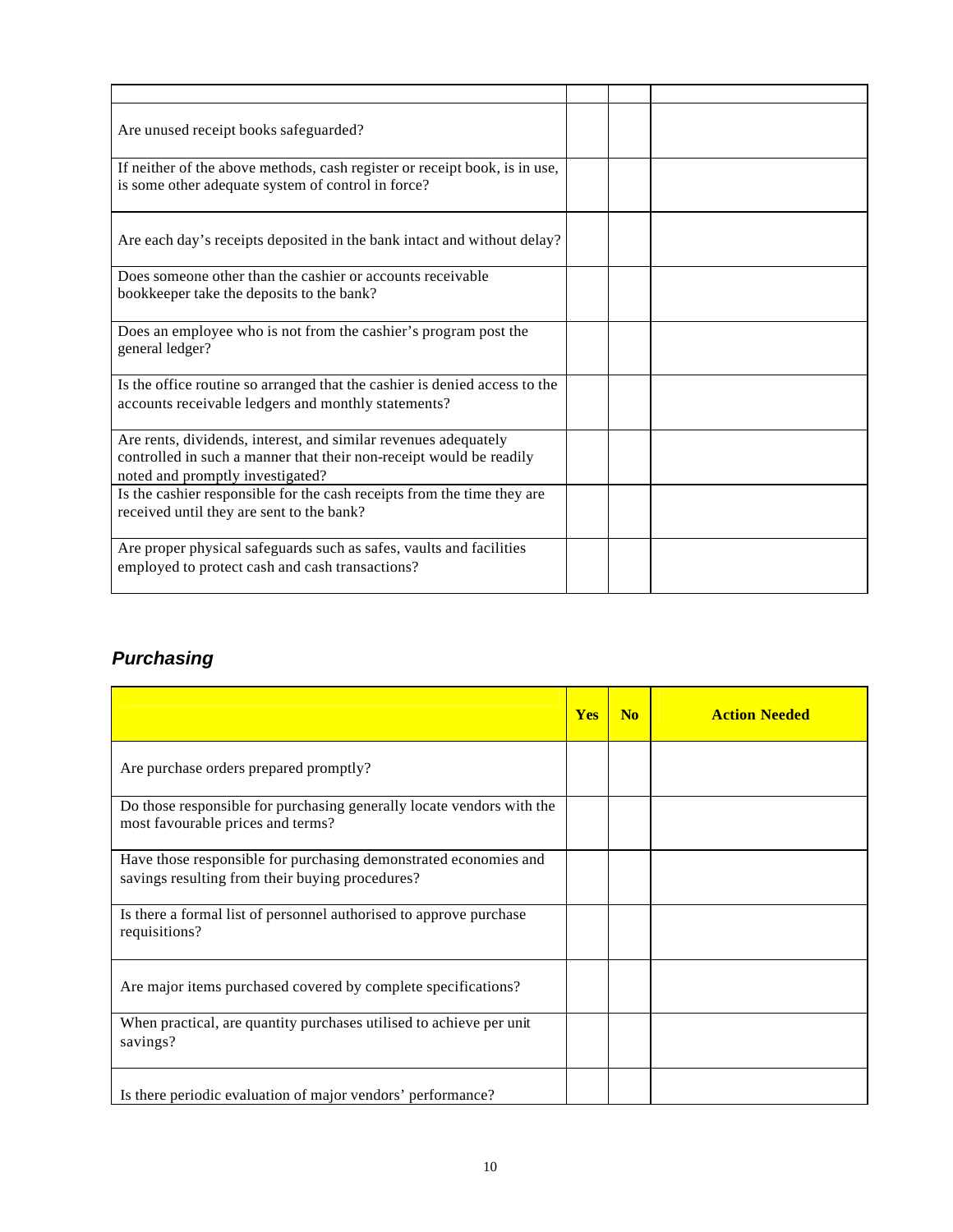| Is there a formal written purchase order procedure with copies for<br>accounting, the vendor, and receiving?            |  |  |
|-------------------------------------------------------------------------------------------------------------------------|--|--|
| Are orders issued with all important data including:                                                                    |  |  |
| Accurate description?                                                                                                   |  |  |
| Unit of measure?                                                                                                        |  |  |
| All elements of price?<br>$\bullet$                                                                                     |  |  |
| Free delivery provisions?                                                                                               |  |  |
| Delivery requirements?<br>٠                                                                                             |  |  |
| Is there a policy for using Purchase Orders over an established<br>monetary amount?                                     |  |  |
| Are purchase order forms pre-numbered and controlled?                                                                   |  |  |
| Is competitive bidding required to purchase certain items?                                                              |  |  |
| Is there a formal process for evaluating and selecting bids?                                                            |  |  |
| Is there an adequate system for recording and checking partial<br>deliveries?                                           |  |  |
| Does a responsible official approve invoices for payment?                                                               |  |  |
| Is there a definite responsibility for checking invoices regarding<br>Prices and terms?<br>Extensions? Freight charges? |  |  |
| Does a responsible official review all purchases ordered to assure<br>conformance with the budget?                      |  |  |
| Is there a filing system of open purchase orders to readily identify<br>overdue shipments?                              |  |  |
| For larger purchases, are multiple quotations always requested?                                                         |  |  |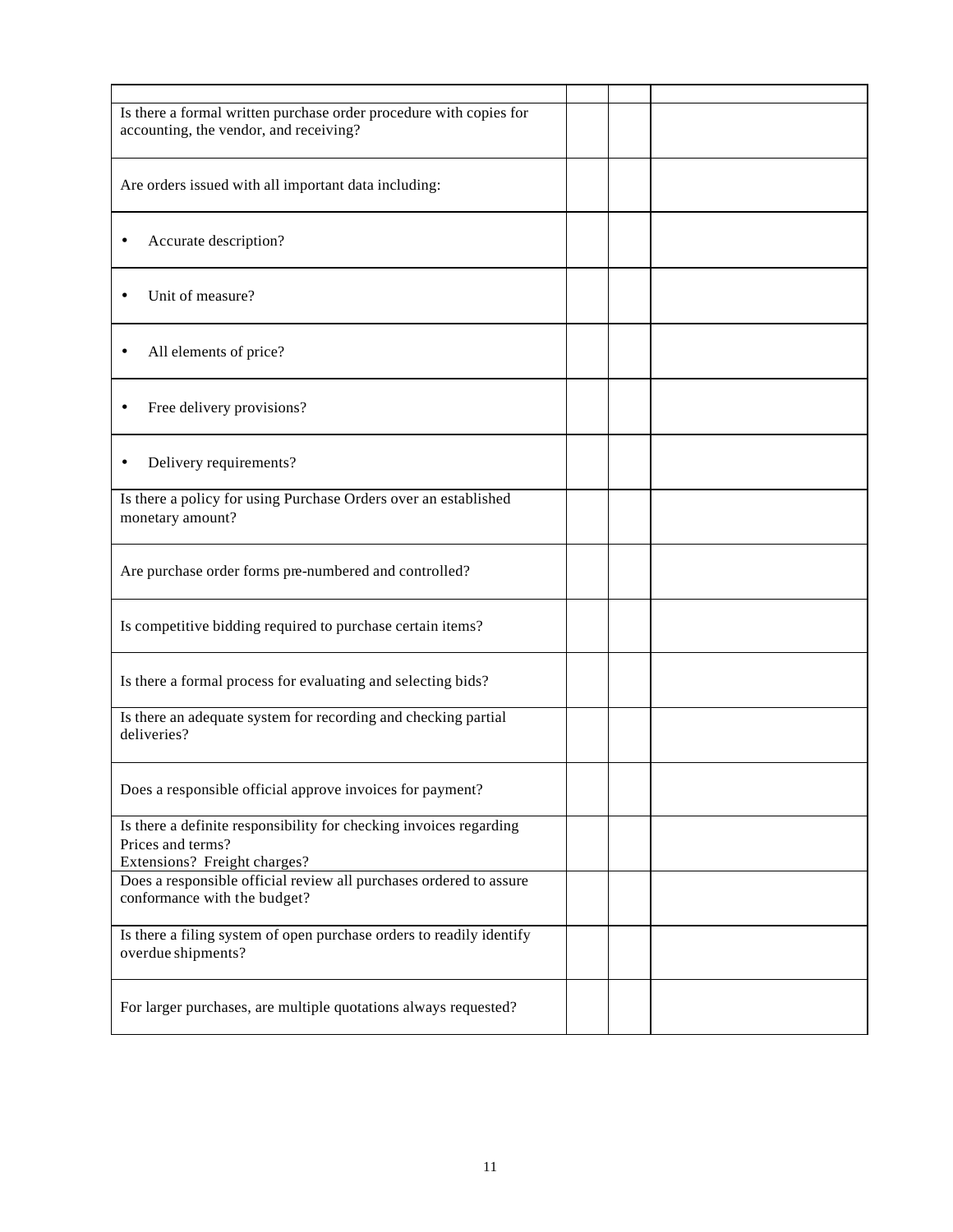# *Property control and management*

|                                                                                      | Yes | N <sub>o</sub> | <b>Action Needed</b> |
|--------------------------------------------------------------------------------------|-----|----------------|----------------------|
| Is there an accurate asset records file for all fixed assets?                        |     |                |                      |
| Does the asset records file include:                                                 |     |                |                      |
| Date acquired/date disposed of?<br>٠                                                 |     |                |                      |
| Adequate description to identify the asset?<br>$\bullet$                             |     |                |                      |
| Vendor or supplier?<br>$\bullet$                                                     |     |                |                      |
| Location and changes of location?<br>$\bullet$                                       |     |                |                      |
| Purchase price?<br>٠                                                                 |     |                |                      |
| Asset identification number?<br>٠                                                    |     |                |                      |
| Estimated life?<br>$\bullet$                                                         |     |                |                      |
| Preventative maintenance schedule?<br>$\bullet$                                      |     |                |                      |
| Actual time and material maintenance costs?<br>$\bullet$                             |     |                |                      |
| Is there a formal procedure to reconcile physical counts to the asset<br>records?    |     |                |                      |
| Are tags utilised to identify certain assets such as desks, chairs, tables,<br>etc.? |     |                |                      |
| Are adequate files maintained for titles of ownership?                               |     |                |                      |
| Are the assets adequately insured?                                                   |     |                |                      |
| Is the asset records file periodically reconciled to the general ledger?             |     |                |                      |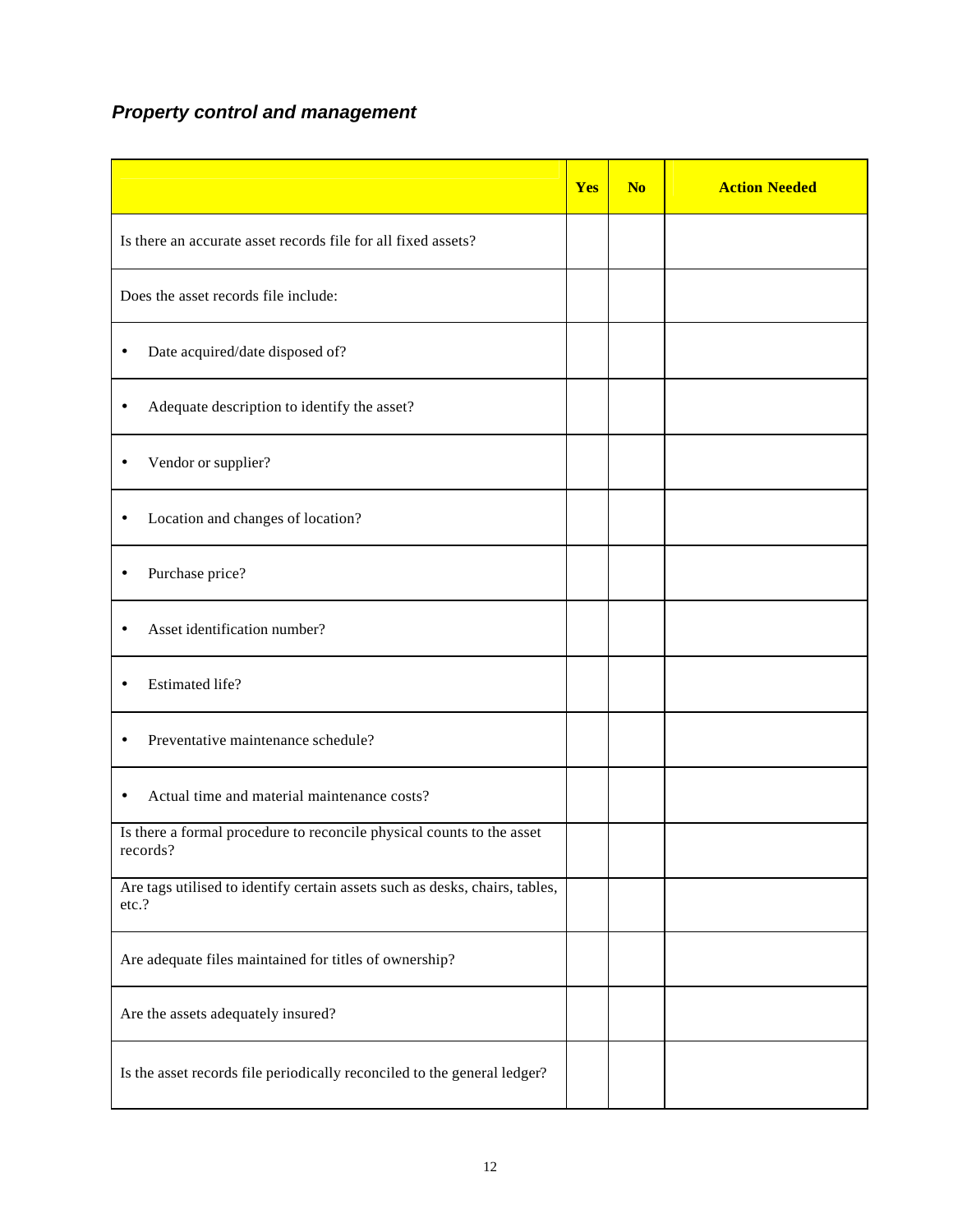| Is there an effective procedure to assure that property physically<br>retired is removed from the records and that proceeds from salvage<br>are accounted for? |  |  |
|----------------------------------------------------------------------------------------------------------------------------------------------------------------|--|--|
| Is the responsibility for overseeing the maintenance of major asset<br>items formally assigned to one employee?                                                |  |  |
| Are maintenance records being kept in accordance with the<br>manufacturer's recommendations and requirements?                                                  |  |  |

Based on the assessment of your organisation's financial systems and procedures, we suggest you sit down with your staff and develop a plan to take care of some of the more serious deficiencies you have tagged as needing action. The format on the following pages is designed to help you organise your thoughts and prepare an effective action plan.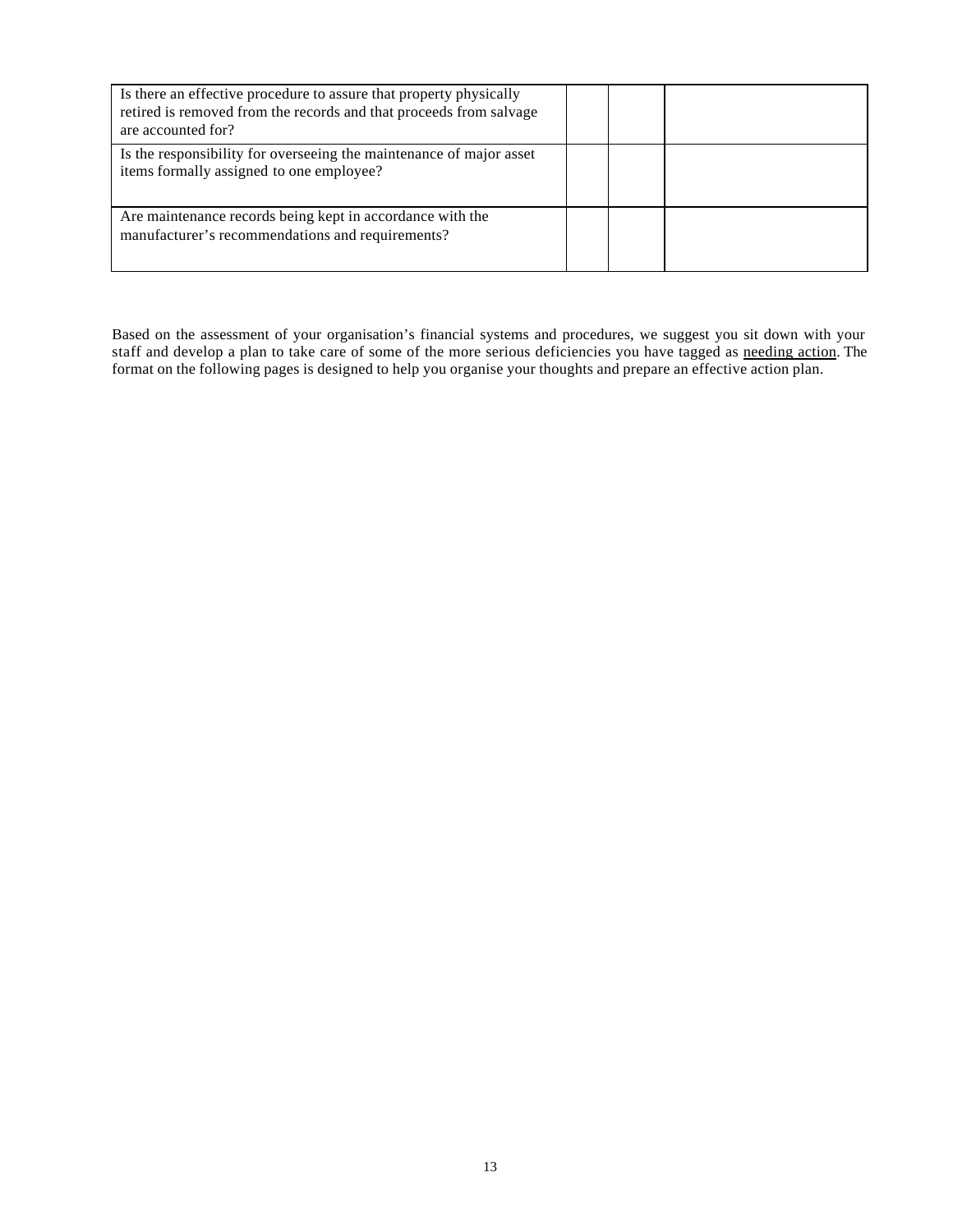# **TOOL 1B**

# **PLANNING FINANCIAL MANAGEMENT IMPROVEMENTS**

The following questions are designed to help you and your management team take the results of the financial management assessment and turn it into an action plan. Start by reviewing the results of your assessment and the actions you said you need to take. We suggest you summarise these proposed actions on a white board or newsprint so they are easy to see in their totality. After recording them by the categories listed on the assessment form, you might want to do some reorganising of the *actions* if this makes more sense to you in terms of developing an action plan.

What are the three or four most important actions you need to take at this time, based on the assessment data, to make your financial management systems and procedures more effective and efficient? If you are unclear about the meaning of these two terms, they are described in Chapter 1 of Part One of this manual.

| a. | ____ |  |  |  |  |
|----|------|--|--|--|--|
| b. |      |  |  |  |  |
| c. | ____ |  |  |  |  |

For each of these actions, complete the following steps in the action plan. You will need a set of these steps for each action you plan to take.

**\_\_\_\_\_\_\_**\_\_\_\_\_\_\_\_\_\_\_\_\_\_\_\_\_\_\_\_\_\_\_\_\_\_\_\_\_\_\_\_\_\_\_\_\_\_\_\_\_\_\_\_\_\_\_\_\_\_\_\_\_\_\_\_\_\_\_\_\_\_\_\_\_\_\_\_\_\_\_\_\_\_\_\_\_\_\_\_\_\_\_\_\_\_\_\_

\_\_\_\_\_\_\_\_\_\_\_\_\_\_\_\_\_\_\_\_\_\_\_\_\_\_\_\_\_\_\_\_\_\_\_\_\_\_\_\_\_\_\_\_\_\_\_\_\_\_\_\_\_\_\_\_\_\_\_\_\_\_\_\_\_\_\_\_\_\_\_\_\_\_\_\_\_\_\_\_\_\_\_\_\_\_\_\_\_\_\_\_\_\_\_

\_\_\_\_\_\_\_\_\_\_\_\_\_\_\_\_\_\_\_\_\_\_\_\_\_\_\_\_\_\_\_\_\_\_\_\_\_\_\_\_\_\_\_\_\_\_\_\_\_\_\_\_\_\_\_\_\_\_\_\_\_\_\_\_\_\_\_\_\_\_\_\_\_\_\_\_\_\_\_\_\_\_\_\_\_\_\_\_\_\_\_\_\_\_\_

Action to be taken:

1. Write an objective statement that describes what you want to achieve by taking this action. This is a statement of expected results.

**\_\_\_\_\_\_\_**\_\_\_\_\_\_\_\_\_\_\_\_\_\_\_\_\_\_\_\_\_\_\_\_\_\_\_\_\_\_\_\_\_\_\_\_\_\_\_\_\_\_\_\_\_\_\_\_\_\_\_\_\_\_\_\_\_\_\_\_\_\_\_\_\_\_\_\_\_\_\_\_\_\_\_\_\_\_\_\_\_\_\_

**\_\_\_\_\_\_\_**\_\_\_\_\_\_\_\_\_\_\_\_\_\_\_\_\_\_\_\_\_\_\_\_\_\_\_\_\_\_\_\_\_\_\_\_\_\_\_\_\_\_\_\_\_\_\_\_\_\_\_\_\_\_\_\_\_\_\_\_\_\_\_\_\_\_\_\_\_\_\_\_\_\_\_\_\_\_\_\_\_\_\_

**\_\_\_\_\_\_\_**\_\_\_\_\_\_\_\_\_\_\_\_\_\_\_\_\_\_\_\_\_\_\_\_\_\_\_\_\_\_\_\_\_\_\_\_\_\_\_\_\_\_\_\_\_\_\_\_\_\_\_\_\_\_\_\_\_\_\_\_\_\_\_\_\_\_\_\_\_\_\_\_\_\_\_\_\_\_\_\_\_\_\_

**\_\_\_\_\_\_\_**\_\_\_\_\_\_\_\_\_\_\_\_\_\_\_\_\_\_\_\_\_\_\_\_\_\_\_\_\_\_\_\_\_\_\_\_\_\_\_\_\_\_\_\_\_\_\_\_\_\_\_\_\_\_\_\_\_\_\_\_\_\_\_\_\_\_\_\_\_\_\_\_\_\_\_\_\_\_\_\_\_\_\_

**\_\_\_\_\_\_\_**\_\_\_\_\_\_\_\_\_\_\_\_\_\_\_\_\_\_\_\_\_\_\_\_\_\_\_\_\_\_\_\_\_\_\_\_\_\_\_\_\_\_\_\_\_\_\_\_\_\_\_\_\_\_\_\_\_\_\_\_\_\_\_\_\_\_\_\_\_\_\_\_\_\_\_\_\_\_\_\_\_\_\_

**\_\_\_\_\_\_\_**\_\_\_\_\_\_\_\_\_\_\_\_\_\_\_\_\_\_\_\_\_\_\_\_\_\_\_\_\_\_\_\_\_\_\_\_\_\_\_\_\_\_\_\_\_\_\_\_\_\_\_\_\_\_\_\_\_\_\_\_\_\_\_\_\_\_\_\_\_\_\_\_\_\_\_\_\_\_\_\_\_\_\_

**\_\_\_\_\_\_\_**\_\_\_\_\_\_\_\_\_\_\_\_\_\_\_\_\_\_\_\_\_\_\_\_\_\_\_\_\_\_\_\_\_\_\_\_\_\_\_\_\_\_\_\_\_\_\_\_\_\_\_\_\_\_\_\_\_\_\_\_\_\_\_\_\_\_\_\_\_\_\_\_\_\_\_\_\_\_\_\_\_\_\_

**\_\_\_\_\_\_\_**\_\_\_\_\_\_\_\_\_\_\_\_\_\_\_\_\_\_\_\_\_\_\_\_\_\_\_\_\_\_\_\_\_\_\_\_\_\_\_\_\_\_\_\_\_\_\_\_\_\_\_\_\_\_\_\_\_\_\_\_\_\_\_\_\_\_\_\_\_\_\_\_\_\_\_\_\_\_\_\_\_\_\_

2. Who will be primarily responsible for achieving this objective?

3. Who else will need to be involved?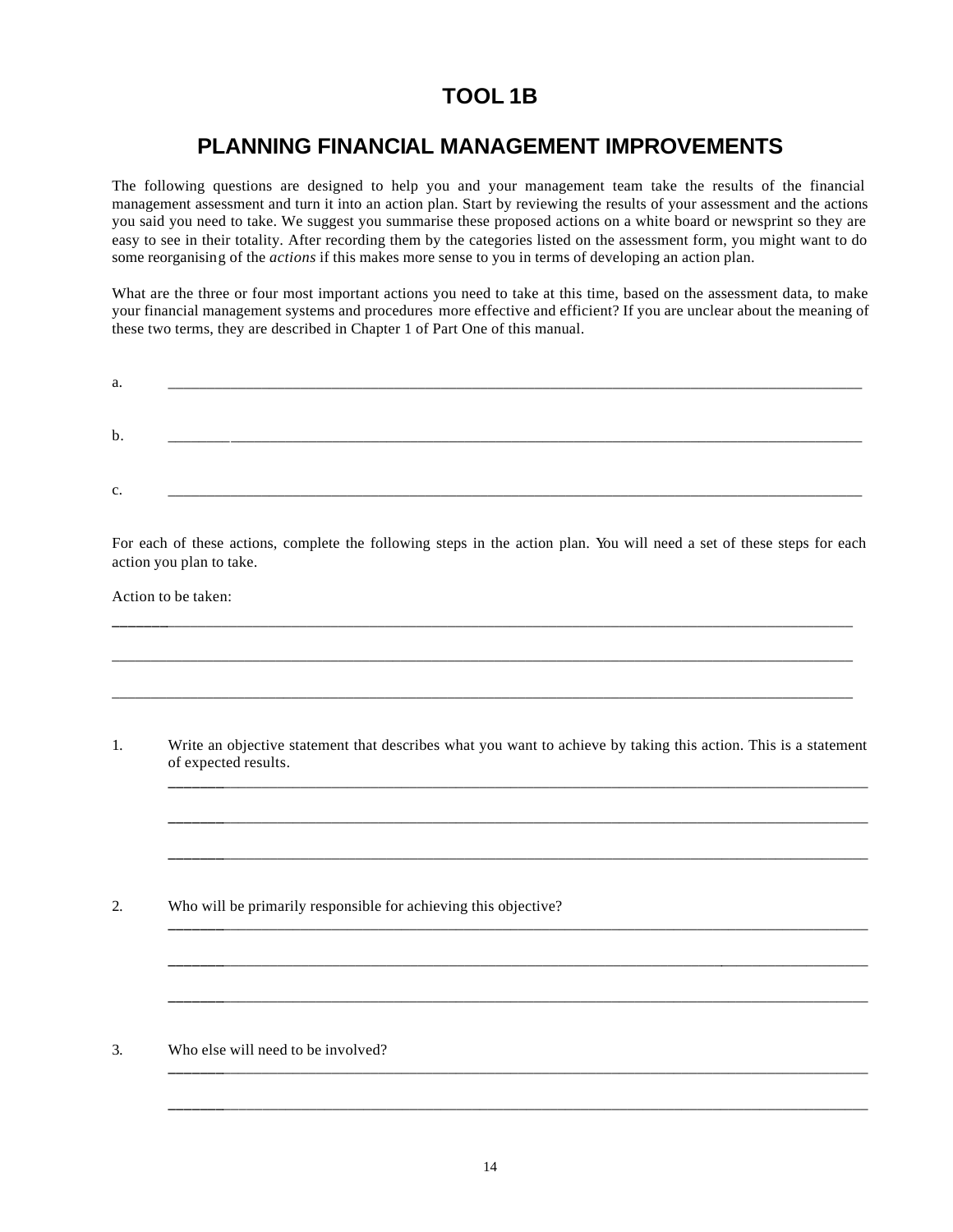4. What specific tasks need to be carried out to achieve the objective?

5. For each task, list how long in person days or hours you think it will take to complete and the latest acceptable time for completion of the task. Use the following format or create your own.

| <b>Task to be completed</b> | <b>Time required</b> | <b>Latest acceptable date for completion</b> |
|-----------------------------|----------------------|----------------------------------------------|
|                             |                      |                                              |
|                             |                      |                                              |
|                             |                      |                                              |
|                             |                      |                                              |

**\_\_\_\_\_\_\_**\_\_\_\_\_\_\_\_\_\_\_\_\_\_\_\_\_\_\_\_\_\_\_\_\_\_\_\_\_\_\_\_\_\_\_\_\_\_\_\_\_\_\_\_\_\_\_\_\_\_\_\_\_\_\_\_\_\_\_\_\_\_\_\_\_\_\_\_\_\_\_\_\_\_\_\_\_\_\_\_\_\_\_

**\_\_\_\_\_\_\_**\_\_\_\_\_\_\_\_\_\_\_\_\_\_\_\_\_\_\_\_\_\_\_\_\_\_\_\_\_\_\_\_\_\_\_\_\_\_\_\_\_\_\_\_\_\_\_\_\_\_\_\_\_\_\_\_\_\_\_\_\_\_\_\_\_\_\_\_\_\_\_\_\_\_\_\_\_\_\_\_\_\_\_

**\_\_\_\_\_\_\_**\_\_\_\_\_\_\_\_\_\_\_\_\_\_\_\_\_\_\_\_\_\_\_\_\_\_\_\_\_\_\_\_\_\_\_\_\_\_\_\_\_\_\_\_\_\_\_\_\_\_\_\_\_\_\_\_\_\_\_\_\_\_\_\_\_\_\_\_\_\_\_\_\_\_\_\_\_\_\_\_\_\_\_

**\_\_\_\_\_\_\_**\_\_\_\_\_\_\_\_\_\_\_\_\_\_\_\_\_\_\_\_\_\_\_\_\_\_\_\_\_\_\_\_\_\_\_\_\_\_\_\_\_\_\_\_\_\_\_\_\_\_\_\_\_\_\_\_\_\_\_\_\_\_\_\_\_\_\_\_\_\_\_\_\_\_\_\_\_\_\_\_\_\_\_

**\_\_\_\_\_\_\_**\_\_\_\_\_\_\_\_\_\_\_\_\_\_\_\_\_\_\_\_\_\_\_\_\_\_\_\_\_\_\_\_\_\_\_\_\_\_\_\_\_\_\_\_\_\_\_\_\_\_\_\_\_\_\_\_\_\_\_\_\_\_\_\_\_\_\_\_\_\_\_\_\_\_\_\_\_\_\_\_\_\_\_

**\_\_\_\_\_\_\_**\_\_\_\_\_\_\_\_\_\_\_\_\_\_\_\_\_\_\_\_\_\_\_\_\_\_\_\_\_\_\_\_\_\_\_\_\_\_\_\_\_\_\_\_\_\_\_\_\_\_\_\_\_\_\_\_\_\_\_\_\_\_\_\_\_\_\_\_\_\_\_\_\_\_\_\_\_\_\_\_\_\_\_

**\_\_\_\_\_\_\_**\_\_\_\_\_\_\_\_\_\_\_\_\_\_\_\_\_\_\_\_\_\_\_\_\_\_\_\_\_\_\_\_\_\_\_\_\_\_\_\_\_\_\_\_\_\_\_\_\_\_\_\_\_\_\_\_\_\_\_\_\_\_\_\_\_\_\_\_\_\_\_\_\_\_\_\_\_\_\_\_\_\_\_

**\_\_\_\_\_\_\_**\_\_\_\_\_\_\_\_\_\_\_\_\_\_\_\_\_\_\_\_\_\_\_\_\_\_\_\_\_\_\_\_\_\_\_\_\_\_\_\_\_\_\_\_\_\_\_\_\_\_\_\_\_\_\_\_\_\_\_\_\_\_\_\_\_\_\_\_\_\_\_\_\_\_\_\_\_\_\_\_\_\_\_

**\_\_\_\_\_\_\_**\_\_\_\_\_\_\_\_\_\_\_\_\_\_\_\_\_\_\_\_\_\_\_\_\_\_\_\_\_\_\_\_\_\_\_\_\_\_\_\_\_\_\_\_\_\_\_\_\_\_\_\_\_\_\_\_\_\_\_\_\_\_\_\_\_\_\_\_\_\_\_\_\_\_\_\_\_\_\_\_\_\_\_

**\_\_\_\_\_\_\_**\_\_\_\_\_\_\_\_\_\_\_\_\_\_\_\_\_\_\_\_\_\_\_\_\_\_\_\_\_\_\_\_\_\_\_\_\_\_\_\_\_\_\_\_\_\_\_\_\_\_\_\_\_\_\_\_\_\_\_\_\_\_\_\_\_\_\_\_\_\_\_\_\_\_\_\_\_\_\_\_\_\_\_

6. List any special equipment or materials required to accomplish this task.

7. The following is a question to be answered regarding the total action plan: How will you evaluate the results of this action plan?

This action-planning format is provided as a sample of what needs to be put into such a plan. Feel free to use it as presented or change it to meet your management needs. Just remember: an action plan states *what* needs to be done by *whom* working in collaboration with \_\_\_\_\_\_\_\_\_\_\_ (assuming the actions to be taken need to involve others) by *what date* requiring *what resources* and *how* you will know you have been successful in accomplishing your intended results or objectives. The more detailed your action plan, the more assurance you can have that it will be implemented. This is not to suggest that changes in the plan should not be made once implementation is under way. But start out with a clear plan.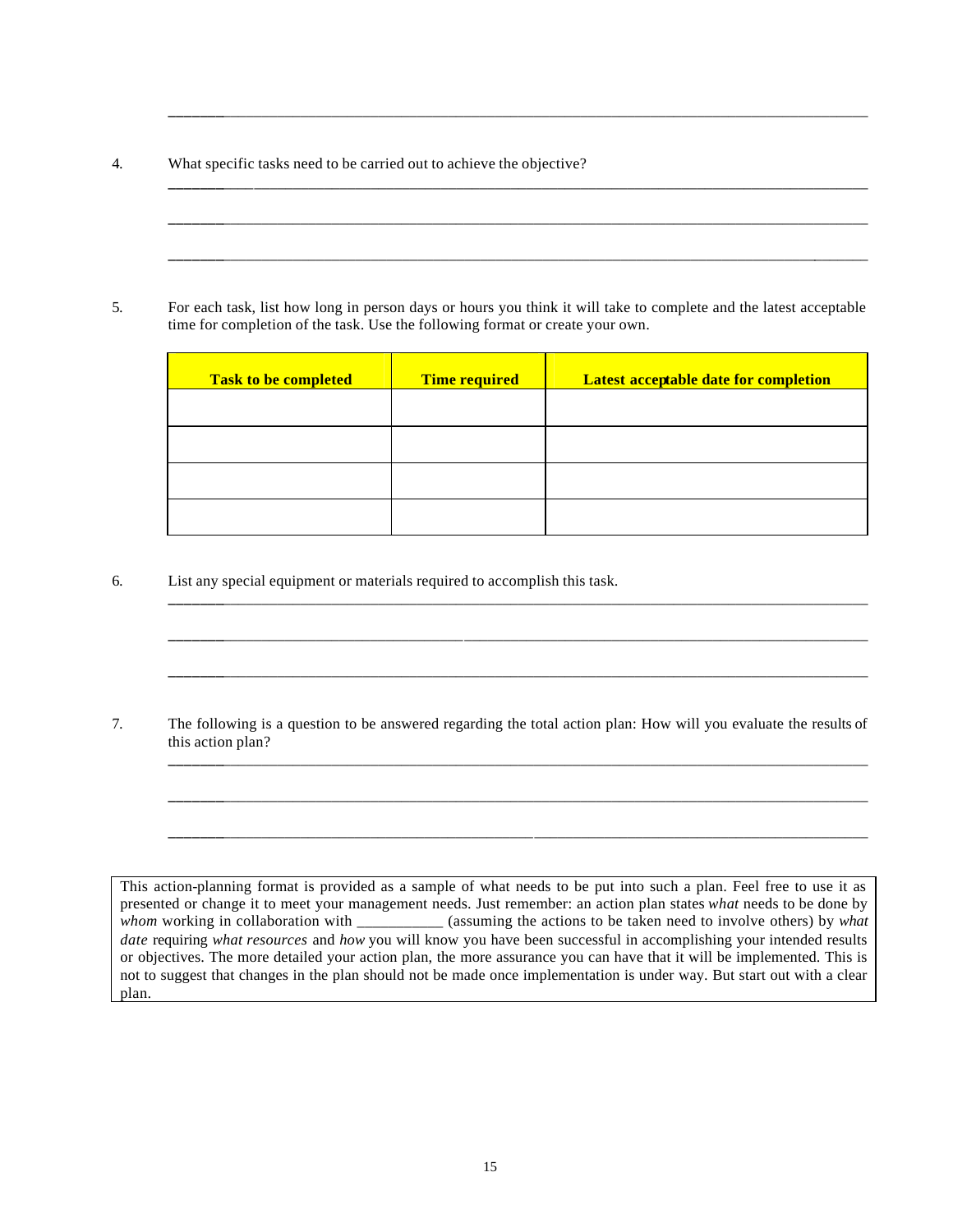## **ASSESSING YOUR ORGANISATION'S STRENGTH, INTEGRITY AND AREAS FOR POTENTIAL IMPROVEMENT**

Sustaining your organisation and programs financially is only part of the challenge of being successful although we would be the first to admit that this is essential. Tied closely to financial success is organisational strength and integrity. Over the long haul, these two interdependent variables will determine how successful you will be as a valued community institution and your ability to sustain your contributions to society.

Organisational strength and integrity as an NGO or CBO encompass several qualities. For example: Are you meeting an important need in your community or country? Are you meeting that need as well as or better than all the others who are also engaged in serving the same constituencies? Are you constantly striving to improve your organisation's program effectiveness and operational efficiency?

There are many ways to conduct an organisation self-assessment. There is nothing magical about the kinds of questions you need to ask yourself when you assess who you are and how you are doing. To get you started, we have included a few questions that are often associated with assessing private sector organisations in their efforts to develop *business plans*. If you have been involved in preparing strategic plans for your organisation or community, many of these queries will look familiar. Business plans and strategic plans are terms that are used to describe a forward-thinking process as it is applied in slightly different settings.

Don't hesitate to change the questions we have suggested or add a few of your own, or even drop those you don't like. After all, it's your business plan that will emerge out of this self-imposed inquiry into your organisation.

Speaking of *business plans*, at the end of this set of rather impertinent questions is a suggested outline for writing a business plan. The intent is to encourage you to take the answers to these questions and rearrange them into a business plan. Why? Probably the most reasonable answer is that many large funding agencies like to see business plans before providing support to NGOs. It's just another way to assure them that your organisation is well managed. Again, there is nothing sacred about the outline or what you include in your business plan. Alter both of these suggested tools to meet your needs.

1. What is the primary purpose of this organisation? Or, to put it more bluntly, why does your organisation exist?

**\_\_\_\_\_\_\_**\_\_\_\_\_\_\_\_\_\_\_\_\_\_\_\_\_\_\_\_\_\_\_\_\_\_\_\_\_\_\_\_\_\_\_\_\_\_\_\_\_\_\_\_\_\_\_\_\_\_\_\_\_\_\_\_\_\_\_\_\_\_\_\_\_\_\_\_\_\_\_\_\_\_\_\_\_\_\_\_\_\_\_

\_\_\_\_\_\_\_\_\_\_\_\_\_\_\_\_\_\_\_\_\_\_\_\_\_\_\_\_\_\_\_\_\_\_\_\_\_\_\_\_\_\_\_\_\_\_\_\_\_\_\_\_\_\_\_\_\_\_\_\_\_\_\_\_\_\_\_\_\_\_\_\_\_\_\_\_\_\_\_\_\_\_\_\_\_\_\_\_\_\_

\_\_\_\_\_\_\_\_\_\_\_\_\_\_\_\_\_\_\_\_\_\_\_\_\_\_\_\_\_\_\_\_\_\_\_\_\_\_\_\_\_\_\_\_\_\_\_\_\_\_\_\_\_\_\_\_\_\_\_\_\_\_\_\_\_\_\_\_\_\_\_\_\_\_\_\_\_\_\_\_\_\_\_\_\_\_\_\_\_\_

**\_\_\_\_\_\_\_**\_\_\_\_\_\_\_\_\_\_\_\_\_\_\_\_\_\_\_\_\_\_\_\_\_\_\_\_\_\_\_\_\_\_\_\_\_\_\_\_\_\_\_\_\_\_\_\_\_\_\_\_\_\_\_\_\_\_\_\_\_\_\_\_\_\_\_\_\_\_\_\_\_\_\_\_\_\_\_\_\_\_\_

\_\_\_\_\_\_\_\_\_\_\_\_\_\_\_\_\_\_\_\_\_\_\_\_\_\_\_\_\_\_\_\_\_\_\_\_\_\_\_\_\_\_\_\_\_\_\_\_\_\_\_\_\_\_\_\_\_\_\_\_\_\_\_\_\_\_\_\_\_\_\_\_\_\_\_\_\_\_\_\_\_\_\_\_\_\_\_\_\_\_

\_\_\_\_\_\_\_\_\_\_\_\_\_\_\_\_\_\_\_\_\_\_\_\_\_\_\_\_\_\_\_\_\_\_\_\_\_\_\_\_\_\_\_\_\_\_\_\_\_\_\_\_\_\_\_\_\_\_\_\_\_\_\_\_\_\_\_\_\_\_\_\_\_\_\_\_\_\_\_\_\_\_\_\_\_\_\_\_\_\_

2. How do you describe your organisation to others so they understand what you do?

3. Now, trim that description down to one short phrase or sentence. What is the key message you want others to remember about who you are? This message is especially important if you expect to receive funding from other organisations. Many call this a *mission statement*. It should be clear, concise, and inspiring. **\_\_\_\_\_\_\_**\_\_\_\_\_\_\_\_\_\_\_\_\_\_\_\_\_\_\_\_\_\_\_\_\_\_\_\_\_\_\_\_\_\_\_\_\_\_\_\_\_\_\_\_\_\_\_\_\_\_\_\_\_\_\_\_\_\_\_\_\_\_\_\_\_\_\_\_\_\_\_\_\_\_\_\_\_\_\_\_\_\_\_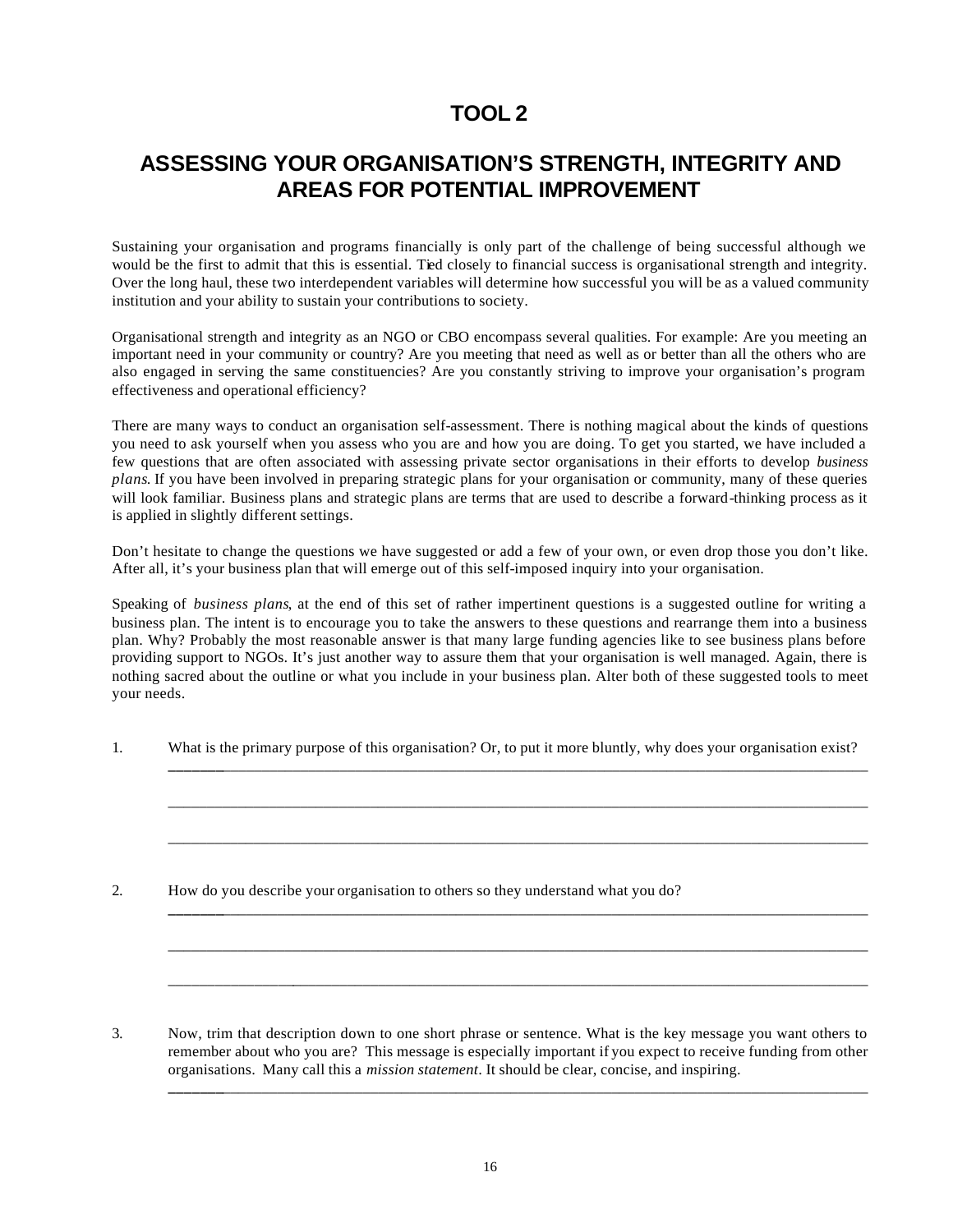$\overline{4}$ . Why was your organisation initially created? This is another key question since your mandate, reason for existence, may have been different in the beginning than it is today. Knowing where you came from is an important part of determining where you want to go in the future.

5. If your purpose for existing has changed over time, why did this happen?

6. What is your vision about your organisation's future? Putting this in operational terms: What would you like your organisation to be doing five years from now? In ten years?

 $7.$ What are your current services and/or products?

8. How do you describe your primary audience? To state it a bit differently, who are the primary users of your services or products? In the private sector, these questions relate to *customers, market* and *market share*.

9. What are the three most important or unique benefits to those who use your services or products?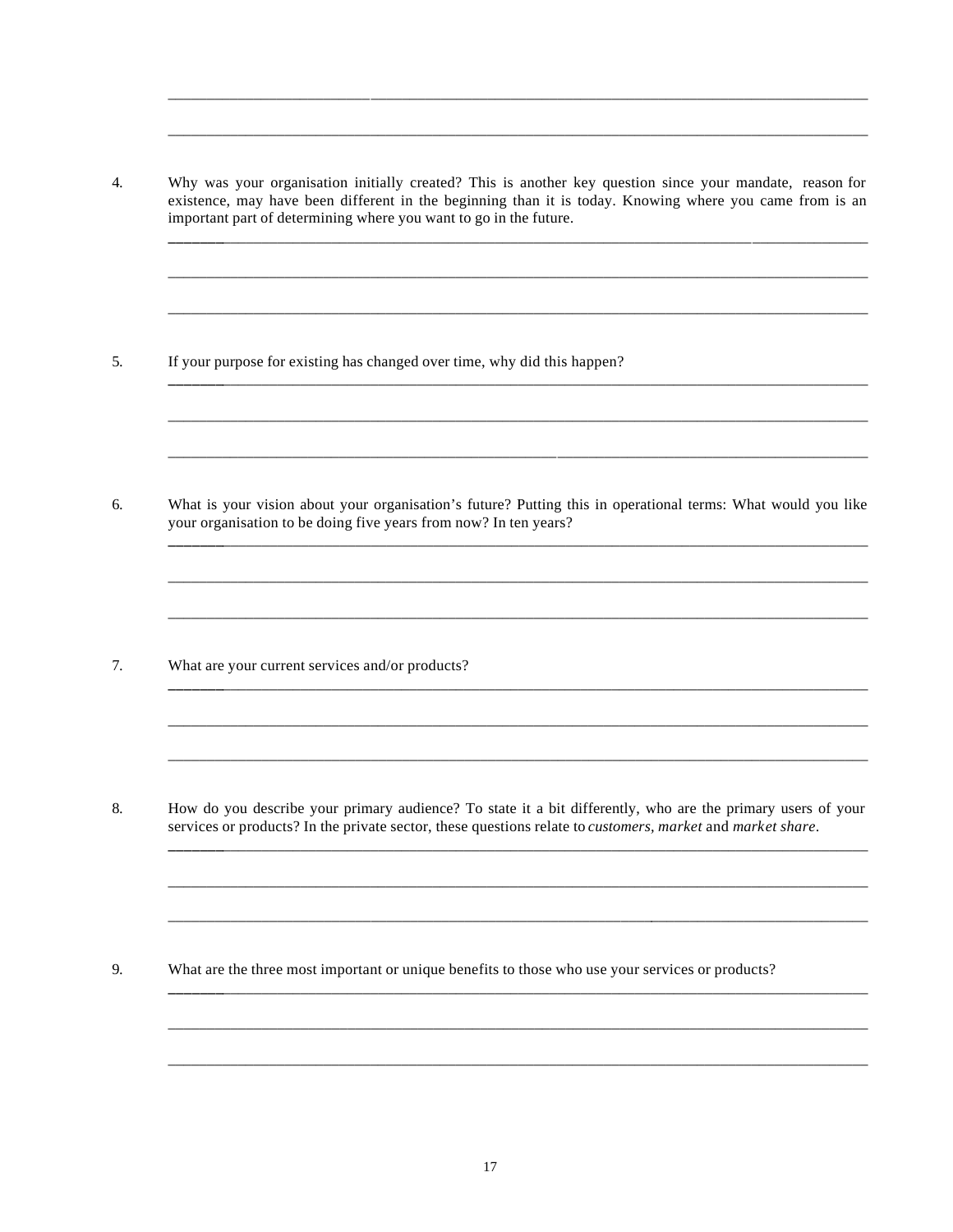10. Are the services or products you offer your customers or constituents used in connection with other services or products? This may seem like an unusual question, but these interconnected relationships may affect your longterm sustainability.

**\_\_\_\_\_\_\_**\_\_\_\_\_\_\_\_\_\_\_\_\_\_\_\_\_\_\_\_\_\_\_\_\_\_\_\_\_\_\_\_\_\_\_\_\_\_\_\_\_\_\_\_\_\_\_\_\_\_\_\_\_\_\_\_\_\_\_\_\_\_\_\_\_\_\_\_\_\_\_\_\_\_\_\_\_\_\_\_\_\_\_

\_\_\_\_\_\_\_\_\_\_\_\_\_\_\_\_\_\_\_\_\_\_\_\_\_\_\_\_\_\_\_\_\_\_\_\_\_\_\_\_\_\_\_\_\_\_\_\_\_\_\_\_\_\_\_\_\_\_\_\_\_\_\_\_\_\_\_\_\_\_\_\_\_\_\_\_\_\_\_\_\_\_\_\_\_\_\_\_\_\_

\_\_\_\_\_\_\_\_\_\_\_\_\_\_\_\_\_\_\_\_\_\_\_\_\_\_\_\_\_\_\_\_\_\_\_\_\_\_\_\_\_\_\_\_\_\_\_\_\_\_\_\_\_\_\_\_\_\_\_\_\_\_\_\_\_\_\_\_\_\_\_\_\_\_\_\_\_\_\_\_\_\_\_\_\_\_\_\_\_\_

**\_\_\_\_\_\_\_**\_\_\_\_\_\_\_\_\_\_\_\_\_\_\_\_\_\_\_\_\_\_\_\_\_\_\_\_\_\_\_\_\_\_\_\_\_\_\_\_\_\_\_\_\_\_\_\_\_\_\_\_\_\_\_\_\_\_\_\_\_\_\_\_\_\_\_\_\_\_\_\_\_\_\_\_\_\_\_\_\_\_\_

\_\_\_\_\_\_\_\_\_\_\_\_\_\_\_\_\_\_\_\_\_\_\_\_\_\_\_\_\_\_\_\_\_\_\_\_\_\_\_\_\_\_\_\_\_\_\_\_\_\_\_\_\_\_\_\_\_\_\_\_\_\_\_\_\_\_\_\_\_\_\_\_\_\_\_\_\_\_\_\_\_\_\_\_\_\_\_\_\_\_

\_\_\_\_\_\_\_\_\_\_\_\_\_\_\_\_\_\_\_\_\_\_\_\_\_\_\_\_\_\_\_\_\_\_\_\_\_\_\_\_\_\_\_\_\_\_\_\_\_\_\_\_\_\_\_\_\_\_\_\_\_\_\_\_\_\_\_\_\_\_\_\_\_\_\_\_\_\_\_\_\_\_\_\_\_\_\_\_\_\_

**\_\_\_\_\_\_\_**\_\_\_\_\_\_\_\_\_\_\_\_\_\_\_\_\_\_\_\_\_\_\_\_\_\_\_\_\_\_\_\_\_\_\_\_\_\_\_\_\_\_\_\_\_\_\_\_\_\_\_\_\_\_\_\_\_\_\_\_\_\_\_\_\_\_\_\_\_\_\_\_\_\_\_\_\_\_\_\_\_\_\_

\_\_\_\_\_\_\_\_\_\_\_\_\_\_\_\_\_\_\_\_\_\_\_\_\_\_\_\_\_\_\_\_\_\_\_\_\_\_\_\_\_\_\_\_\_\_\_\_\_\_\_\_\_\_\_\_\_\_\_\_\_\_\_\_\_\_\_\_\_\_\_\_\_\_\_\_\_\_\_\_\_\_\_\_\_\_\_\_\_\_

\_\_\_\_\_\_\_\_\_\_\_\_\_\_\_\_\_\_\_\_\_\_\_\_\_\_\_\_\_\_\_\_\_\_\_\_\_\_\_\_\_\_\_\_\_\_\_\_\_\_\_\_\_\_\_\_\_\_\_\_\_\_\_\_\_\_\_\_\_\_\_\_\_\_\_\_\_\_\_\_\_\_\_\_\_\_\_\_\_\_

**\_\_\_\_\_\_\_**\_\_\_\_\_\_\_\_\_\_\_\_\_\_\_\_\_\_\_\_\_\_\_\_\_\_\_\_\_\_\_\_\_\_\_\_\_\_\_\_\_\_\_\_\_\_\_\_\_\_\_\_\_\_\_\_\_\_\_\_\_\_\_\_\_\_\_\_\_\_\_\_\_\_\_\_\_\_\_\_\_\_\_

\_\_\_\_\_\_\_\_\_\_\_\_\_\_\_\_\_\_\_\_\_\_\_\_\_\_\_\_\_\_\_\_\_\_\_\_\_\_\_\_\_\_\_\_\_\_\_\_\_\_\_\_\_\_\_\_\_\_\_\_\_\_\_\_\_\_\_\_\_\_\_\_\_\_\_\_\_\_\_\_\_\_\_\_\_\_\_\_\_\_

\_\_\_\_\_\_\_\_\_\_\_\_\_\_\_\_\_\_\_\_\_\_\_\_\_\_\_\_\_\_\_\_\_\_\_\_\_\_\_\_\_\_\_\_\_\_\_\_\_\_\_\_\_\_\_\_\_\_\_\_\_\_\_\_\_\_\_\_\_\_\_\_\_\_\_\_\_\_\_\_\_\_\_\_\_\_\_\_\_\_

11. How dependent is your organisation on these connections? How might you decrease this dependency in the future?

12. Who is your greatest service or product competitor?

13. What makes them competitive in relation to your organisation's services or products? Is it the cost of your services or products, quality of service, availability and convenience, reputation, or other reasons? Think of all the reasons why **they** can compete successfully for your primary clients and customers.

*Travel advisory!* Many NGOs operate in an environment where their primary constituents have few choices when it comes to having access to the service or goods you provide. There may not be much competition, but this should not deter you from doing the best you can. Putting a premium on quality and customer service can pay unexpected dividends in building your organisation's outreach.

**\_\_\_\_\_\_\_**\_\_\_\_\_\_\_\_\_\_\_\_\_\_\_\_\_\_\_\_\_\_\_\_\_\_\_\_\_\_\_\_\_\_\_\_\_\_\_\_\_\_\_\_\_\_\_\_\_\_\_\_\_\_\_\_\_\_\_\_\_\_\_\_\_\_\_\_\_\_\_\_\_\_\_\_\_\_\_\_\_\_\_

\_\_\_\_\_\_\_\_\_\_\_\_\_\_\_\_\_\_\_\_\_\_\_\_\_\_\_\_\_\_\_\_\_\_\_\_\_\_\_\_\_\_\_\_\_\_\_\_\_\_\_\_\_\_\_\_\_\_\_\_\_\_\_\_\_\_\_\_\_\_\_\_\_\_\_\_\_\_\_\_\_\_\_\_\_\_\_\_\_\_

\_\_\_\_\_\_\_\_\_\_\_\_\_\_\_\_\_\_\_\_\_\_\_\_\_\_\_\_\_\_\_\_\_\_\_\_\_\_\_\_\_\_\_\_\_\_\_\_\_\_\_\_\_\_\_\_\_\_\_\_\_\_\_\_\_\_\_\_\_\_\_\_\_\_\_\_\_\_\_\_\_\_\_\_\_\_\_\_\_\_

**\_\_\_\_\_\_\_**\_\_\_\_\_\_\_\_\_\_\_\_\_\_\_\_\_\_\_\_\_\_\_\_\_\_\_\_\_\_\_\_\_\_\_\_\_\_\_\_\_\_\_\_\_\_\_\_\_\_\_\_\_\_\_\_\_\_\_\_\_\_\_\_\_\_\_\_\_\_\_\_\_\_\_\_\_\_\_\_\_\_\_

\_\_\_\_\_\_\_\_\_\_\_\_\_\_\_\_\_\_\_\_\_\_\_\_\_\_\_\_\_\_\_\_\_\_\_\_\_\_\_\_\_\_\_\_\_\_\_\_\_\_\_\_\_\_\_\_\_\_\_\_\_\_\_\_\_\_\_\_\_\_\_\_\_\_\_\_\_\_\_\_\_\_\_\_\_\_\_\_\_\_

14. Given this possible scenario, what are the major criticisms or complaints your constituents/clients have expressed about your services or products?

15. What can you do to overcome these criticisms and complaints?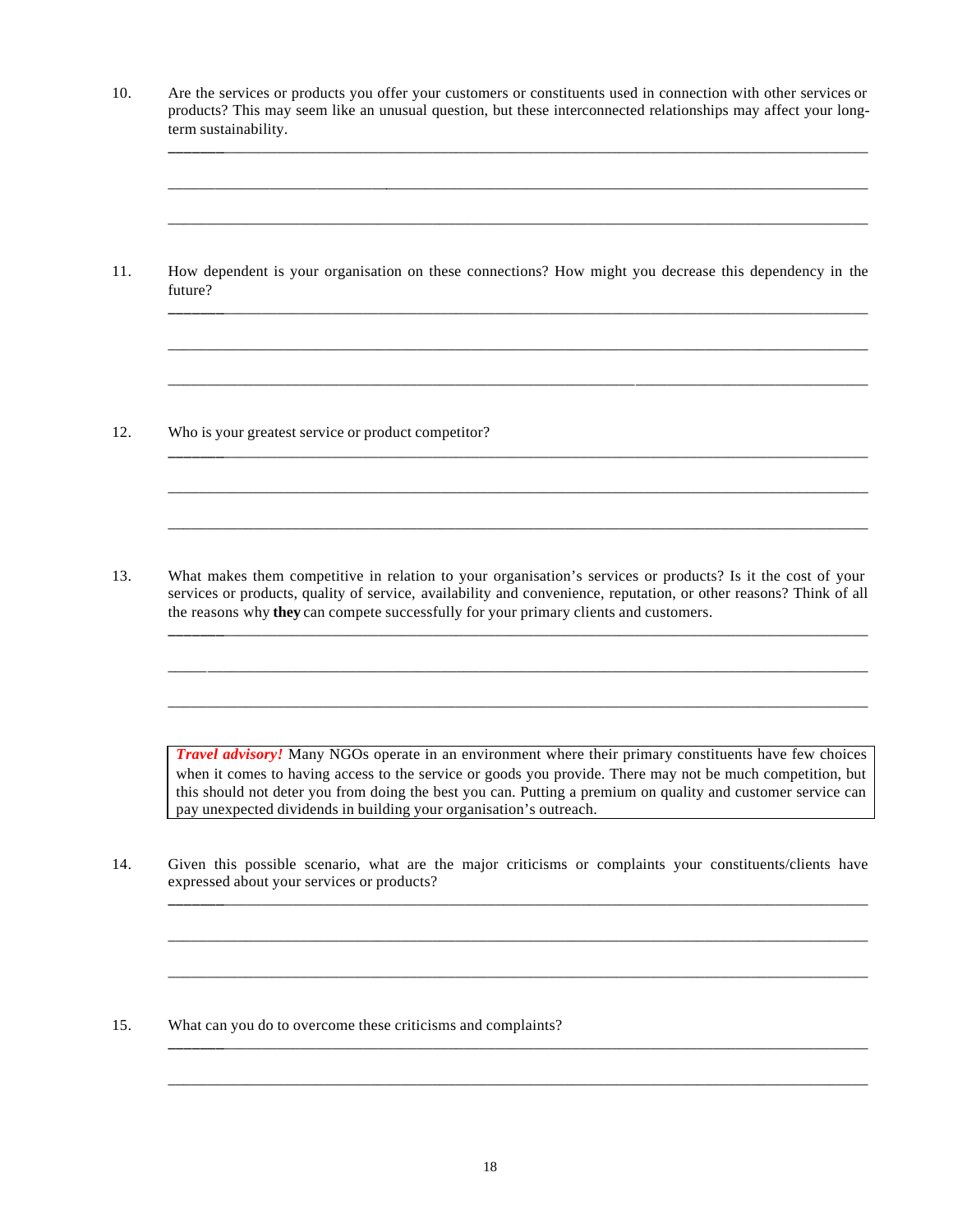Let's turn to some other issues that may have an impact on the sustainability of your organisation.

**\_\_\_\_\_\_\_**\_\_\_\_\_\_\_\_\_\_\_\_\_\_\_\_\_\_\_\_\_\_\_\_\_\_\_\_\_\_\_\_\_\_\_\_\_\_\_\_\_\_\_\_\_\_\_\_\_\_\_\_\_\_\_\_\_\_\_\_\_\_\_\_\_\_\_\_\_\_\_\_\_\_\_\_\_\_\_\_\_\_\_

\_\_\_\_\_\_\_\_\_\_\_\_\_\_\_\_\_\_\_\_\_\_\_\_\_\_\_\_\_\_\_\_\_\_\_\_\_\_\_\_\_\_\_\_\_\_\_\_\_\_\_\_\_\_\_\_\_\_\_\_\_\_\_\_\_\_\_\_\_\_\_\_\_\_\_\_\_\_\_\_\_\_\_\_\_\_\_\_\_\_

\_\_\_\_\_\_\_\_\_\_\_\_\_\_\_\_\_\_\_\_\_\_\_\_\_\_\_\_\_\_\_\_\_\_\_\_\_\_\_\_\_\_\_\_\_\_\_\_\_\_\_\_\_\_\_\_\_\_\_\_\_\_\_\_\_\_\_\_\_\_\_\_\_\_\_\_\_\_\_\_\_\_\_\_\_\_\_\_\_\_

**\_\_\_\_\_\_\_**\_\_\_\_\_\_\_\_\_\_\_\_\_\_\_\_\_\_\_\_\_\_\_\_\_\_\_\_\_\_\_\_\_\_\_\_\_\_\_\_\_\_\_\_\_\_\_\_\_\_\_\_\_\_\_\_\_\_\_\_\_\_\_\_\_\_\_\_\_\_\_\_\_\_\_\_\_\_\_\_\_\_\_

\_\_\_\_\_\_\_\_\_\_\_\_\_\_\_\_\_\_\_\_\_\_\_\_\_\_\_\_\_\_\_\_\_\_\_\_\_\_\_\_\_\_\_\_\_\_\_\_\_\_\_\_\_\_\_\_\_\_\_\_\_\_\_\_\_\_\_\_\_\_\_\_\_\_\_\_\_\_\_\_\_\_\_\_\_\_\_\_\_\_

\_\_\_\_\_\_\_\_\_\_\_\_\_\_\_\_\_\_\_\_\_\_\_\_\_\_\_\_\_\_\_\_\_\_\_\_\_\_\_\_\_\_\_\_\_\_\_\_\_\_\_\_\_\_\_\_\_\_\_\_\_\_\_\_\_\_\_\_\_\_\_\_\_\_\_\_\_\_\_\_\_\_\_\_\_\_\_\_\_\_

**\_\_\_\_\_\_\_**\_\_\_\_\_\_\_\_\_\_\_\_\_\_\_\_\_\_\_\_\_\_\_\_\_\_\_\_\_\_\_\_\_\_\_\_\_\_\_\_\_\_\_\_\_\_\_\_\_\_\_\_\_\_\_\_\_\_\_\_\_\_\_\_\_\_\_\_\_\_\_\_\_\_\_\_\_\_\_\_\_\_\_

\_\_\_\_\_\_\_\_\_\_\_\_\_\_\_\_\_\_\_\_\_\_\_\_\_\_\_\_\_\_\_\_\_\_\_\_\_\_\_\_\_\_\_\_\_\_\_\_\_\_\_\_\_\_\_\_\_\_\_\_\_\_\_\_\_\_\_\_\_\_\_\_\_\_\_\_\_\_\_\_\_\_\_\_\_\_\_\_\_\_

\_\_\_\_\_\_\_\_\_\_\_\_\_\_\_\_\_\_\_\_\_\_\_\_\_\_\_\_\_\_\_\_\_\_\_\_\_\_\_\_\_\_\_\_\_\_\_\_\_\_\_\_\_\_\_\_\_\_\_\_\_\_\_\_\_\_\_\_\_\_\_\_\_\_\_\_\_\_\_\_\_\_\_\_\_\_\_\_\_\_

**\_\_\_\_\_\_\_**\_\_\_\_\_\_\_\_\_\_\_\_\_\_\_\_\_\_\_\_\_\_\_\_\_\_\_\_\_\_\_\_\_\_\_\_\_\_\_\_\_\_\_\_\_\_\_\_\_\_\_\_\_\_\_\_\_\_\_\_\_\_\_\_\_\_\_\_\_\_\_\_\_\_\_\_\_\_\_\_\_\_\_

\_\_\_\_\_\_\_\_\_\_\_\_\_\_\_\_\_\_\_\_\_\_\_\_\_\_\_\_\_\_\_\_\_\_\_\_\_\_\_\_\_\_\_\_\_\_\_\_\_\_\_\_\_\_\_\_\_\_\_\_\_\_\_\_\_\_\_\_\_\_\_\_\_\_\_\_\_\_\_\_\_\_\_\_\_\_\_\_\_\_

\_\_\_\_\_\_\_\_\_\_\_\_\_\_\_\_\_\_\_\_\_\_\_\_\_\_\_\_\_\_\_\_\_\_\_\_\_\_\_\_\_\_\_\_\_\_\_\_\_\_\_\_\_\_\_\_\_\_\_\_\_\_\_\_\_\_\_\_\_\_\_\_\_\_\_\_\_\_\_\_\_\_\_\_\_\_\_\_\_\_

**\_\_\_\_\_\_\_**\_\_\_\_\_\_\_\_\_\_\_\_\_\_\_\_\_\_\_\_\_\_\_\_\_\_\_\_\_\_\_\_\_\_\_\_\_\_\_\_\_\_\_\_\_\_\_\_\_\_\_\_\_\_\_\_\_\_\_\_\_\_\_\_\_\_\_\_\_\_\_\_\_\_\_\_\_\_\_\_\_\_\_

\_\_\_\_\_\_\_\_\_\_\_\_\_\_\_\_\_\_\_\_\_\_\_\_\_\_\_\_\_\_\_\_\_\_\_\_\_\_\_\_\_\_\_\_\_\_\_\_\_\_\_\_\_\_\_\_\_\_\_\_\_\_\_\_\_\_\_\_\_\_\_\_\_\_\_\_\_\_\_\_\_\_\_\_\_\_\_\_\_\_

\_\_\_\_\_\_\_\_\_\_\_\_\_\_\_\_\_\_\_\_\_\_\_\_\_\_\_\_\_\_\_\_\_\_\_\_\_\_\_\_\_\_\_\_\_\_\_\_\_\_\_\_\_\_\_\_\_\_\_\_\_\_\_\_\_\_\_\_\_\_\_\_\_\_\_\_\_\_\_\_\_\_\_\_\_\_\_\_\_\_

**\_\_\_\_\_\_\_**\_\_\_\_\_\_\_\_\_\_\_\_\_\_\_\_\_\_\_\_\_\_\_\_\_\_\_\_\_\_\_\_\_\_\_\_\_\_\_\_\_\_\_\_\_\_\_\_\_\_\_\_\_\_\_\_\_\_\_\_\_\_\_\_\_\_\_\_\_\_\_\_\_\_\_\_\_\_\_\_\_\_\_

\_\_\_\_\_\_\_\_\_\_\_\_\_\_\_\_\_\_\_\_\_\_\_\_\_\_\_\_\_\_\_\_\_\_\_\_\_\_\_\_\_\_\_\_\_\_\_\_\_\_\_\_\_\_\_\_\_\_\_\_\_\_\_\_\_\_\_\_\_\_\_\_\_\_\_\_\_\_\_\_\_\_\_\_\_\_\_\_\_\_

16. How do you currently promote or advertise your services and products? How effective do you think thes e efforts have been?

17. What do you plan to do within the next year to increase the effectiveness and efficiency of your promotional activities? If the term *promotional* sounds too commercial, think in terms of *public relations.* Long term sustainability in the NGO world depends on others: a). Knowing who you are, and b). Knowing what you do that distinguishes you from others in your field.

18. How do you plan to continue financing your current efforts over the next 5-10 years? What current funding strategies will be continued? What new ones are planned?

19. List your current major funding sources by level of importance to your survival and state three reasons why each of them might not want to continue funding your efforts in the future? This is known as not taking your friends for granted!

20. What can your organisation do to minimise the loss of any one of these major-funding sources?

21. What kind of changes do you need to make in your staff to remain viable and to achieve your goals over the next three years?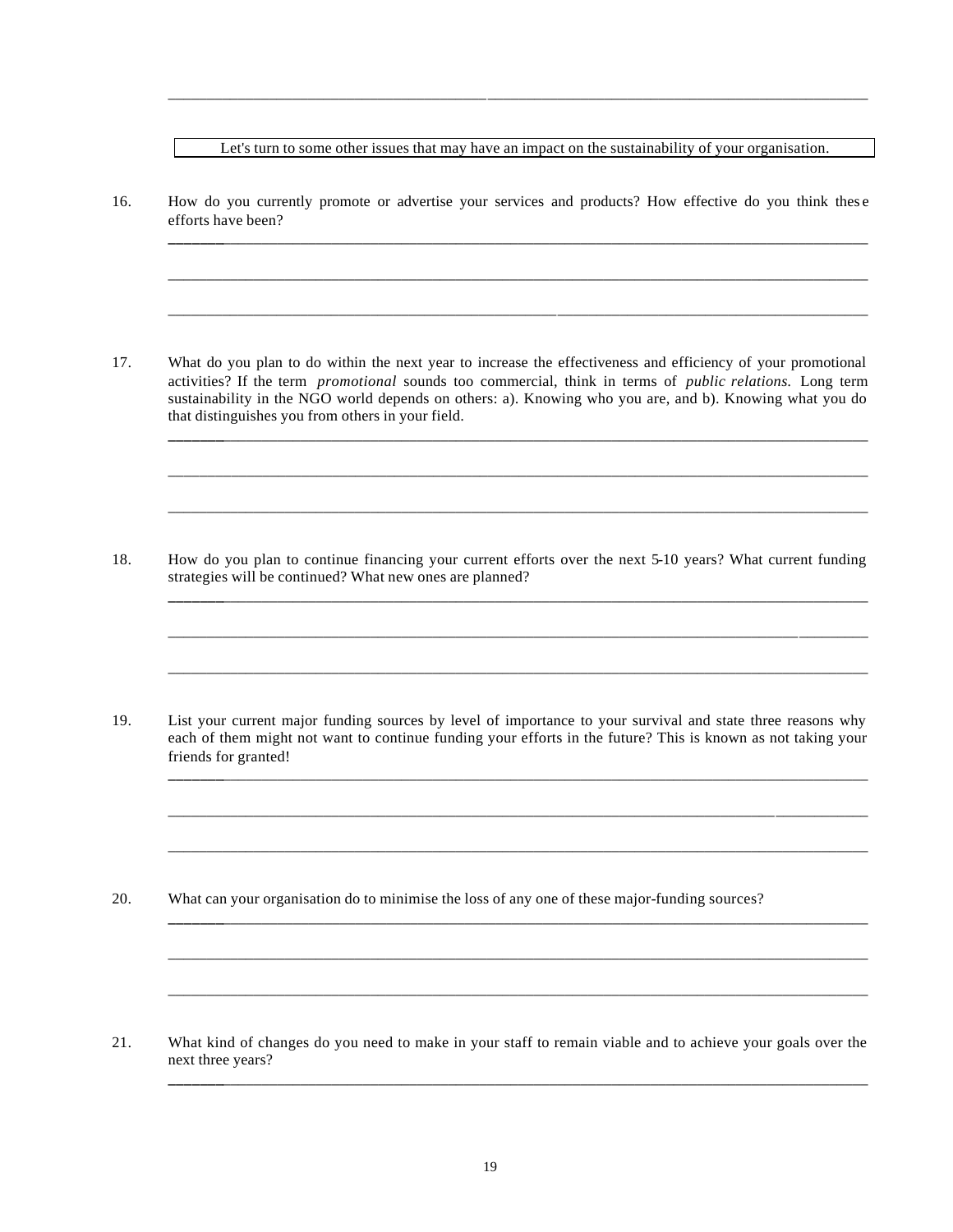22. What other questions do you need to ask yourself at this time as an NGO **to increase your potential to be**  "sustainable"? If you remember, we talked about this important quality in the first few pages of Part One of this manual*. Your organisation's ability to sustain itself is dependent on three interdependent variables: program/service development and delivery, organisation and management, and financial strength and competence*.

\_\_\_\_\_\_\_\_\_\_\_\_\_\_\_\_\_\_\_\_\_\_\_\_\_\_\_\_\_\_\_\_\_\_\_\_\_\_\_\_\_\_\_\_\_\_\_\_\_\_\_\_\_\_\_\_\_\_\_\_\_\_\_\_\_\_\_\_\_\_\_\_\_\_\_\_\_\_\_\_\_\_\_\_\_\_\_\_\_\_

\_\_\_\_\_\_\_\_\_\_\_\_\_\_\_\_\_\_\_\_\_\_\_\_\_\_\_\_\_\_\_\_\_\_\_\_\_\_\_\_\_\_\_\_\_\_\_\_\_\_\_\_\_\_\_\_\_\_\_\_\_\_\_\_\_\_\_\_\_\_\_\_\_\_\_\_\_\_\_\_\_\_\_\_\_\_\_\_\_\_

Take whatever space and time it takes at this point to assume the role of the challenging inquisitor by asking and answering those questions not yet asked that need to be asked in terms of your organisation's long-term sustainability.

**\_\_\_\_\_\_\_\_\_\_\_\_**\_\_\_\_\_\_\_\_\_\_\_\_\_\_\_\_\_\_\_\_\_\_\_\_\_\_\_\_\_\_\_\_\_\_\_\_\_\_\_\_\_\_\_\_\_\_\_\_\_\_\_\_\_\_\_\_\_\_\_\_\_\_\_\_\_\_\_\_\_\_\_\_\_\_\_\_\_\_\_\_\_\_\_

\_\_\_\_\_\_\_\_\_\_\_\_\_\_\_\_\_\_\_\_\_\_\_\_\_\_\_\_\_\_\_\_\_\_\_\_\_\_\_\_\_\_\_\_\_\_\_\_\_\_\_\_\_\_\_\_\_\_\_\_\_\_\_\_\_\_\_\_\_\_\_\_\_\_\_\_\_\_\_\_\_\_\_\_\_\_\_\_\_\_\_\_\_\_\_

\_\_\_\_\_\_\_\_\_\_\_\_\_\_\_\_\_\_\_\_\_\_\_\_\_\_\_\_\_\_\_\_\_\_\_\_\_\_\_\_\_\_\_\_\_\_\_\_\_\_\_\_\_\_\_\_\_\_\_\_\_\_\_\_\_\_\_\_\_\_\_\_\_\_\_\_\_\_\_\_\_\_\_\_\_\_\_\_\_\_\_\_\_\_\_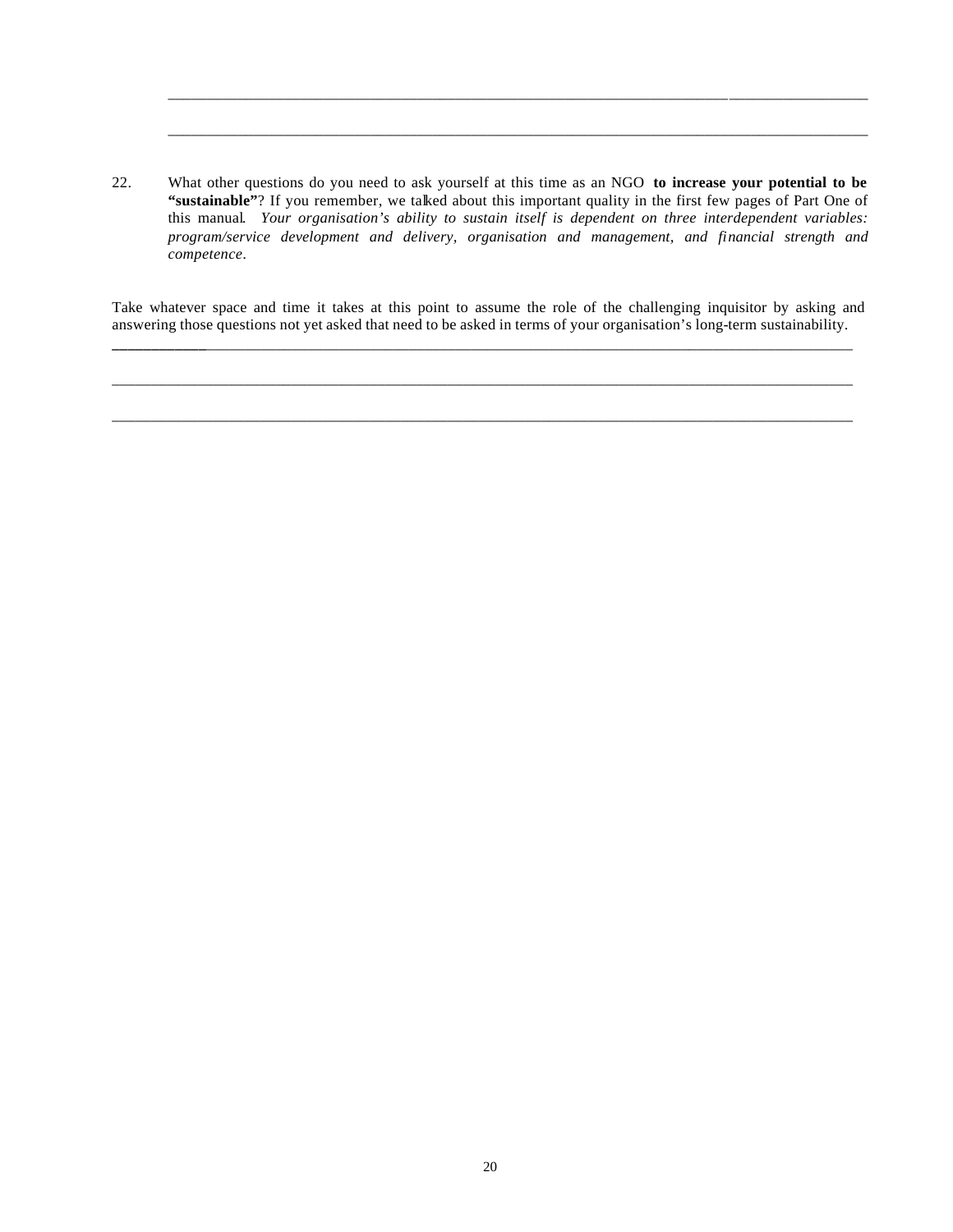# **TOOL 2A**

## **SUGGESTED OUTLINE FOR A BUSINESS PLAN**

#### *Based on organisation assessment: Tool 2*

The following is a suggested outline for writing a business plan for your NGO based on the organisation self-assessment you just completed. As we stated in the introduction of the self-assessment questionnaire, there is nothing sacred about this outline. Feel free to change it, to add topics, to delete others, etc.

*A Short Travel Advisory* Some of the topics in the table of contents as presented in the outline on the next page may be unfamiliar to some of you. Terms like *market, advertising, customer profile,* and *exit strategy* are more related to profit making firms or businesses. Nevertheless, they are important concepts to consider when conveying to others what your "business" is all about. After all, those you are trying to reach with your business plan may be business executives. It helps to "speak their language."

**Trainer's Note:** It probably occurred to you that this largely managerial exercise can also be adapted for use in a workshop setting. We suggest you set it up in much the same way we suggested in working with Tool I, the Financial Management Assessment Questionnaire. Although the participants will not need to bring as many documents to a workshop on *Writing a Business Plan*, they will need some background materials if you expect them to actually write the plan in your presence.

You may run into some difficulty in attracting participants who see their organisations in competition with each other. Given this distinct possibility, think about an in-house workshop with the director, key staff persons and members of the governing board, if they have one, to provide them guidance and feedback on the development of their business plan.

| [Name of Your Organisation]                                                                       |  |  |  |  |  |
|---------------------------------------------------------------------------------------------------|--|--|--|--|--|
| <b>Business Plan</b>                                                                              |  |  |  |  |  |
| The following is an outline of what to include in your Business Plan, not a form to be completed! |  |  |  |  |  |
| <b>Executive Summary</b>                                                                          |  |  |  |  |  |
| <b>Vision and Mission</b>                                                                         |  |  |  |  |  |
| <b>Current Situation</b><br>$\bullet$                                                             |  |  |  |  |  |
| Vision and Mission<br>٠                                                                           |  |  |  |  |  |
| Goals and Objectives<br>٠                                                                         |  |  |  |  |  |
| <b>Organisation Overview</b>                                                                      |  |  |  |  |  |
| <b>Legal Description</b><br>$\bullet$                                                             |  |  |  |  |  |
| <b>Board of Directors</b><br>$\bullet$                                                            |  |  |  |  |  |
| Management Team<br>٠                                                                              |  |  |  |  |  |
| <b>Strategic Alliances</b><br>٠                                                                   |  |  |  |  |  |
| <b>Service or Product Strategy</b>                                                                |  |  |  |  |  |
| <b>Current Services or Products</b>                                                               |  |  |  |  |  |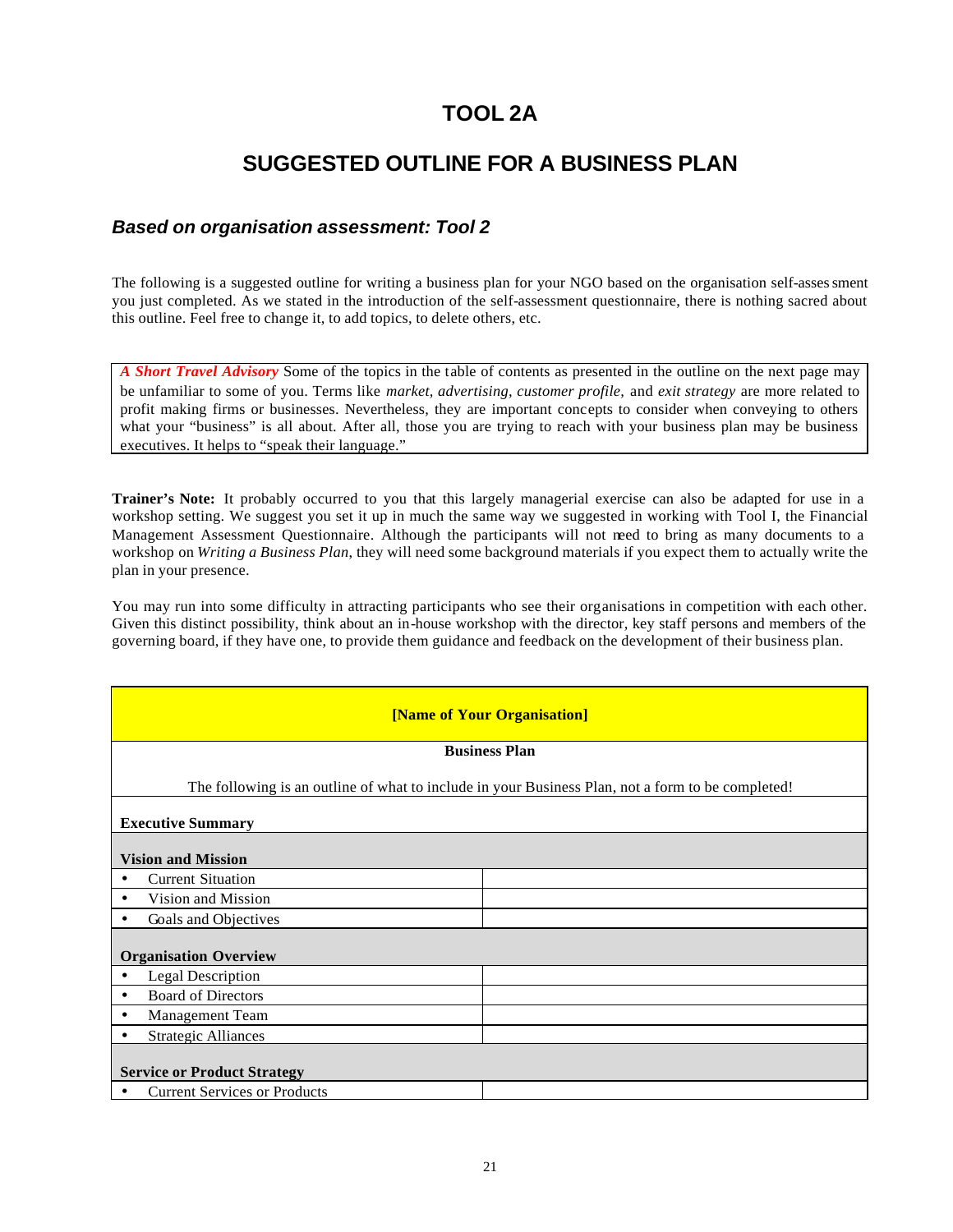| <b>Research and Development</b><br>٠                                                             |                                                                                                                      |
|--------------------------------------------------------------------------------------------------|----------------------------------------------------------------------------------------------------------------------|
| Provision and Delivery of Services or Products<br>$\bullet$                                      |                                                                                                                      |
|                                                                                                  |                                                                                                                      |
| <b>Market Analysis</b>                                                                           |                                                                                                                      |
| <b>Market Definition</b><br>$\bullet$                                                            |                                                                                                                      |
| <b>Constituent or Customer Profile</b><br>٠                                                      |                                                                                                                      |
| Competition<br>$\bullet$                                                                         |                                                                                                                      |
| Risk<br>$\bullet$                                                                                |                                                                                                                      |
|                                                                                                  |                                                                                                                      |
| <b>Marketing Plan</b>                                                                            |                                                                                                                      |
| <b>Sales Strategy</b><br>$\bullet$                                                               |                                                                                                                      |
| Delivery Network<br>$\bullet$                                                                    |                                                                                                                      |
| <b>Pricing Strategy</b><br>$\bullet$                                                             |                                                                                                                      |
| Promotion and Advertising<br>$\bullet$                                                           |                                                                                                                      |
| <b>Public Relations</b>                                                                          |                                                                                                                      |
|                                                                                                  |                                                                                                                      |
| <b>Financial Plan</b>                                                                            |                                                                                                                      |
| Assumptions<br>$\bullet$                                                                         |                                                                                                                      |
| <b>Financial Statements</b><br>٠                                                                 |                                                                                                                      |
| <b>Capital Requirements</b><br>$\bullet$                                                         |                                                                                                                      |
| Exit / Payback Strategy<br>$\bullet$                                                             |                                                                                                                      |
|                                                                                                  |                                                                                                                      |
|                                                                                                  | For key investments that may be needed to provide a service or product, how do you plan to get that investment back? |
| If you need to terminate the service or provision of a product, what will be your exit strategy? |                                                                                                                      |

## **Conclusions**

**Supporting Documents**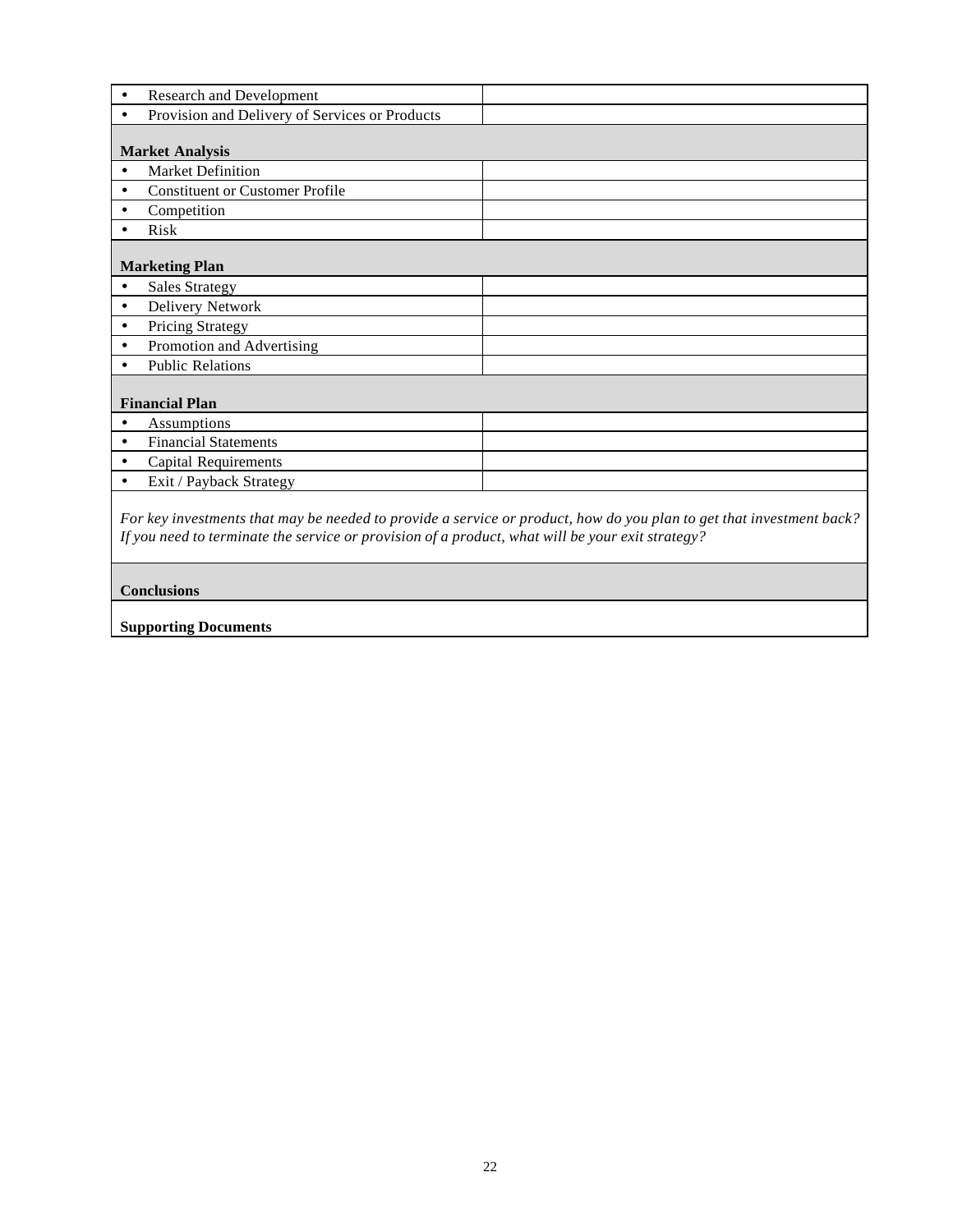## **THE IMPORTANCE OF FINANCIAL RECORDS AND REPORTING THE CONSEQUENCES**

#### **Learning Objective**

To increase participant knowledge and skills in establishing financial record systems and using them effectively.

#### **Time required**

About three hours

#### *Process*

This training exercise might be useful to initiate a general workshop on financial management systems and procedures since it focuses on why financial records are important beyond the minimal requirement of keeping track of the flow of money into, out of, and through your organisation.

- 1. Start the session off with a brainstorm or nominal group process (NGP) exercise to identify all the reasons why financial records are important for NGOs and CBOs no matter how small they are. You could also organise this as a small group exercise based on what approach you believe might be most effective given the group you are working with.
- 2. Organise the ideas gathered in Step One. This might include an effort to establish criteria or simply a guided group discussion to determine what categories or uses of the information would be helpful in understanding it further and to use it for conducting follow-up learning activities.
- 3. After organising the reasons for keeping financial records, hand out the *Financial Records Effectiveness Assessment and Planning Worksheet*. (See following page.) Ask each participant, or team if more than one person is participating from the same organisation, to complete the assessment and planning worksheet. Give them about 30 minutes to carry out the tasks on the worksheet.
- 4. Reconvene the participants and ask a few of them to report on what they learned about their financial records and what they plan to do differently as a result of the planning exercise.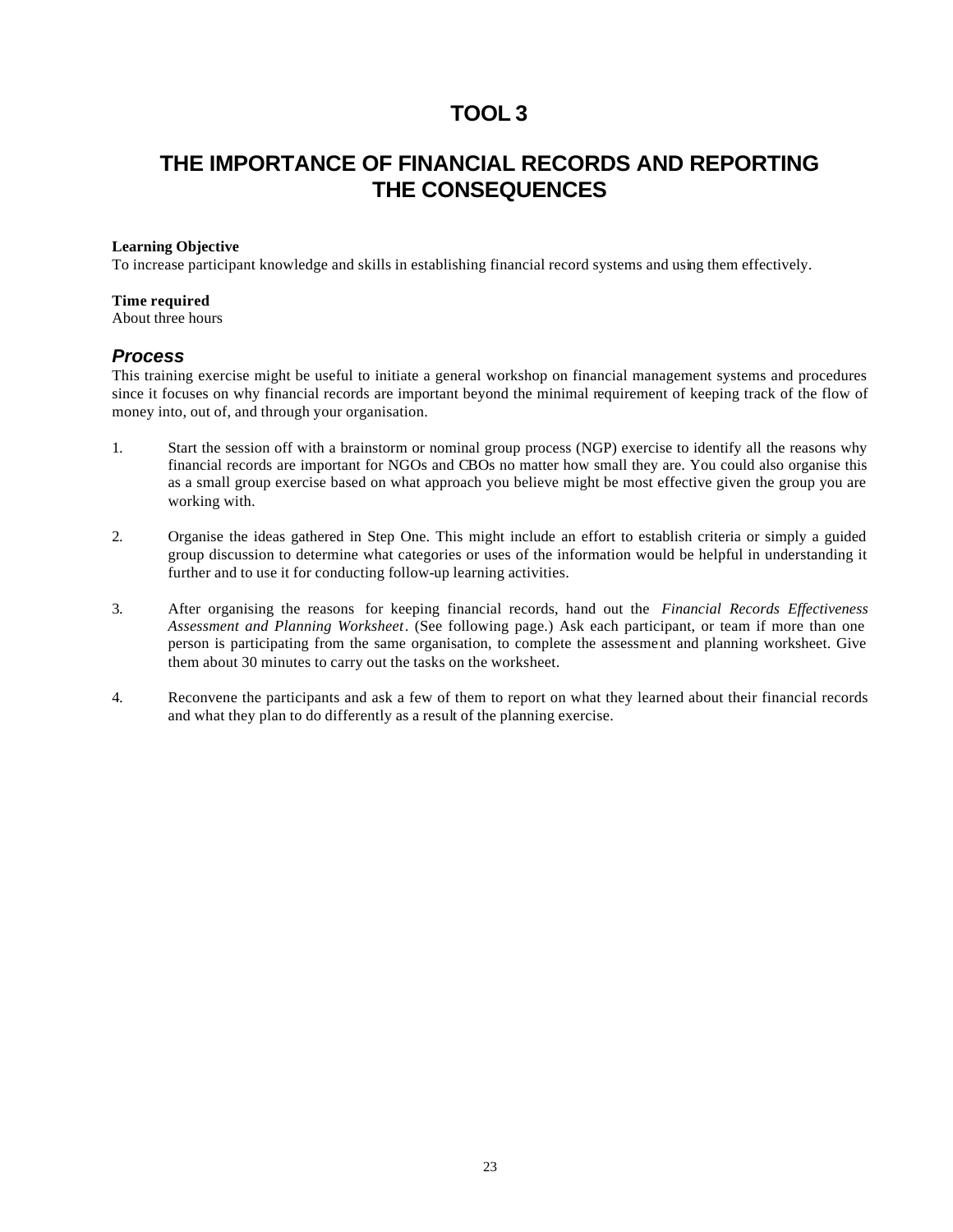# **TOOL 3A**

## **FINANCIAL RECORDS EFFECTIVENESS ASSESSMENT AND PLANNING WORKSHEET**

Managing NGOs and CBOs can be much easier if you have adequate information and data available on an up-dated and continuing basis about your organisation's financial condition. Financial information is more than being assured that you have enough money in the bank to cover the last expense you incurred although we recognise the importance of such concrete data. The first part of this worksheet lays out a number of ways managers use financial data and asks you to assess how effective your financial records are in providing these specific kinds of information. The second half of the worksheet is designed to help you think through a plan for improving your financial record keeping.

For each statement there are seven levels of assessment although only the extremes and middle position are identified, i.e.,  $1 =$  not at all;  $5 =$  somewhat;  $7 =$  completely. Don't hesitate to circle on of the other numbers to get a more accurate assessment of your perceptions about the *effectiveness* of your financial records.

1. I am able to make sound, daily operating decisions based on up-to-date financial records.

| No.<br>* ah<br>aι |  | ıewhat |  | 0.03333<br>. |
|-------------------|--|--------|--|--------------|

2. I am able to use our financial records to promote our organisation to important stakeholders.

| $N_{t}$<br>$\mathbf{u}$<br>- |  | $- - - -$ |  |  |
|------------------------------|--|-----------|--|--|

3. I am able to use our financial records to demonstrate our financial competency when seeking outside funding sources, i.e., grants, contracts.

| $N_{\Omega}$<br>all<br>āι |  | 'omewhat |  | $\frac{1}{2}$<br>$-1-$<br>וו זי<br>ັບມ |
|---------------------------|--|----------|--|----------------------------------------|

4. I am able to meet the financial compliance obligations of other organisations to their complete satisfaction in regard to time requirements and financial information.

| Not<br>Яt<br>all<br>. . |  | newhat |  | 0.03334<br>-- |
|-------------------------|--|--------|--|---------------|

5. Our past and current financial records are invaluable when creating long-term plans and preparing our annual budget.

| N <sub>O</sub><br>at all |  | somewhat |  | aamnlatalv<br>⊽เ∪<br> |
|--------------------------|--|----------|--|-----------------------|

Add up your individual scores and record the total in the space that follows

Maximum score is 35. Any total score of less than 30 indicates a need to improve your financial record keeping abilities.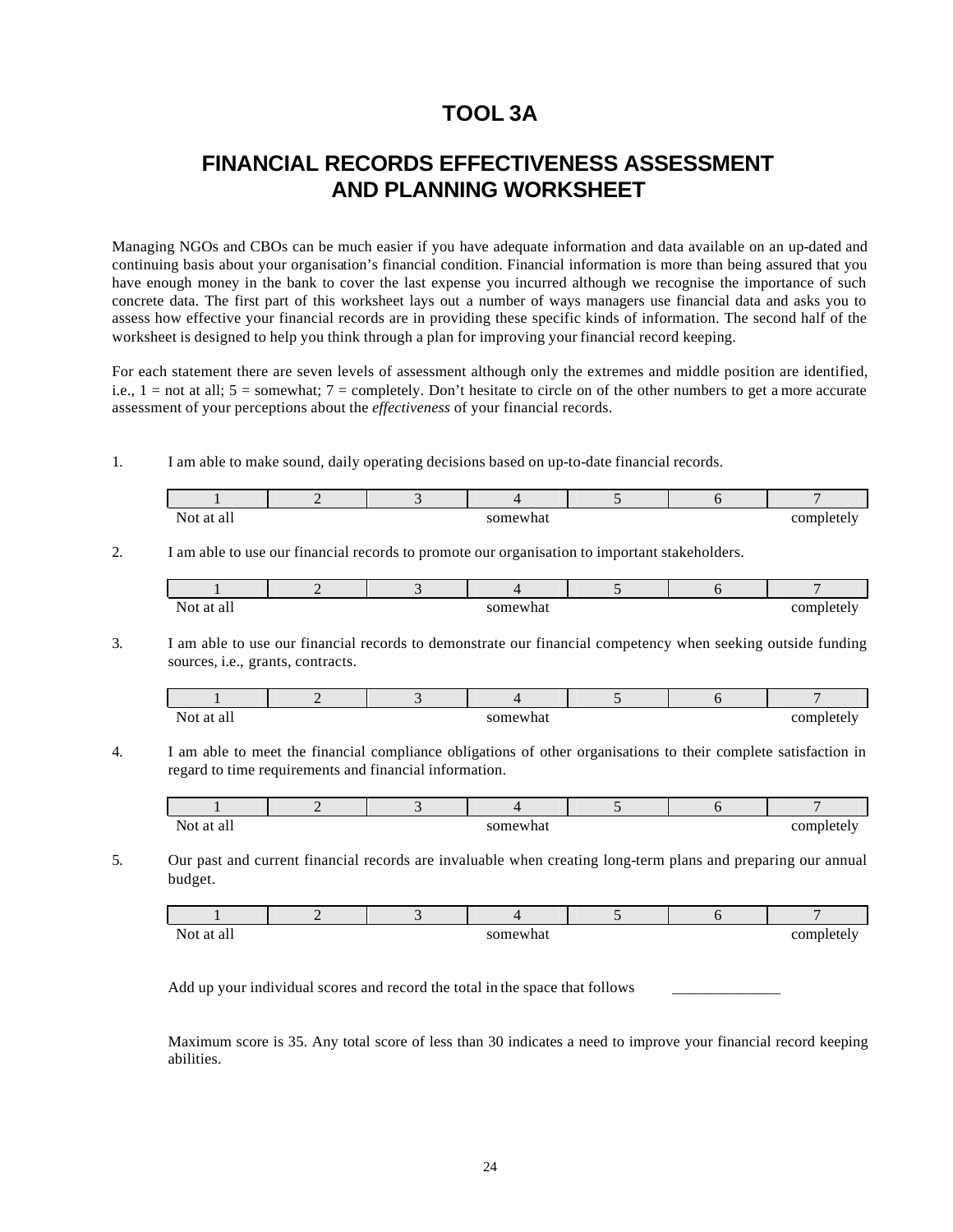To complete this exercise, take your lowest score and determine a goal you want to achieve in relation to this specific management need. After determining the goals, record three actions you and your staff can take within the next 30 days to improve the effectiveness of your financial record keeping as it relates to this management need. Be specific about who needs to do what with whom to carry out these actions effectively and efficiently.

| Goal                                            |
|-------------------------------------------------|
|                                                 |
|                                                 |
| <b>Action One</b>                               |
|                                                 |
| <b>Action Two</b>                               |
|                                                 |
|                                                 |
| <b>Action Three</b>                             |
|                                                 |
|                                                 |
| Repeat the same task for the next lowest score. |
| Goal                                            |
|                                                 |
| <b>Action One</b>                               |
|                                                 |
|                                                 |
| Action Two                                      |
|                                                 |
|                                                 |
| <b>Action Three</b>                             |
|                                                 |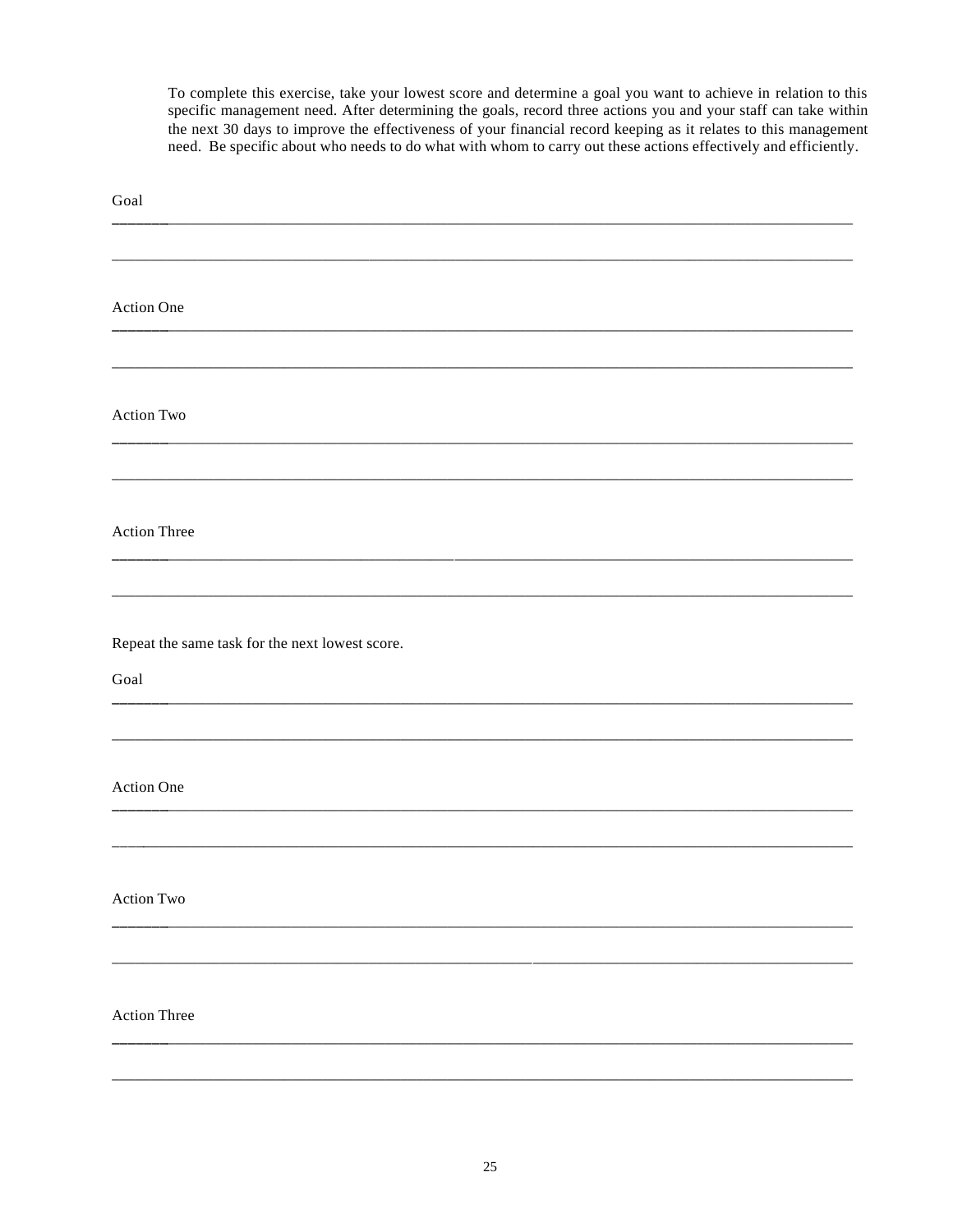# **PREPARING THE ANNUAL BUDGET**

#### **Learning Objective**

To increase participant knowledge and skills in preparing the annual budget.

#### **Time required**

About three hours

#### *Process*

This exercise is intended to help NGO/CBO managers look at their current budgeting process and to consider ways they might improve it. As with most of the exercises in this manual, it will be important to consider your client group and to determine how open they might be to reviewing financial procedures with other managers with whom they might be competing for local funds. Given the importance of tailoring the training to fit the needs of your local participants, we urge you to make any changes in the training design that will help you be successful in serving your training clientele.

- 1. Open the session with a brainstorming exercise to help participants prepare for the tasks that follow. We suggest the following brainstorming question. **What are the most difficult aspects of the annual budget process for you personally?** After their ideas are exhausted, you might want to put them into categories based on their suggestions for categories. Follow this up by a discussion about what can be done to overcome these difficulties.
- 2. Have participants either individually, or in teams if you have more than one person from the same organisation, spend about thirty minutes outlining the process they use in their organisation to prepare the annual budget. Provide them with the form on the next page or construct one of your own. If you decide to use the form that is provided, have extra copies available for those with complicated budget preparation processes. It will be important to provide a structure for recording this information. Brief them on the task and let them know you will be available for questions.
- 3. Reconvene the participants and conduct a guided discussion based on the information in Chapter Two. This particular chapter is rich in ideas that can help NGOs and CBOs put together financial systems that will help them become more sustainable and accountable. Focus on the overall budget process during the discussion by providing some detail on the six steps.
- 4. Follow the guided discussion by asking several participants to talk about the similarities and differences between their current budgeting practices and the concepts presented from the manual.
- 5. Ask participants to work in pairs to give one another support if needed although most of the work will be done alone or in organisation teams. Their task will be to review their current budget process based on the earlier exercise and to prepare an action plan of changes they think should be made in the process to make it more effective and efficient. Allow about an hour for this task.
- 6. Reconvene the participants and ask them to share some of the changes they plan to make based on what they have learned.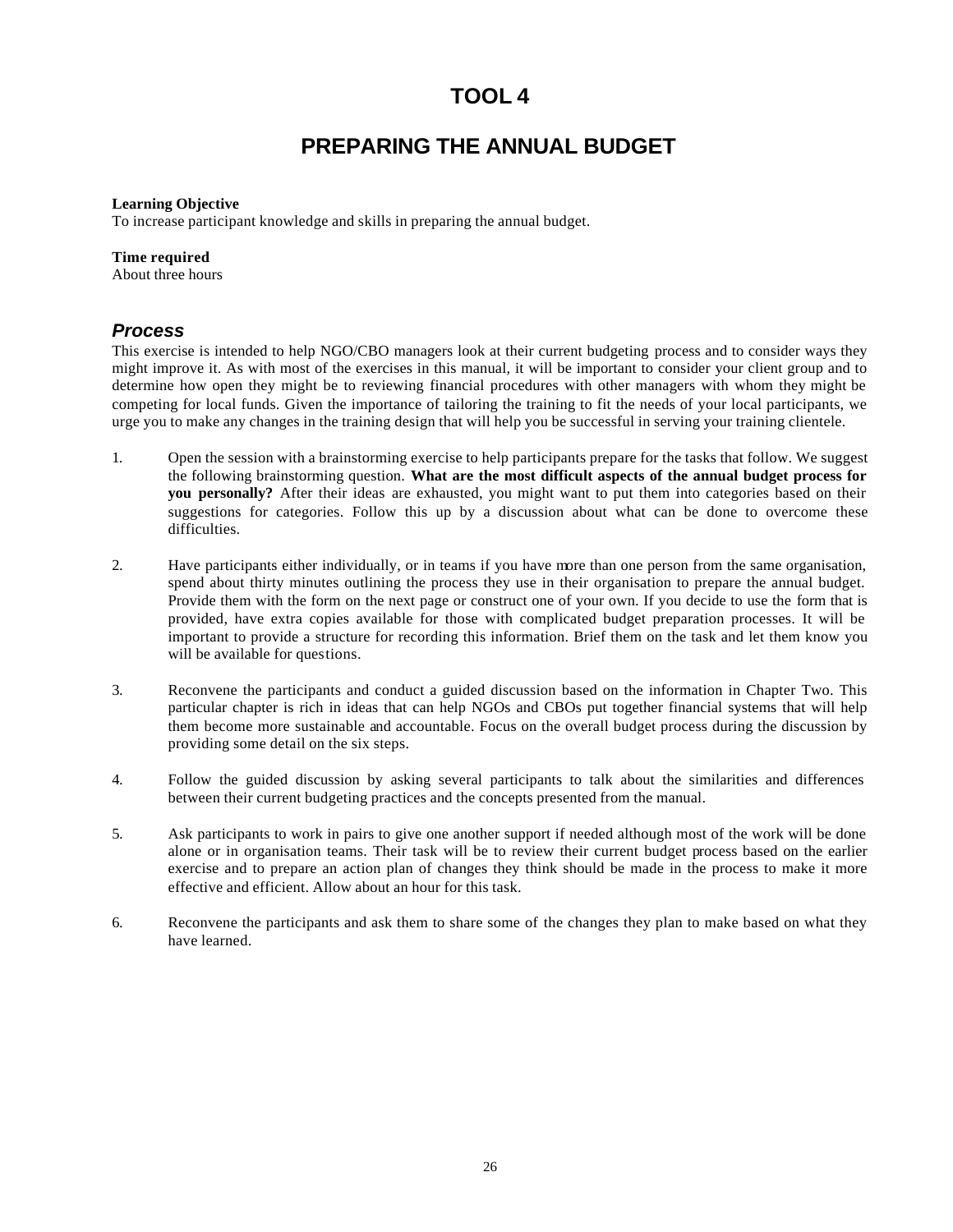# **TOOL 4A**

## **MY ORGANISATION'S CURRENT BUDGETING PROCESS**

**Tasks:** Using the following format, outline the steps in your organisation's annual budgeting process from the time you decide to begin until it is approved, if you have an approval process or the date the new budget goes into effect.

In the first column, list the dates by which each task in column two needs to be started and completed. In the second column, be specific about the tasks to be performed, and state in the third column who is primarily responsible for the task. In the last column on the right, place a check mark if law or an internal policy mandates the step.

| <b>Beginning and</b><br><b>Completion Dates</b> | Task to be performed | <b>Who is Responsible?</b> | <b>Mandated</b> |
|-------------------------------------------------|----------------------|----------------------------|-----------------|
|                                                 |                      |                            |                 |
|                                                 |                      |                            |                 |
|                                                 |                      |                            |                 |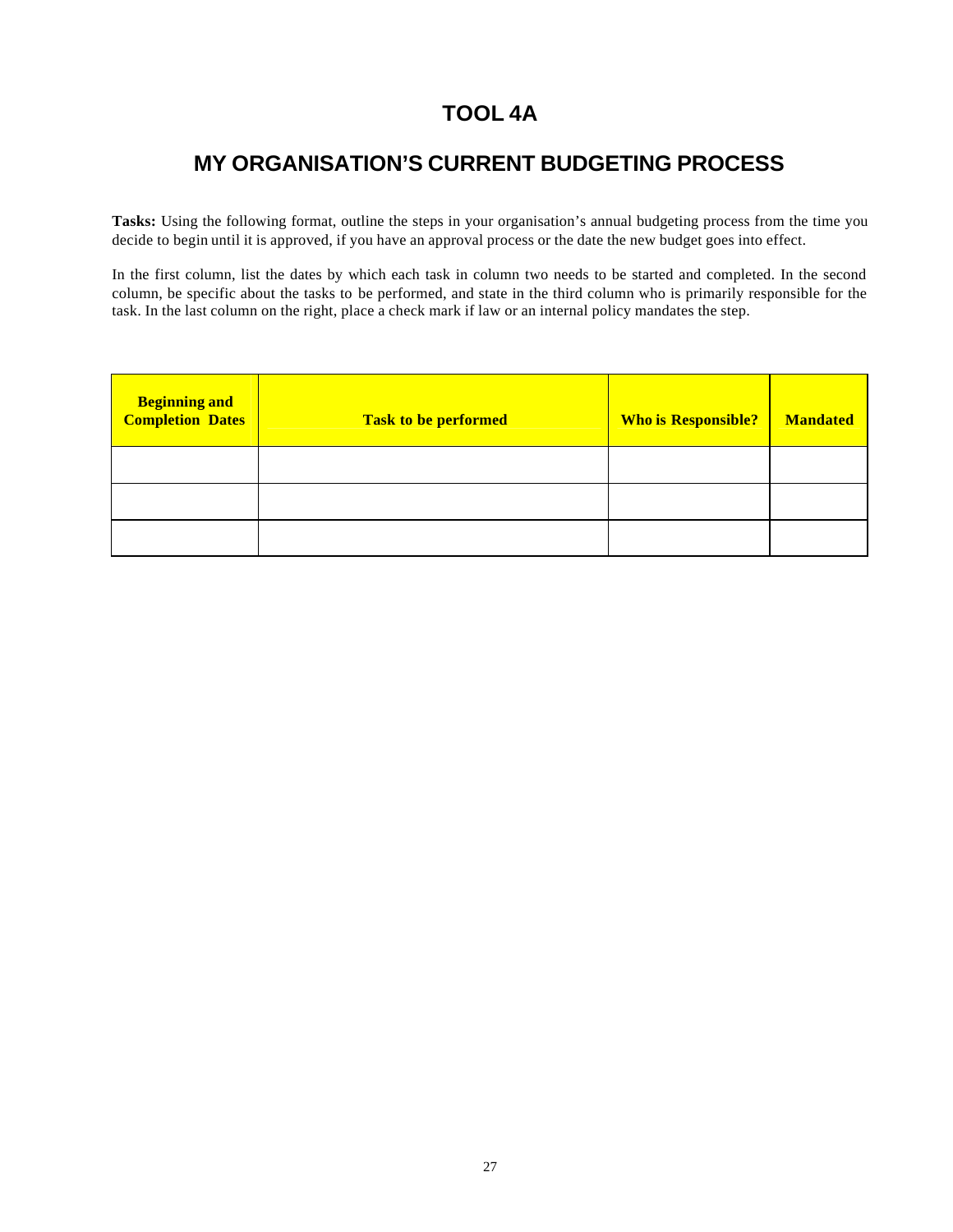## **PREPARING CASH FLOW BUDGETS**

#### **Learning Objective**

To increase participant knowledge and skills in preparing cash flow budgets.

#### **Time required**

About two hours

#### *Process*

The cash flow budget is an important tool for NGOs and CBOs. It is designed to help managers know from month-tomonth the amount of money they have available for expenses and investments. As for holding an experiential training session on the subject, this may be problematic if your participants are reluctant to declare to others what their financial condition is at any point in time. Nevertheless, it's worth a try and here are two suggestions.

**Option 1:** Take the example of the yearly summary of a cash budget as presented in Chapter 4: Cash Flow Budget and develop an exercise based on the example and what would be typical of the NGOs or CBOs represented in a workshop based on these materials. (*If you are not familiar with the cash budget approach, we suggest you take a few moments to review the contents of Chapter 4.)*

After a brief explanation of what a cash flow budget is and how it is used to manage the organisation's liquid fiscal resources, ask participants to divide into small teams of 3-4 persons. Provide them with a one-page, month-by-month summary of the cash flow of an NGO based on the example in Chapter Three that is representative of your region. Their first task is to determine how much surplus or deficit of cash flow they have month-by-month and cumulatively over the twelve months. The second task is to recommend an investment strategy for idle funds based on the cash flow over the twelve-month period. Give them about 20 minutes for these tasks.

Reconvene the teams and ask them to report. You might want to put a template of the twelve-month flow on newsprint or a white board so each team can record their findings for comparison. This is a simple task but there may be some differences based on miscalculations. However, the investment strategies should differ. Complete the exercise with a general discussion about their own practices and answer any questions they might have about this approach to budgeting.

**Option 2.** This is a variation on Option 1 involving actual figures from their own financial records over a period of at least the past 12 months. Ask them to bring monthly summary records of revenues and expenditures and have each person or organisation team chart their cash flow over that time period. The second task is to have each individual or team develop an investment plan based on idle funds during the period they document. Process the experience based on your judgement and experience.

*Travel Advisory!* This could be an exercise participants will be reluctant to undertake in a group setting. Use your judgement on how to address this financial management strategy based on your experience in working with these participants in similar learning events.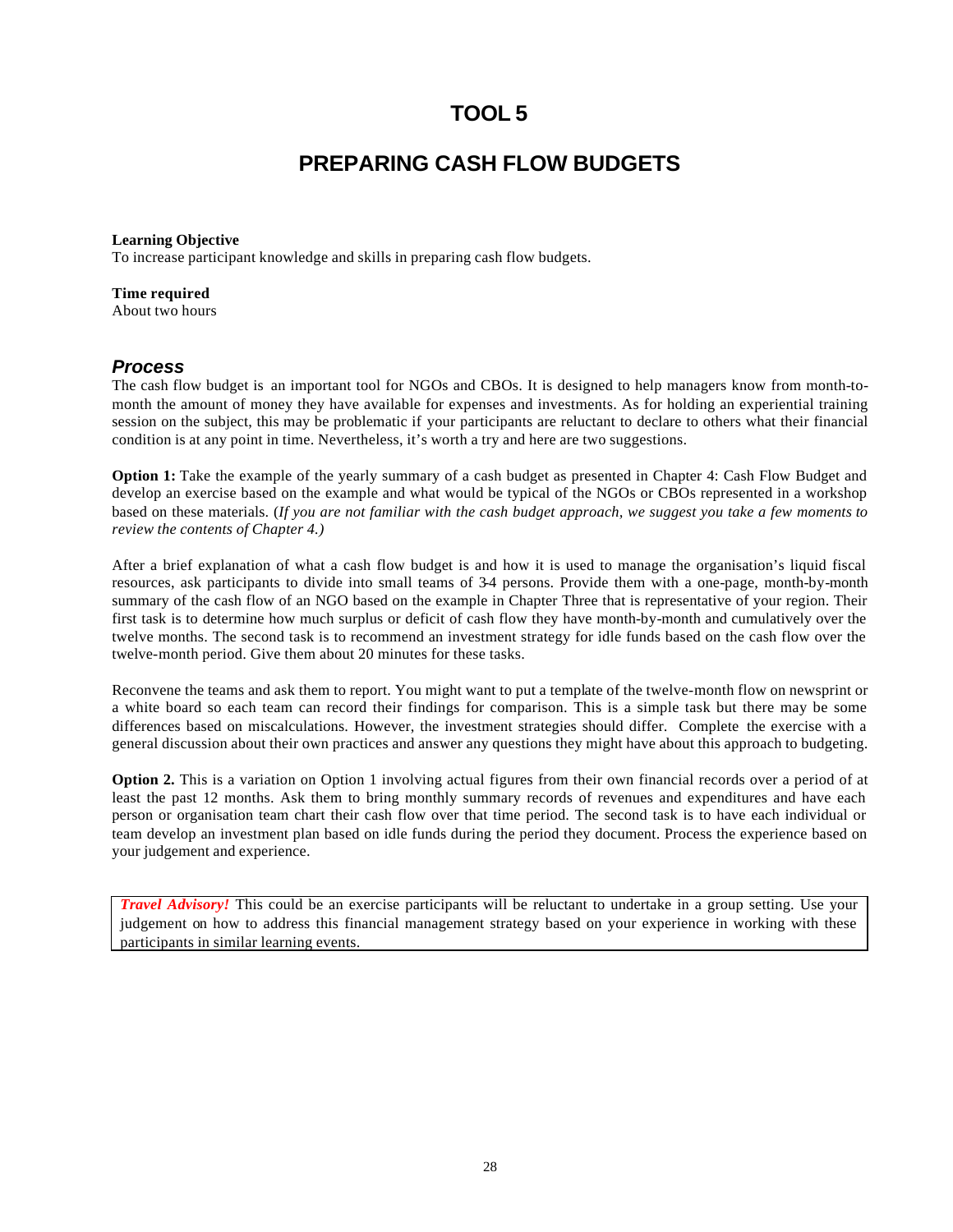## **FINANCIAL ADMINISTRATION TRAINING**

#### **Objective**

To determine your NGO/CBO constituents' training needs in financial administration.

#### **Time required**

It all depends on what you plan to do with the process described below.

#### *Process*

Chapter 4 in Part One on Financial Administration covers a wide range of topics and concerns that confront many NGO and CBO managers. For example, it includes discussions of: revenue collection, managing routine payments for services, internal controls, inventory systems, purchasing tips, how to manage store operations, and a few thoughts on containing costs.

Given the range of topics covered in the discussion of financial administration, we have decided not to include specific training designs for your consideration. Instead, we suggest you conduct a survey of your constituents' training needs and interests in various aspects of financial administration using the following questionnaire or a variation based on your knowledge of the NGO/CBO organisations you serve.

If you decide to use the following survey questionnaire or a similar one, you will need to be prepared to follow through on the training. The following are a few suggestions on planning for training implementation.

- You may want to ask a financial management specialist to help you plan and conduct financial administration training.
- Don't hesitate to change the following survey, if you decide to use it, to reflect the needs of your NGO/CBO community.
- Follow-up any written training needs survey with personal contacts with potential participants to learn more about their specific needs.
- Develop practical learning exercises based on your knowledge of the NGO/CBO operating environment and reality. For example, if you decide to include *purchasing* as a topic, identify a piece of equipment that most NGOs/CBOs might need and have the participants prepare bid specifications and other documents that would be needed to obtain competitive bids. Make copies of brochures and other written materials available of various brands of the equipment so participants can learn how to write specifications that don't exclude potential bidders.
- Create a learning environment where participants can share their experiences and learn from each other.
- Be sensitive to any concerns participants might have in sharing information or ideas that might be embarrassing about their financial practices or status or that they feel might affect their competitive relationship with other NGOs or CBOs.
- Consider the potential for one-on-one training or consulting with NGOs or CBOs that need help in these areas but are reluctant to participate in training that includes representatives of other organisations.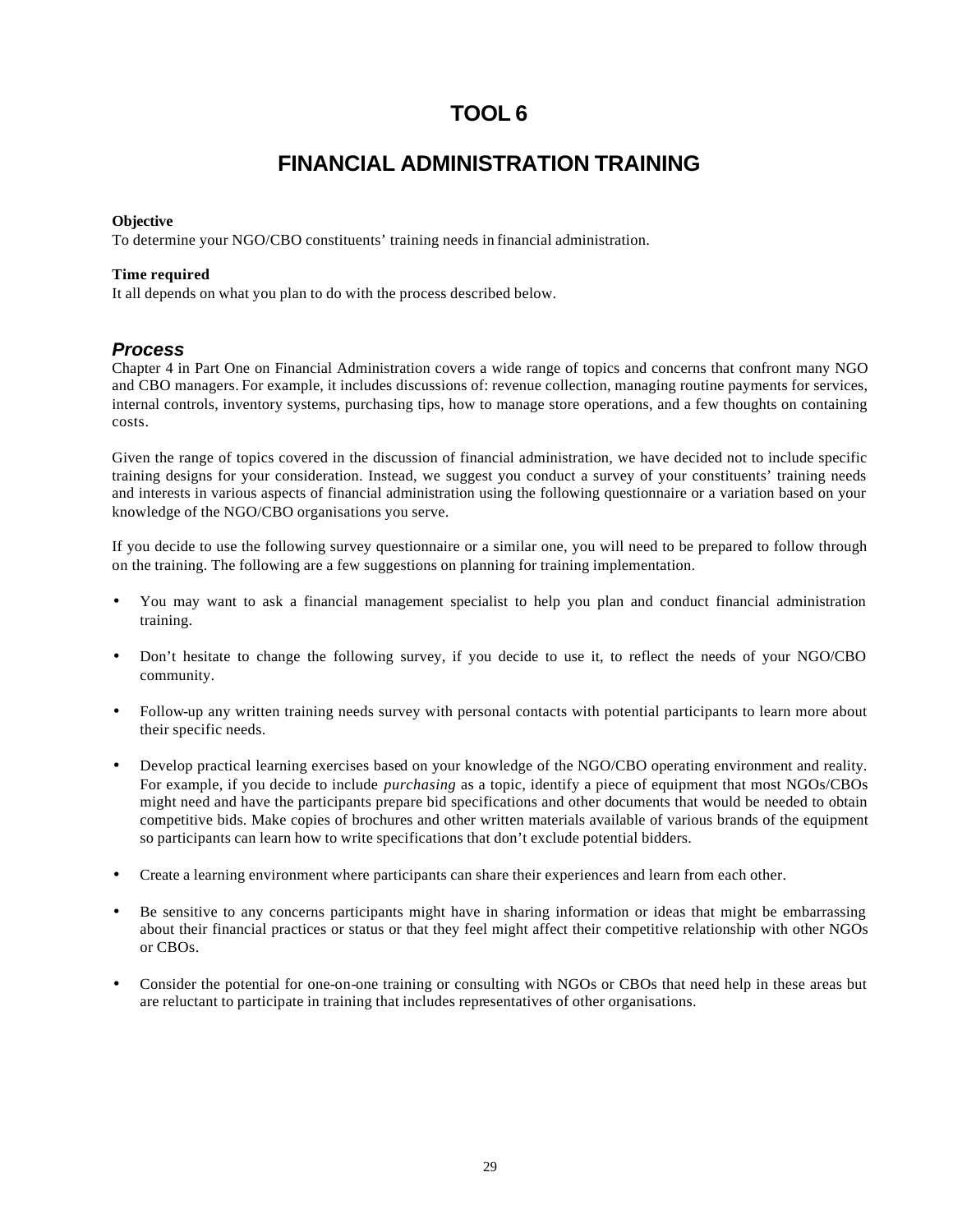# **TOOL 6A**

# **SAMPLE SURVEY QUESTIONNAIRE**

#### **NGO/CBO Financial administration training needs**

The following is a list of financial administration activities that many NGOs and CBOs have difficulty in managing effectively for one reason or another. In an attempt to make our services more responsive to your needs as an NGO/CBO manager, we would appreciate your answering the following questions about your current financial administration training needs. If the specific activity does not apply to your situation, just mark the *not applicable* (NA) column.

| <b>Training opportunity in</b>                                  | <b>Interested</b> | <b>Not interested</b> | Not applicable |
|-----------------------------------------------------------------|-------------------|-----------------------|----------------|
| Policies and procedures for invoicing for services<br>1.        |                   |                       |                |
| 2. Policies and procedures for receiving payments               |                   |                       |                |
| 3. Use of coupon payment books, e.g., repeat billings for rent  |                   |                       |                |
| 4. Establishing and implementing internal controls              |                   |                       |                |
| 5. Establishing and implementing an inventory system            |                   |                       |                |
| 6. How to get the best value when purchasing goods and services |                   |                       |                |
| 7. How to prepare bid specifications                            |                   |                       |                |
| 8. How to improve your store operations                         |                   |                       |                |
| 9. How to contain costs                                         |                   |                       |                |
| 10. Other training needs: (please list)                         |                   |                       |                |
| 11.                                                             |                   |                       |                |
| 12.                                                             |                   |                       |                |

Of the training opportunities you indicated an interest in, list the three top priorities and specify what knowledge and skills would be most useful to help you improve your management of this function:

**First priority**: \_\_\_\_\_\_\_

Specific knowledge and skills required:

**\_\_\_\_\_\_\_**\_\_\_\_\_\_\_\_\_\_\_\_\_\_\_\_\_\_\_\_\_\_\_\_\_\_\_\_\_\_\_\_\_\_\_\_\_\_\_\_\_\_\_\_\_\_\_\_\_\_\_\_\_\_\_\_\_\_\_\_\_\_\_\_\_\_\_\_\_\_\_\_\_\_\_\_\_\_\_\_\_\_\_\_\_\_\_\_

\_\_\_\_\_\_\_\_\_\_\_\_\_\_\_\_\_\_\_\_\_\_\_\_\_\_\_\_\_\_\_\_\_\_\_\_\_\_\_\_\_\_\_\_\_\_\_\_\_\_\_\_\_\_\_\_\_\_\_\_\_\_\_\_\_\_\_\_\_\_\_\_\_\_\_\_\_\_\_\_\_\_\_\_\_\_\_\_\_\_\_\_\_\_\_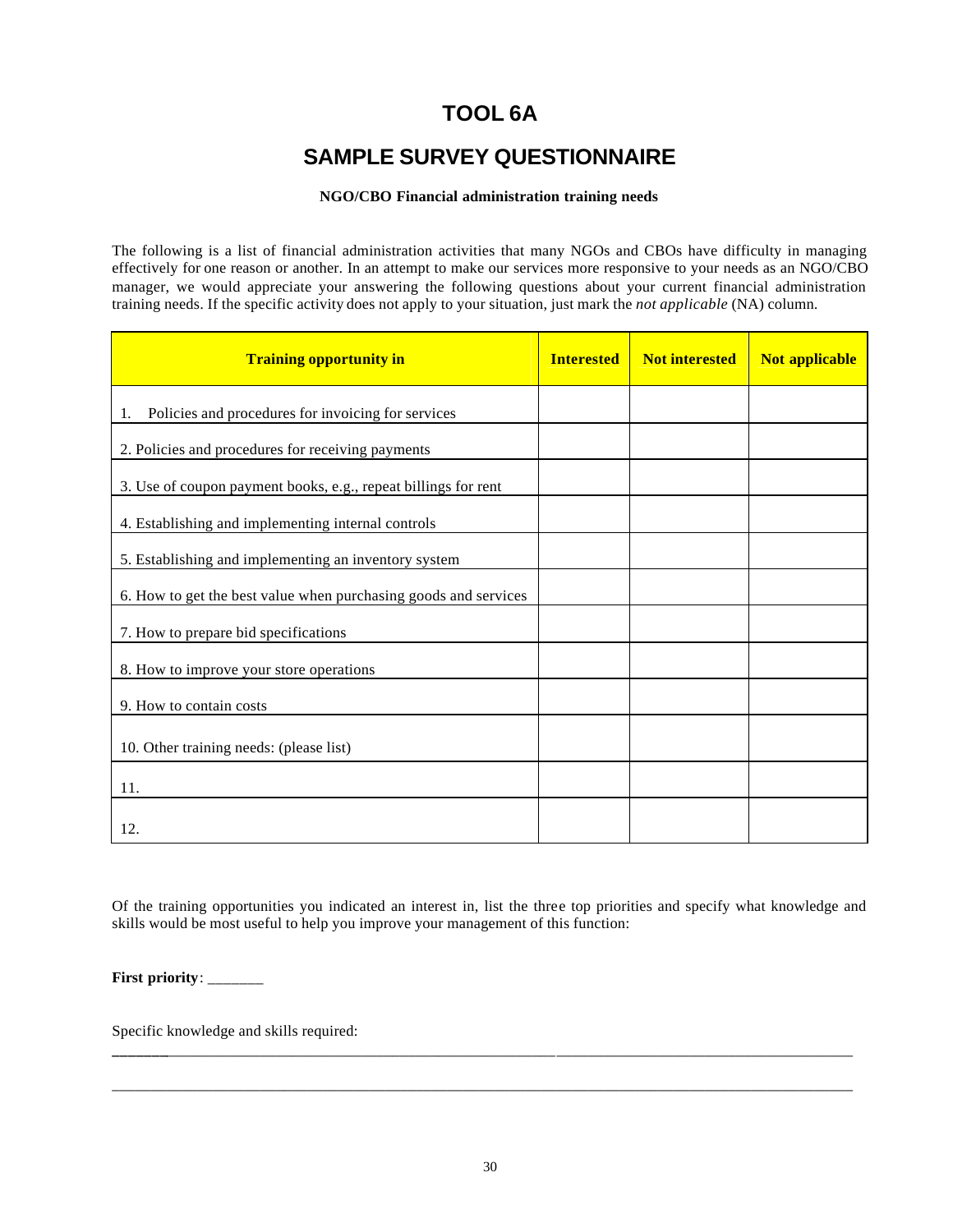| Second priority: _______                                                                                   |
|------------------------------------------------------------------------------------------------------------|
| Specific knowledge and skills required:                                                                    |
|                                                                                                            |
|                                                                                                            |
| Third priority: ______                                                                                     |
| Specific knowledge and skills required:                                                                    |
|                                                                                                            |
|                                                                                                            |
| Please provide any other information that might be helpful in planning a response to these training needs. |
|                                                                                                            |
|                                                                                                            |
| Name                                                                                                       |
|                                                                                                            |
|                                                                                                            |
| Organisation                                                                                               |
|                                                                                                            |
|                                                                                                            |
| Contact information (Telephone; address; other contact details)                                            |
|                                                                                                            |
|                                                                                                            |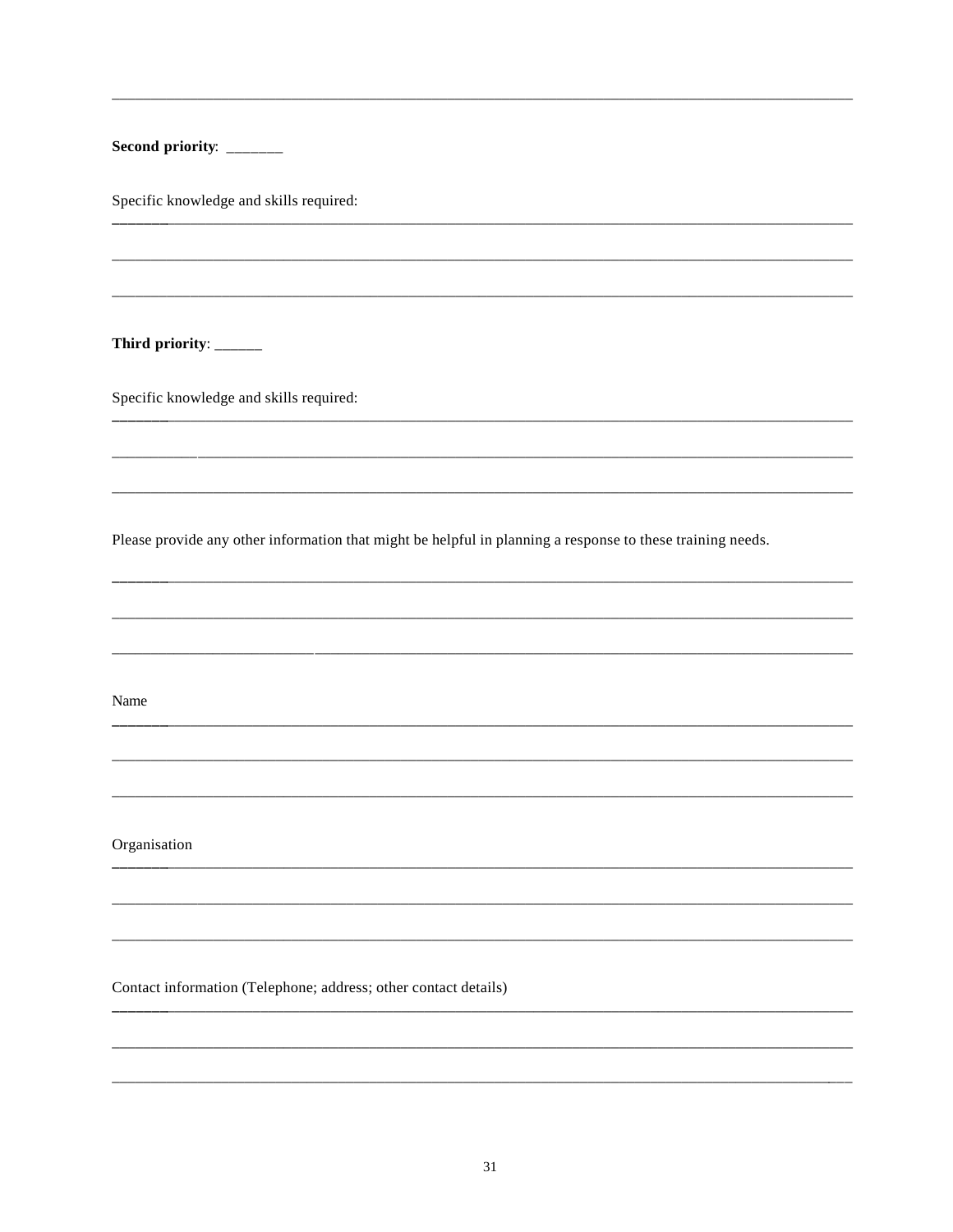# **MANAGING THE AUDITING PROCESS**

*Travel Advisory* Often audits are required by public regulatory agencies. They are also a condition for receiving and using external funding. Even if an NGO or CBO is not required to conduct an external audit of some kind on a yearly or end of program basis, it is still a valuable management habit to get into.

The final training tool is designed to alert NGO/CBO managers to the advantages of periodic audits and to help them think about the various policies they should consider to prepare them for future audits. In other words, getting the most from periodic audits, managing your financial oversight responsibilities, begins with having policies in place that will help the auditors perform their role. Effective auditors have two major responsibilities: 1) to determine if your funds are being managed responsibly, meaning not being stolen, mis-appropriated, mis-managed and all the other things we think audits are supposed to look for to keep us out of jail; and, 2) to determine if you are managing your finances effectively and efficiently with long-term sustainability in mind. See Chapter 1 to refresh your memory about these important concepts.

#### **Objective**

To increase knowledge about the advantages of adopting policies that will help auditors complete a periodic review of finances that includes: 1) fiscal accountability, i.e., uncovering the misuse of funds; and, 2) financial management practices that enhance sustainability.

#### **Time required**

Between two and three hours.

#### *Process*

- 1. Conduct a guided discussion on the advantages of financial auditing. Base it on the materials in Chapter 6 of Part One of the manual or ask a certified public accountant or similar financial expert skilled in audits to make a presentation. Discuss the audit process from both compliance and management improvement perspectives. Tie this into a discussion of the types of policies that are needed to support both of these auditing responsibilities. An effective audit is both a fiscal audit and an overall management audit as it relates to the fiscal well-being of the organisation.
- 2. Ask each participant to complete the short questionnaire on financial policies by reminding them that these policies are the foundation for establishing effective auditing procedures and improving the organisation's fiscal credibility with funding agencies and others. When individual participants have completed the questionnaire, ask them to join one or two other participants to discuss their responses, particularly those specific policies that need attention. If more than one participant is from the same NGO or CBO, ask them to work together as a team.
- 3. Reconvene the group after about 30 minutes and ask for a few comments on the small group discussions.

#### **SELF-ASSESSMENT QUESTIONNAIRE ON FISCAL POLICIES AND FINANCIAL OVERSIGHT**

The following is a list of financial management policies that can improve the day-to-day performance of your organisation and prepare your organisation and staff to receive compliments and good news from auditors and others who might be reviewing your financial statements and transactions.

After short descriptive statements of each policy are four potential responses.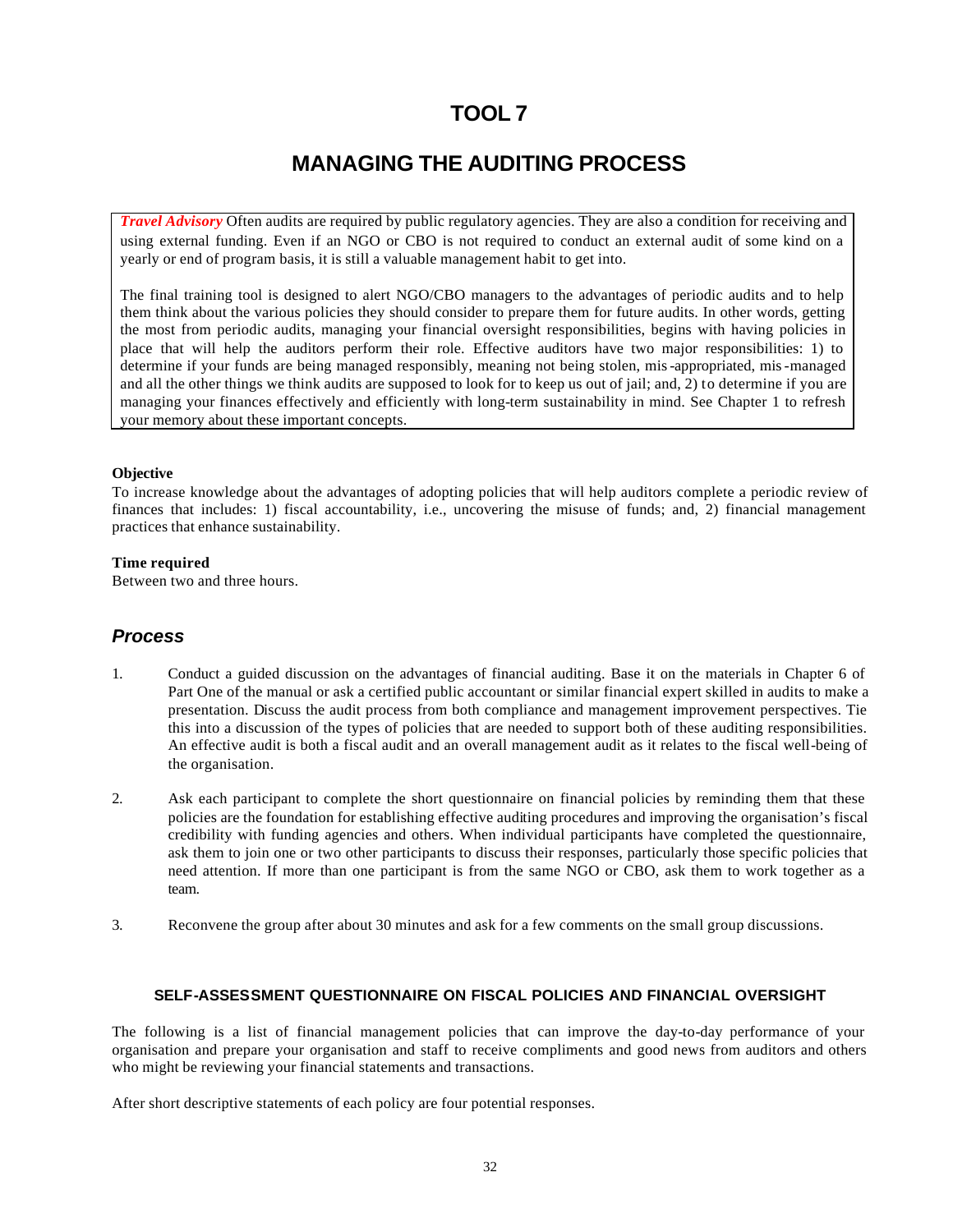- **Yes/OK:** The policy is in place and working satisfactory.
- YES/But: The policy exists but is not effective for whatever reason.
- **NO:** There is no policy of this kind in existence.
- **Needs Attention: Applies** to *Yes/But* or *No* answers and suggests that some kind of action should be taken.

|                  | <b>Policy Statements:</b>                                                                                             | <b>Yes/OK   Yes/But</b> | N <sub>0</sub> | <b>Needs</b><br>attention |
|------------------|-----------------------------------------------------------------------------------------------------------------------|-------------------------|----------------|---------------------------|
|                  | As they relate to my organisation                                                                                     |                         |                |                           |
| 1.               | We have and maintain accounting practices in accordance with<br>accepted principles and practices                     |                         |                |                           |
| $\overline{2}$ . | We conduct an analysis of our service costs on a regular basis                                                        |                         |                |                           |
| 3.               | We have an annual audit performed by an external accountant or<br>accounting firm                                     |                         |                |                           |
| 4.               | The audit covers financial compliance and recommendations for<br>systems and procedural improvements                  |                         |                |                           |
| 5 <sub>1</sub>   | We have a system of internal controls                                                                                 |                         |                |                           |
| 6.               | The system is reviewed periodically to determine its continued<br>effectiveness.                                      |                         |                |                           |
| 7.               | We project future revenues and expenditures at least three years in<br>advance and update the projections annually    |                         |                |                           |
| 8.               | We have established productivity and performance indicators that are<br>used in preparing the annual budget           |                         |                |                           |
| 9.               | We conduct a mid-year review of the budget                                                                            |                         |                |                           |
|                  | 10. We update revenue forecasts at least quarterly and challenge our<br>assumptions regarding revenue flows           |                         |                |                           |
|                  | 11. We conduct an annual review of fees and charges to assure they cover<br>full costs of goods or services delivered |                         |                |                           |
|                  | 12. We invest idle funds on a continuous basis as permitted by law                                                    |                         |                |                           |
|                  | 13. We have established guidelines that emphasise safety and liquidity in<br>idle fund investments                    |                         |                |                           |
|                  | 14. We solicit competitive bids on all substantial purchases                                                          |                         |                |                           |
|                  | 15. We reconcile all deliveries against invoices                                                                      |                         |                |                           |

For each of the policy statements where you indicated that attention is needed (far right column), state below what can be done to put the policy in place and to implement it. Be specific about who will take the responsibility for adopting the policy and implementing it. Also indicate when you plan to take these actions.

**\_\_\_\_\_\_**\_\_\_\_\_\_\_\_\_\_\_\_\_\_\_\_\_\_\_\_\_\_\_\_\_\_\_\_\_\_\_\_\_\_\_\_\_\_\_\_\_\_\_\_\_\_\_\_\_\_\_\_\_\_\_\_\_\_\_\_\_\_\_\_\_\_\_\_\_\_\_\_\_\_\_\_\_\_\_\_\_\_\_\_\_\_\_\_

\_\_\_\_\_\_\_\_\_\_\_\_\_\_\_\_\_\_\_\_\_\_\_\_\_\_\_\_\_\_\_\_\_\_\_\_\_\_\_\_\_\_\_\_\_\_\_\_\_\_\_\_\_\_\_\_\_\_\_\_\_\_\_\_\_\_\_\_\_\_\_\_\_\_\_\_\_\_\_\_\_\_\_\_\_\_\_\_\_\_\_\_\_\_\_

\_\_\_\_\_\_\_\_\_\_\_\_\_\_\_\_\_\_\_\_\_\_\_\_\_\_\_\_\_\_\_\_\_\_\_\_\_\_\_\_\_\_\_\_\_\_\_\_\_\_\_\_\_\_\_\_\_\_\_\_\_\_\_\_\_\_\_\_\_\_\_\_\_\_\_\_\_\_\_\_\_\_\_\_\_\_\_\_\_\_\_\_\_\_\_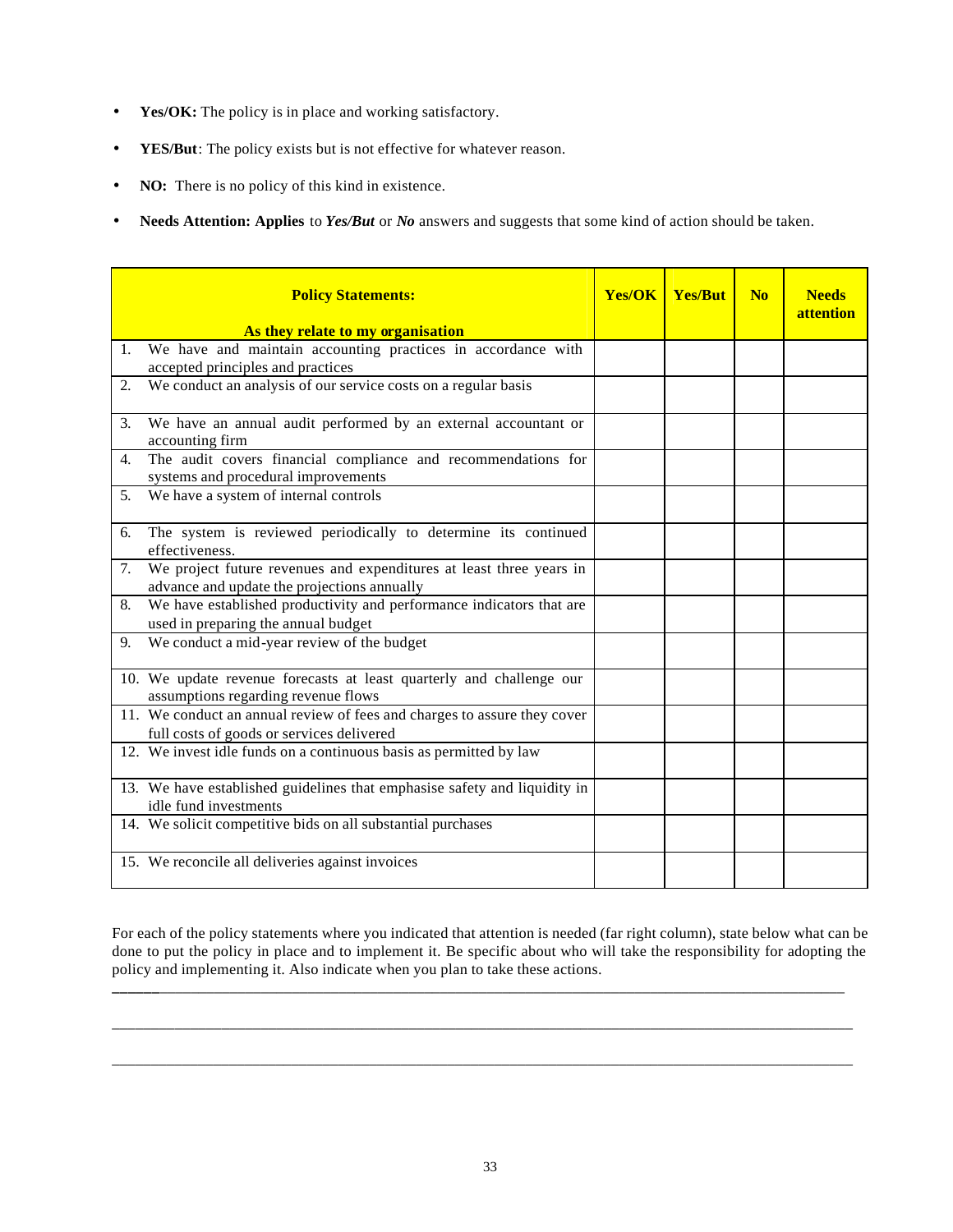## **Financial worksheets for your consideration**

Some of the concepts and procedures discussed in Part One of the manual were illustrated by examples using worksheets designed to display quantitative information. We thought some of the users of the manual might find certain worksheets useful in their duties as a manager or trainer. Feel free to use them in any way that might make your financial management tasks easier.

## *Revenue estimate*

Revenue estimate worksheet

Fund \_\_\_\_\_\_\_\_\_\_\_\_\_\_\_\_\_\_\_\_\_\_\_\_\_\_\_\_\_\_

| <b>Fiscal</b><br>year | <b>Amount</b><br>received | % Change from<br>previous FY | <b>Changes</b> | <b>Adjusted % change</b> | <b>Explanation</b> |
|-----------------------|---------------------------|------------------------------|----------------|--------------------------|--------------------|
|                       |                           |                              |                |                          |                    |
|                       |                           |                              |                |                          |                    |
|                       |                           |                              |                |                          |                    |
|                       |                           |                              |                |                          |                    |
|                       |                           |                              |                |                          |                    |
|                       |                           |                              |                |                          |                    |

| Year | Jul | Aug | $\sqrt{\text{Sep}}$ | Oct | Nov | <b>Dec</b> | <b>Jan</b> | Feb | Mar | April May | <b>June</b> | <b>Total</b> |
|------|-----|-----|---------------------|-----|-----|------------|------------|-----|-----|-----------|-------------|--------------|
|      |     |     |                     |     |     |            |            |     |     |           |             |              |
|      |     |     |                     |     |     |            |            |     |     |           |             |              |
|      |     |     |                     |     |     |            |            |     |     |           |             |              |
|      |     |     |                     |     |     |            |            |     |     |           |             |              |
|      |     |     |                     |     |     |            |            |     |     |           |             |              |
|      |     |     |                     |     |     |            |            |     |     |           |             |              |
|      |     |     |                     |     |     |            |            |     |     |           |             |              |
|      |     |     |                     |     |     |            |            |     |     |           |             |              |
|      |     |     |                     |     |     |            |            |     |     |           |             |              |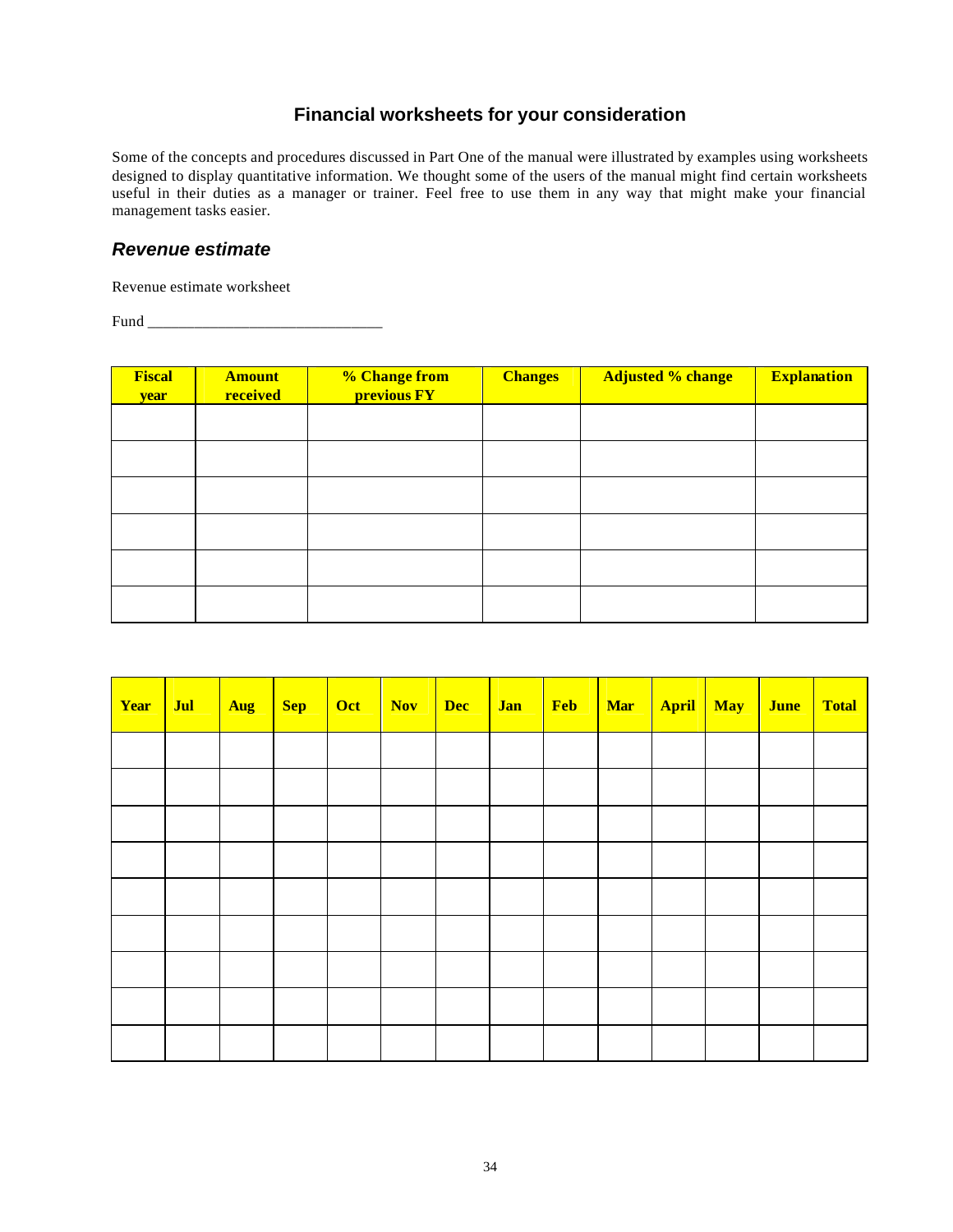#### **FORM D PROGRAM BUDGET REQUEST**

**PROGRAM**

**FUND**

## **FISCAL YEAR**

| Object<br>Code | <b>Title of Account</b>    | Prior yr.<br>actual<br>$\mathbf{F}\mathbf{Y}$ | <b>Current</b><br>yr.<br>budget<br><b>FY</b> | <b>Current</b><br>yr.<br>estimate<br><b>FY</b> | <b>Budget for</b><br>existing<br>services<br>FY | <b>Change</b><br>in service<br>${\bf F}{\bf Y}$ | <b>Budget</b><br>Year<br>$\mathbf{F}\mathbf{Y}$ |
|----------------|----------------------------|-----------------------------------------------|----------------------------------------------|------------------------------------------------|-------------------------------------------------|-------------------------------------------------|-------------------------------------------------|
|                | Personnel services         |                                               |                                              |                                                |                                                 |                                                 |                                                 |
|                | Subtotal                   |                                               |                                              |                                                |                                                 |                                                 |                                                 |
|                | Materials and supplies     |                                               |                                              |                                                |                                                 |                                                 |                                                 |
|                | Subtotal                   |                                               |                                              |                                                |                                                 |                                                 |                                                 |
|                | Other services and charges |                                               |                                              |                                                |                                                 |                                                 |                                                 |
|                | Subtotal                   |                                               |                                              |                                                |                                                 |                                                 |                                                 |
|                | Capital outlay             |                                               |                                              |                                                |                                                 |                                                 |                                                 |
|                | Subtotal                   |                                               |                                              |                                                |                                                 |                                                 |                                                 |
| Total          |                            |                                               |                                              |                                                |                                                 |                                                 |                                                 |
|                | Requested personnel        |                                               |                                              |                                                |                                                 |                                                 |                                                 |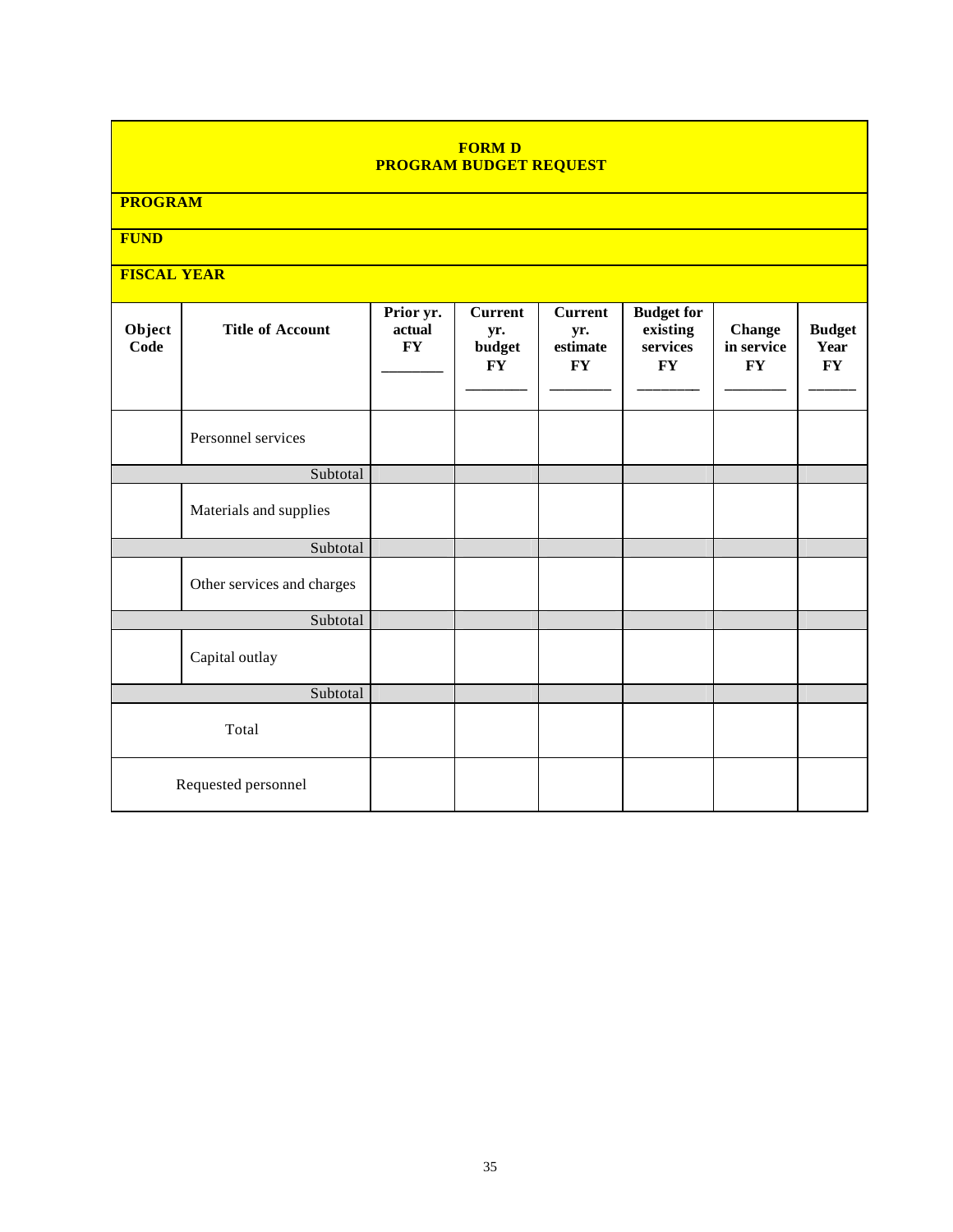#### **FORM E**

#### **SUPPORTING – PERSONNEL REQUESTS**

| <b>PROGRAM</b>                 |                     |      |                                           |      |  |                     |                    |               |  |  |  |  |
|--------------------------------|---------------------|------|-------------------------------------------|------|--|---------------------|--------------------|---------------|--|--|--|--|
|                                | <b>FUND</b>         |      |                                           |      |  |                     |                    |               |  |  |  |  |
|                                | <b>FISCAL YEAR</b>  |      |                                           |      |  |                     |                    |               |  |  |  |  |
|                                |                     |      |                                           |      |  |                     |                    |               |  |  |  |  |
|                                |                     |      | <b>Budget Year</b><br><b>Current Year</b> |      |  |                     |                    |               |  |  |  |  |
| No.                            | <b>Position</b>     | Rate | <b>Annual</b>                             | Rate |  | Hrs. or Mo.         | <b>Calculation</b> | <b>Annual</b> |  |  |  |  |
| $\mathbf{1}$<br>$\overline{2}$ |                     |      |                                           |      |  |                     |                    |               |  |  |  |  |
| $\overline{\mathbf{3}}$        |                     |      |                                           |      |  |                     |                    |               |  |  |  |  |
| $\overline{4}$                 |                     |      |                                           |      |  |                     |                    |               |  |  |  |  |
| $\overline{5}$                 |                     |      |                                           |      |  |                     |                    |               |  |  |  |  |
| $\overline{6}$                 |                     |      |                                           |      |  |                     |                    |               |  |  |  |  |
| $\overline{7}$                 |                     |      |                                           |      |  |                     |                    |               |  |  |  |  |
| $\,8\,$<br>$\overline{9}$      |                     |      |                                           |      |  |                     |                    |               |  |  |  |  |
| $\overline{10}$                |                     |      |                                           |      |  |                     |                    |               |  |  |  |  |
|                                |                     |      | <b>BASIS FOR CALCULATION</b>              |      |  | <b>CALCULATIONS</b> | <b>TOTAL</b>       |               |  |  |  |  |
|                                |                     |      |                                           |      |  |                     |                    |               |  |  |  |  |
|                                |                     |      |                                           |      |  |                     |                    |               |  |  |  |  |
|                                |                     |      |                                           |      |  |                     |                    |               |  |  |  |  |
|                                |                     |      |                                           |      |  |                     |                    |               |  |  |  |  |
|                                |                     |      |                                           |      |  |                     |                    |               |  |  |  |  |
|                                |                     |      |                                           |      |  |                     |                    |               |  |  |  |  |
|                                | <b>GRAND TOTAL:</b> |      |                                           |      |  |                     |                    |               |  |  |  |  |